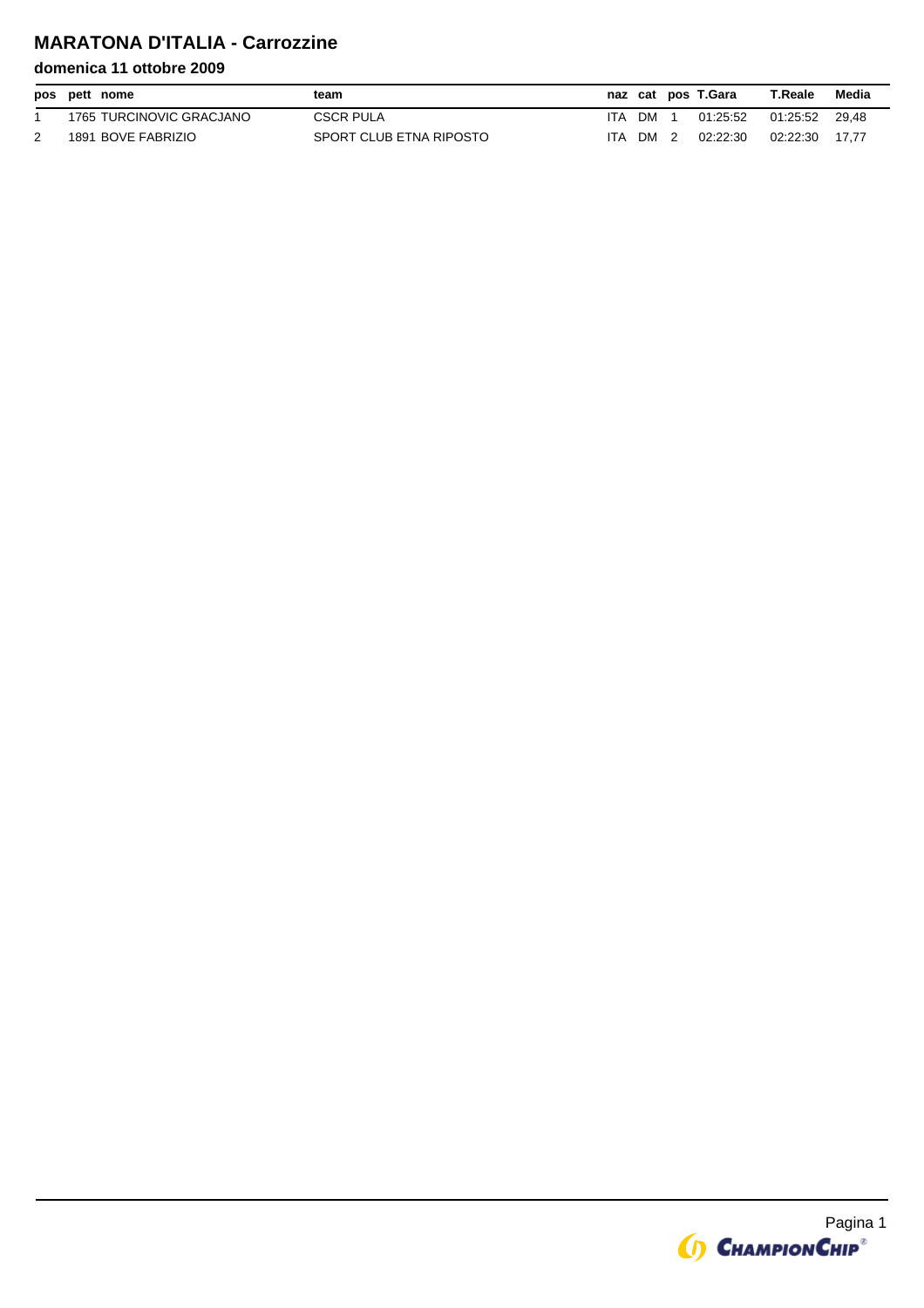### **MARATONA D'ITALIA - Handbike**

| pos          | pett nome                     | team                                 |            |                  | naz cat pos T.Gara | <b>T.Reale</b> | Media |
|--------------|-------------------------------|--------------------------------------|------------|------------------|--------------------|----------------|-------|
| $\mathbf{1}$ | 1178 GRANELLINI GIANLUIGI     | A.D.S TEAM PULINET                   | ITA I      | BKM 1            | 01:13:40           | 01:13:40       | 34,36 |
| 2            | <b>1177 BOSI MASSIMILIANO</b> | A.D.S TEAM PULINET                   | ITA        | BKM 2            | 01:13:41           | 01:13:41       | 34,36 |
| 3            | 1179 GROPPI WALTER            | <b>LIBERO</b>                        | <b>ITA</b> | BKM 3            | 01:21:39           | 01:21:39       | 31,00 |
| 4            | 1175 MIRABILE CLAUDIO         | ASSOCIAZIONE P.A.S.S.O. CUNEO        | ITA        | BKM 4            | 01:21:41           | 01:21:41       | 30,99 |
| 5            | 1807 BRIZZI ROSARIO           | ASS. PARAPLEGICI DI ROMA E DEL LAZIO |            | ITA BKM 5        | 01:25:47           | 01:25:47       | 29,51 |
| 6            | <b>1176 KAUFMANN ROBERT</b>   | <b>G.S. DISABILI ALTO ADIGE</b>      | <b>ITA</b> | BKM <sub>6</sub> | 01:26:53           | 01:26:53       | 29.14 |
| 7            | <b>1816 TRIANGELI PIER</b>    | TEAM MTB BEE AND BIKEBIKE            | ITA I      | BKM 7            | 01:29:37           | 01:29:37       | 28,25 |
| 8            | 974 PICCO CRISTIANO           | <b>BASKET E NON SOLO</b>             |            | ITA BKM 8        | 01:29:56           | 01:29:56       | 28,15 |
| 9            | 1972 SACCHET EROS             | UNISPORT ROVIGO                      | <b>ITA</b> | BKM 9            | 01:30:27           | 01:30:27       | 27.99 |
| 10           | 1191 UNGUREAN DOREL           | <b>TEAM ARGO CYCLING</b>             |            | ITA BKM 10       | 01:31:38           | 01:31:38       | 27,63 |
| 11           | 1809 SPICA ANTONIO            | ASS. PARAPLEGICI DI ROMA E DEL LAZIO |            | ITA BKM 11       | 01:31:49           | 01:31:49       | 27,57 |
| 12           | 502 RUZNJAK MIRJANA           | <b>BIKE CLUB PULA</b>                | ITA        | BKF 1            | 01:32:42           | 01:32:42       | 27,31 |
| 13           | 1616 VENERITO PAOLO           | <b>LIBERO</b>                        |            | ITA BKM 12       | 01:34:06           | 01:34:06       | 26,90 |
| 14           | 1808 MILANI MASSIMO           | ASS. PARAPLEGICI DI ROMA E DEL LAZIO | ITA I      | BKM 13           | 01:35:32           | 01:35:32       | 26,50 |
| 15           | 1174 RIZZATO OMAR             | UNISPORT ROVIGO                      |            | ITA BKM 14       | 01:39:06           | 01:39:06       | 25,54 |
| 16           | 1906 ZAMBELLI RAFFAELE        | G.C. A.P.R.E. OLMEDO EMILIA ROMAGNA  |            | ITA BKM 15       | 01:43:39           | 01:43:39       | 24,43 |
| 17           | 1905 VIGNUDELLI CESARE        | G.C. A.P.R.E. OLMEDO EMILIA ROMAGNA  |            | ITA BKM 16       | 01:43:46           | 01:43:46       | 24,40 |
| 18           | 1951 GIOZET DAVIDE            | A.S.D. UNI SPORT                     |            | ITA BKM 17       | 01:44:06           | 01:44:06       | 24,32 |
| 19           | <b>1903 BONVICINI EVILIO</b>  | G.C. A.P.R.E. OLMEDO EMILIA ROMAGNA  |            | ITA BKM 18       | 01:45:19           | 01:45:19       | 24,04 |
| 20           | 1904 REPONI GUERRINO          | G.C. A.P.R.E. OLMEDO EMILIA ROMAGNA  | <b>ITA</b> | <b>BKM 19</b>    | 01:45:19           | 01:45:19       | 24,04 |
| 21           | 986 BALDUCCHELLI SERGIO       | <b>BRESCIANA NO FRONTIERE</b>        | ITA I      | <b>BKM 20</b>    | 02:05:22           | 02:05:22       | 20,19 |
| 22           | 1196 LIN YONG                 | <b>G.S. SANTA LUCIA</b>              | ITA        | <b>BKM 21</b>    | 02:17:17           | 02:17:17       | 18,44 |
| 23           | 977 MAGRO ANTONINO            | POL. OSPEDALE G. VERDI               |            | ITA BKM 22       | 02:24:08           | 02:24:08       | 17,56 |
| 24           | 976 TONIZZO ADRIANO           | <b>BASKET E NON SOLO</b>             |            | ITA BKM 23       | 02:32:36           | 02:32:36       | 16,59 |
| 25           | 1030 GIANNETTI RAFFAELE       | A.S.D. TERRA DI LAVORO               | <b>ITA</b> | BKM 24           | 02:51:36           | 02:51:36       | 14,75 |
| 26           | 1810 LOCCIA LELIO             | ASS. PARAPLEGICI DI ROMA E DEL LAZIO | ITA I      | BKM 25           | 04:03:51           | 04:03:51       | 10,38 |
| 27           | 415 BRUGNOLI MANUELA          | <b>LIBERO</b>                        |            | ITA BKF 2        | 04:11:51           | 04:11:51       | 10,05 |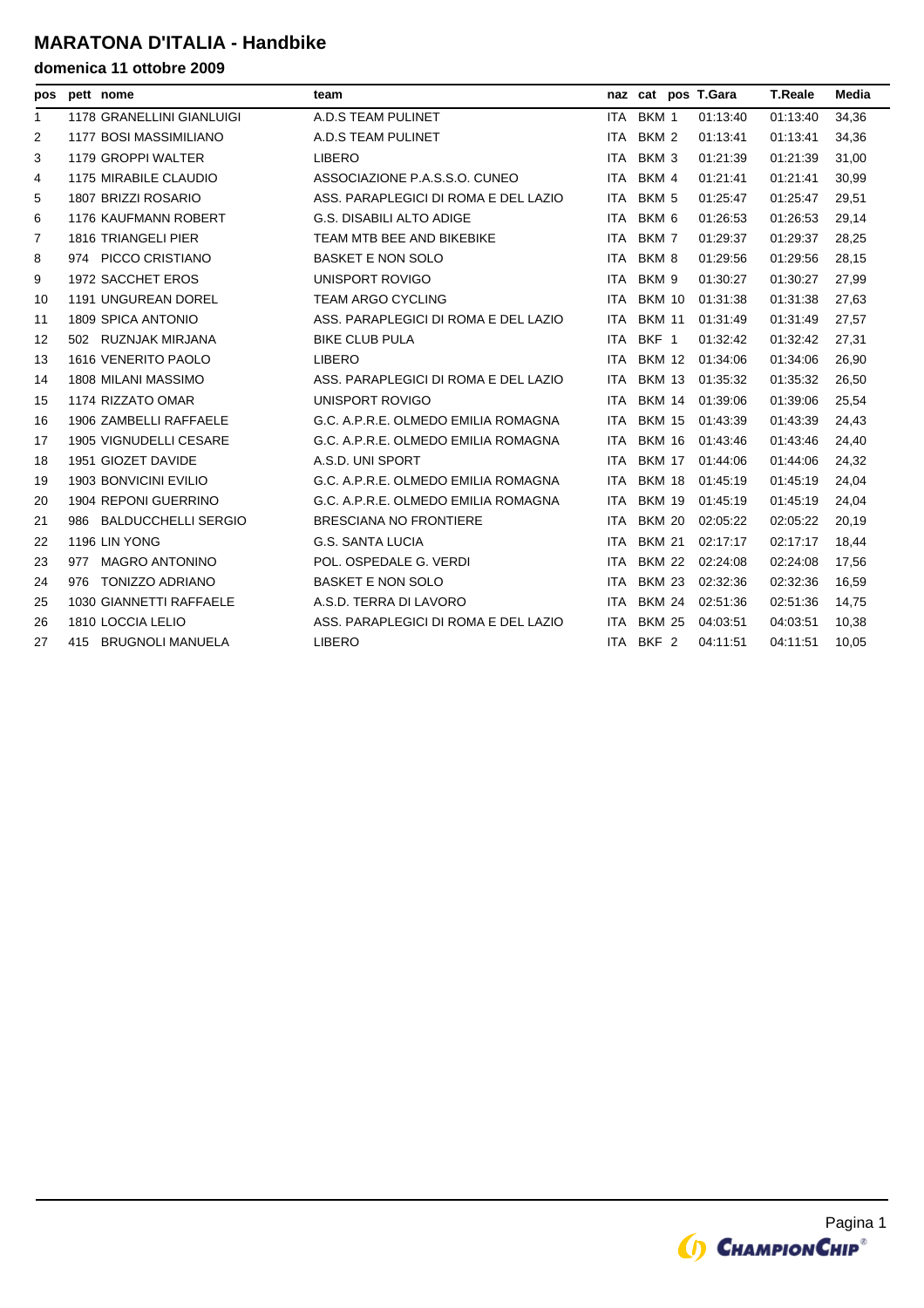| pos |     | pett nome                          | team                                    |        |           |                | naz cat pos T.Gara        | <b>T.Reale</b> | Media |
|-----|-----|------------------------------------|-----------------------------------------|--------|-----------|----------------|---------------------------|----------------|-------|
| 1   | 2   | <b>MATVIYCHUK VASYL</b>            | COVER SPORTIVA MAPEI                    |        | ITA SM    | $\overline{1}$ | 02:11:43                  | 02:11:43       | 19,22 |
| 2   | 3   | KORIR KIMUTAI WILLY                | <b>KENYA</b>                            |        | ITA SM 2  |                | 02:15:18                  | 02:15:18       | 18,71 |
| 3   | 1   | <b>TROOP LEE</b>                   | <b>AUSTRALIA</b>                        | ITA    | SM        | -3             | 02:16:13                  | 02:16:13       | 18,59 |
| 4   | 5   | <b>GUR OLEG</b>                    | <b>BIELORUSSIA</b>                      | ITA    | SM 4      |                | 02:20:30                  | 02:20:30       | 18,02 |
| 5   | 4   | EL HACHIMI ABDLHADI                | <b>MAROCCO</b>                          | ITA I  | SM        | -5             | 02:20:52                  | 02:20:52       | 17,97 |
| 6   | 9   | <b>RUNGGER HANNES</b>              | ATLETICA BRUGNERA FRIULINTAGLI          | ITA.   | <b>SM</b> | 6              | 02:21:02                  | 02:21:02       | 17,95 |
| 7   | 8   | LO PICCOLO FILIPPO                 | VIOLETTA CLUB LAMEZIA TERME             |        | ITA SM 7  |                | 02.22.41                  | 02:22:41       | 17,74 |
| 8   | 14  | SILICANI ANDREA                    | <b>COVER SPORTIVA MAPEI</b>             |        | ITA SM    | -8             | 02:26:01                  | 02:26:01       | 17,34 |
| 9   | 6   | <b>CAPOTOSTI MARCELLO</b>          | <b>ATHLETIC TERNI</b>                   | ITA    | SM        | -9             | 02:26:41                  | 02:26:41       | 17,26 |
| 10  | 296 | <b>DUCA FRANCESCO</b>              | VIOLETTA CLUB LAMEZIA TERME             | ITA SM |           | 10             | 02:28:41                  | 02:28:41       | 17,03 |
| 11  | 10  | <b>BRUNNER GEORG</b>               | SUEDTIROLER LAUFVEREIN MITAS            | ITA.   | SM        | 11             | 02:31:30                  | 02:31:30       | 16,71 |
| 12  | 25  | BERERWE ANNE-CHEPTANUI             | <b>KENYA</b>                            | ITA SF |           | $\overline{1}$ | 02:32:03                  | 02:32:03       | 16,65 |
| 13  | 298 | MOHAMED JAMAL                      | VICKY PARK HARRIERS AC                  | ITA AM |           | $\overline{1}$ | 02:32:11                  | 02:32:09       | 16,64 |
| 14  | 11  | GOMES MADURO JOSE' LUIS PORTOGALLO |                                         | ITA SM |           | 12             | 02:36:41                  | 02:36:41       | 16,16 |
| 15  | 284 | BOTTURA ORAZIO                     | POL. BESANESE                           | ITA    | SM        | 13             | 02:36:44                  | 02:36:44       | 16,15 |
| 16  | 15  | KIPCHUMBA JOSHUA                   | <b>KENYA</b>                            | ITA I  | SM        | 14             | 02:36:53                  | 02:36:53       | 16,14 |
| 17  | 21  | <b>MANCINI MARCELLA</b>            | A.S. VOLPIANO RUNNER TEAM 99            | ITA SF |           | 2              | 02:36:53                  | 02:36:53       | 16,14 |
| 18  | 258 | <b>VERARDO MARCO</b>               | POD. VALTENNA                           | ITA    | AM        | $\mathbf{1}$   | 02:37:46                  | 02:37:46       | 16,05 |
| 19  | 106 | DEBIZE JEROME                      | <b>GIRO D'ITALIA RUN</b>                |        | ITA AM    | $\overline{1}$ | 02:37:51                  | 02:37:51       | 16,04 |
| 20  | 107 | <b>FIORUCCI MARCO</b>              | <b>ASD GUBBIO RUNNERS</b>               | ITA    | AM        | $\overline{1}$ | 02:38:20                  | 02:38:20       | 15,99 |
| 21  | 285 | <b>MAIR GUENTHER</b>               | A.S.C. RASEN                            | ITA    | AM        | 2              | 02:38:32                  | 02:38:32       | 15,97 |
| 22  | 24  | SERGEVA NATALIA                    | <b>RUSSIA</b>                           | ITA SF |           | 3              | 02:38:35                  | 02:38:35       | 15,96 |
| 23  | 295 | <b>COLNAGHI PIETRO</b>             | G.S. ATLETICA CORNO MARCO ITALIA        | ITA I  | SM        | 15             | 02:38:56                  | 02:38:56       | 15,93 |
| 24  | 275 | RAGGI LORENZO                      | POD. CIRCOLO GHINELLI                   | ITA.   | AM        | $\mathbf{1}$   | 02:39:42                  | 02:39:42       | 15,85 |
| 25  |     | 267 STELLA GIOVANNI                | ATLETICA EST TORINO                     |        | ITA AM 2  |                | 02:40:13                  | 02:40:13       | 15,80 |
| 26  |     | 5014 FABRIZI GIORGIO               | <b>G.S. GIANNINO PIERALISI</b>          |        | ITA AM    | -3             | 02:40:38                  | 02:40:36       | 15,76 |
| 27  | 120 | <b>DUSI FILIPPO</b>                | POD. BASSO VERONESE                     | ITA    | AM        | 2              | 02:40:48                  | 02:40:48       | 15,74 |
| 28  | 26  | STRANEO VALERIA                    | A.S. VOLPIANO RUNNER TEAM 99            | ITA SF |           | 4              | 02:41:15                  | 02:41:15       | 15,70 |
| 29  | 277 | <b>QUATTRINI RICCARDO</b>          | A.S.D. COLLEMAR-ATHON CLUB              | ITA AM |           | 4              | 02:43:19                  | 02:43:18       | 15,50 |
| 30  | 23  | RUNGGER RENATE                     | CENTRO SPORTIVO FORESTALE               | ITA    | <b>SF</b> | 5              | 02:44:25                  | 02:44:25       | 15,40 |
| 31  | 422 | PATELLI ELIANA                     | ATL. VALLE BREMBANA                     | ITA AF |           | $\mathbf{1}$   | 02:44:39                  | 02:44:39       | 15,38 |
| 32  | 268 | <b>MALFATTI PIO</b>                | <b>ATLETICA TRENTO</b>                  | ITA AM |           | 2              | 02:44:44                  | 02:44:44       | 15,37 |
| 33  |     | 263 FELICETTI STEFANO              | <b>LIBERO</b>                           |        | ITA AM 3  |                | 02.45.37                  | 02:45:34       | 15,29 |
| 34  |     | 273 MAGGIO GUIDO                   | ATHLETIC CLUB VILLASANTA                |        | ITA AM 3  |                | 02:46:08  02:46:08  15,24 |                |       |
| 35  | 278 | <b>BIANCHI ROBERTO</b>             | <b>PICO RUNNERS</b>                     |        | ITA AM    | -5             | 02:47:05                  | 02:46:58       | 15,16 |
| 36  | 133 | LA BARBERA GABRIELE                | POD. FERRARI                            | ITA AM |           | -6             | 02:47:20                  | 02:47:20       | 15,13 |
| 37  | 128 | <b>BORTOLOTTI GIANLUIGI</b>        | G.S. OREZZO                             |        | ITA AM 3  |                | 02:47:35                  | 02:47:34       | 15,11 |
| 38  | 271 | <b>MATTEI VALERIO</b>              | ATHLETIC TEAM SEGGIANO                  |        | ITA AM    | 4              | 02:47:41                  | 02:47:39       | 15,10 |
| 39  |     | 5011 TILOCCA GIOVANNI              | POLISPORTIVA SAN DONNINO                |        | ITA AM    | -5             | 02:48:12                  | 02:48:06       | 15,06 |
| 40  | 28  | <b>BIANCAROSA SOFIA</b>            | ASSINDUSTRIA SPORT                      | ITA SF |           | -6             | 02:48:42                  | 02:48:42       | 15,01 |
| 41  | 292 | <b>BENNETT SIMEON</b>              | <b>LIBERO</b>                           |        | ITA AM 7  |                | 02:49:07                  | 02:49:03       | 14,98 |
| 42  |     | 122 RUZZA STEFANO                  | S.A. SAN MARCO BUSTO ARSIZIO            |        | ITA AM    | -2             | 02:49:24                  | 02:49:24       | 14,94 |
| 43  |     | 988 FERRONI DARIO                  | PROSPORT ATLETICA FERRARA               |        | ITA AM 6  |                | 02:49:59                  | 02:49:53       | 14,90 |
| 44  |     | 5006 MENIN CRISTIANO               | <b>MARATHON LEGNAGO</b>                 |        | ITA AM 8  |                | 02:50:42                  | 02:50:42       | 14,83 |
| 45  |     | 251 FAULKNER PAUL                  | HALLAMSHIRE HARRIERS, SHEFFIELD, UK     |        | ITA AM 7  |                | 02:50:55                  | 02:50:55       | 14,81 |
| 46  |     | 1011 MICHELI MARCO                 | G.S. SPORTISSIMO                        |        | ITA AM 8  |                | 02:51:13                  | 02:51:12       | 14,79 |
| 47  |     | 849 GAZZOTTI MASSIMO               | ATL. CASTELNOVO MONTI                   |        | ITA AM    | - 9            | 02:51:25                  | 02:51:18       | 14,78 |
| 48  | 114 | LO CONTE ANTONIO                   | POL. MADONNINA                          | ITA AM |           | 4              | 02:51:24                  | 02:51:24       | 14,77 |
| 49  |     | 129 DIVANO YURI                    | <b>G.S. ATLETICA CORNO MARCO ITALIA</b> | ITA AM |           | 10             | 02:51:48                  | 02:51:48       | 14,74 |
| 50  |     | 1966 LETIZIA ENZO                  | <b>VENAFRO SPORT TEAM</b>               |        | ITA AM    | 3              | 02:51:58                  | 02:51:58       | 14,72 |
| 51  | 852 | MANGIAVILLANO SALVATORE            | G.S. UNIVERSITAS PALERMO                |        | ITA AM    | 4              | 02:52:06                  | 02:52:06       | 14,71 |
| 52  | 293 | <b>BOFFO MARCO</b>                 | <b>BREMA RUNNING TEAM</b>               |        | ITA AM    | - 5            | 02:52:12                  | 02:52:12       | 14,70 |
| 53  | 29  | <b>CARLIN MONICA</b>               | <b>BREMA RUNNING TEAM</b>               |        | ITA SF 7  |                | 02:52:12                  | 02:52:12       | 14,70 |
|     |     |                                    |                                         |        |           |                |                           |                |       |

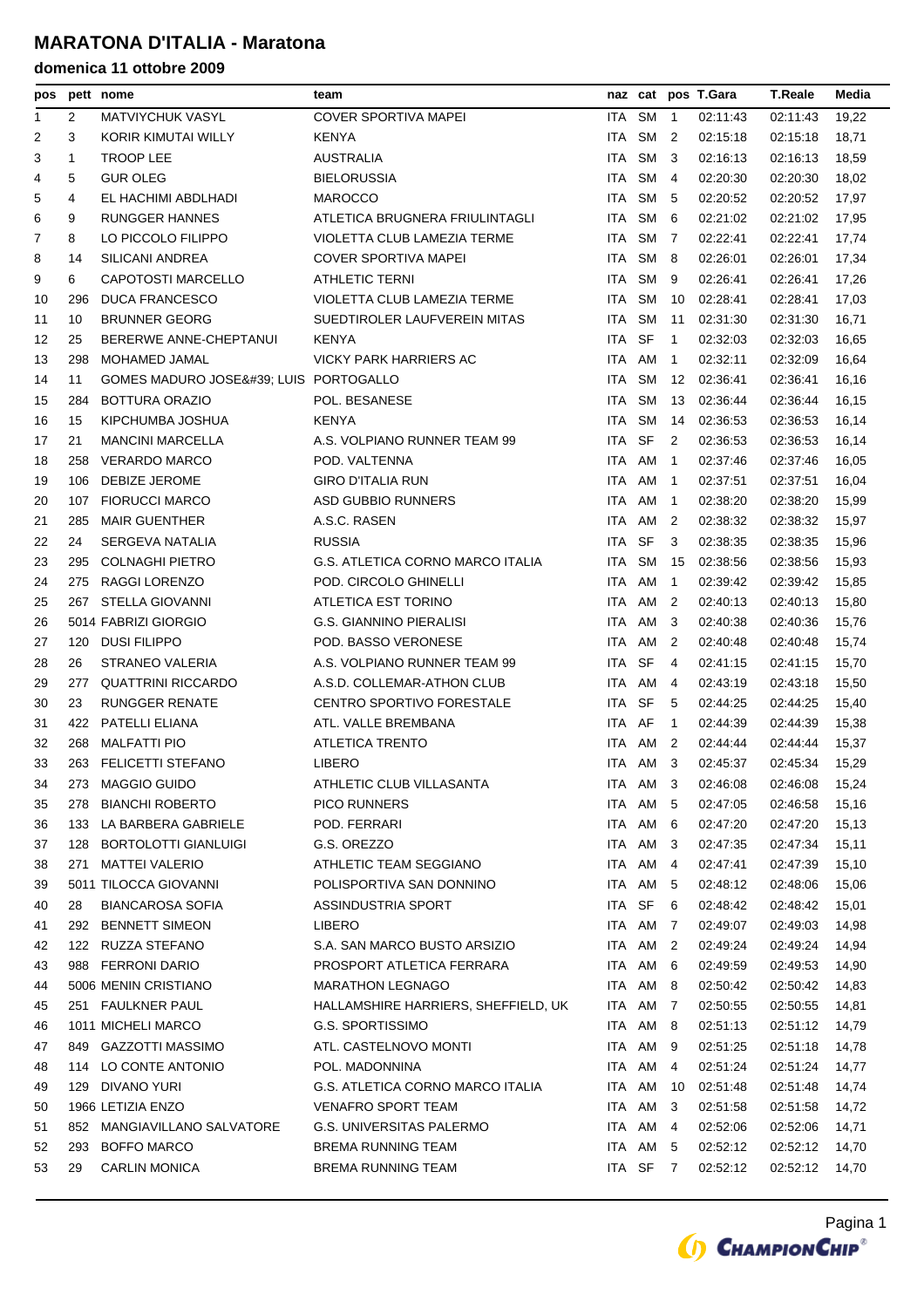| pos |     | pett nome                                     | team                             |            | naz cat   |              | pos T.Gara | <b>T.Reale</b> | Media |
|-----|-----|-----------------------------------------------|----------------------------------|------------|-----------|--------------|------------|----------------|-------|
| 54  |     | 252 LAURENT CHRISTIAN                         | A .C. CAMBRAI                    | ITA.       | AM        | 9            | 02:52:23   | 02:52:21       | 14,69 |
| 55  | 121 | <b>REFOLO UMBERTO</b>                         | <b>AVIS TREVIGLIO</b>            | ITA.       | AM        | 10           | 02:52:26   | 02:52:22       | 14,69 |
| 56  |     | 5004 ROCCATO FABIO                            | POL. MADONNINA                   | ITA        | AM        | 11           | 02:52:49   | 02:52:49       | 14,65 |
| 57  |     | 5017 FELLONI CARLO                            | POL. PUTINATI                    | ITA.       | AM        | 5            | 02.52:50   | 02:52:50       | 14,65 |
| 58  |     | 1504 WALKER STEFAN                            | LC MERO                          | <b>ITA</b> | AM        | 6            | 02:53:19   | 02:53:17       | 14,61 |
| 59  |     | 1767 DEGASPERI PAOLO                          | <b>U.S. LA QUERCIA</b>           | ITA        | AM        | 11           | 02:53:17   | 02:53:17       | 14,61 |
| 60  | 260 | <b>MILANA CHRISTIAN</b>                       | A.S.D. SIMMEL COLLEFERRO         | ITA.       | AM        | 7            | 02.53:24   | 02:53:24       | 14,60 |
| 61  | 101 | <b>BALDI ANDREA</b>                           | ATLETICA SANGIOVANNESE 1967      | ITA.       | AM        | 6            | 02:53:35   | 02:53:34       | 14,59 |
| 62  | 109 | ORLANDI ANDREA                                | A.S.D. MONTELUPO RUNNERS         | ITA        | AM        | 12           | 02:53:36   | 02:53:36       | 14,58 |
| 63  | 124 | <b>FELLO ALBERTO</b>                          | <b>CUS FERRARA</b>               | ITA.       | <b>SM</b> | 16           | 02:53:58   | 02:53:58       | 14,55 |
| 64  |     | 5008 FRATTINI MARCO                           | ROAD RUNNERS CLUB MILANO         | ITA.       | AM        | 8            | 02:54:11   | 02:54:11       | 14,53 |
| 65  | 274 | <b>MITTIGA MICHELE</b>                        | ATLETICA ROTALIANA               | ITA        | AM        | 4            | 02.54:17   | 02:54:16       | 14,53 |
| 66  | 253 | <b>SCALCON NADIR</b>                          | G.S. ERMENEGILDO ZEGNA           | ITA.       | AM        | 13           | 02:54:30   | 02:54:29       | 14,51 |
| 67  | 944 | <b>MARCHI RICCARDO</b>                        | SAI FRECCE BIANCHE               | ITA.       | AM        | 14           | 02:54:44   | 02:54:32       | 14,51 |
| 68  | 289 | <b>RESTA CARLO</b>                            | <b>VICKY PARK HARRIERS AC</b>    | ITA        | AM        | $\mathbf{1}$ | 02:54:46   | 02:54:45       | 14,49 |
| 69  | 22  | LOONEN KRIJSTINA                              | OLANDA                           | ITA.       | SF        | 8            | 02:55:05   | 02:55:05       | 14,46 |
| 70  | 254 | <b>DANIELI BARUCH</b>                         | <b>LIBERO</b>                    | ITA.       | AM        | 7            | 02:55:13   | 02:55:09       | 14,45 |
| 71  | 132 | <b>REGGIANI CORRADO</b>                       | <b>CORRADINI RUBIERA</b>         | ITA        | AM        | 12           | 02:55:18   | 02:55:18       | 14,44 |
| 72  | 272 | <b>BERTOLINA FRANCESCO</b>                    | MARATHON CLUB ALTA QUOTA LIVIGNO | ITA        | AM        | 8            | 02:55:22   | 02:55:21       | 14,44 |
| 73  | 269 | <b>INCANDELA SALVATORE</b>                    | <b>ATLETICA GAVIRATE</b>         | ITA.       | AM        | 13           | 02:55:37   | 02:55:36       | 14,42 |
| 74  |     | 1987 D'ANGELO RAFFAELE                        | ATLETICA EST TORINO              | ITA        | AM        | 15           | 02:55:51   | 02:55:51       | 14,40 |
| 75  | 266 | <b>ARTIOLI LUCIANO</b>                        | A.S.D. AVIS SUZZARA              | ITA.       | AM        | 2            | 02:56:34   | 02:56:31       | 14,34 |
| 76  | 111 | CATANIA VITO MASSIMO                          | ATL. AMATORI REGALBUTO           | <b>ITA</b> | AM        | 9            | 02:56:38   | 02:56:37       | 14,33 |
| 77  | 532 | NAGNI ROBERTA                                 | A.S. ATLETICA CINISELLO          | ITA AF     |           | $\mathbf{1}$ | 02:56:50   | 02:56:50       | 14,32 |
| 78  | 720 | LAMI ANDREA                                   | ATL. FRIGNANO                    | ITA AM     |           | 14           | 02:57:14   | 02.57.02       | 14,30 |
| 79  | 261 | LUCCHINI ALDO                                 | G.S. ZELOFORAMAGNO               | ITA.       | AM        | 9            | 02.57:10   | 02:57:10       | 14,29 |
| 80  | 848 | <b>REGNANI MARCO</b>                          | ATL. CASTELNOVO MONTI            | ITA        | AM        | 10           | 02:57:23   | 02:57:22       | 14,27 |
| 81  | 280 | RICCHIUTO GIANLUIGI                           | <b>CORRERE MARATHON CLUB</b>     | ITA        | AM        | 16           | 02:57:31   | 02:57:30       | 14,26 |
| 82  |     | 6035 CAPUOZZO VINCENZO                        | <b>LIBERO</b>                    | ITA.       | AM        | 15           | 02:57:35   | 02:57:34       | 14,26 |
| 83  |     | 551 TARNUTZER DANIELA                         | LC MERO                          | ITA AF     |           | $\mathbf{1}$ | 02:57:45   | 02:57:43       | 14,25 |
| 84  |     | 5015 GIORGI GIORGIO                           | ATL. SENIGALLIA                  | ITA.       | AM        | 17           | 02.57:47   | 02.57.44       | 14,24 |
| 85  | 851 | CALDERARO DARIO                               | ATL. AMATORI REGALBUTO           | ITA.       | AM        | 5            | 02:57:55   | 02:57:53       | 14,23 |
| 86  |     | 1182 BOSCAINI ROBERTO                         | SRI CHINMOY MARATHON TEAM        | ITA AM     |           | 18           | 02:57:59   | 02.57.59       | 14,22 |
| 87  |     | 1939 NIEDEREGGER CHRISTOPH                    | A.S.C. RASEN                     | ITA        |           | AM 11        | 02:58:13   | 02:58:04       | 14,22 |
| 88  |     | 1519 ELLIOTT JOE                              | BENFLEET RUNNING CLUB            | ITA        | AM        | 6            | 02:58:13   | 02:58:11       | 14,21 |
| 89  |     | 1867 ALBANESI MASSIMO                         | ATLETICA JESI                    | ITA AM     |           | 19           | 02:58:29   | 02:58:24       | 14,19 |
| 90  | 125 | <b>DOMINICI BRUNO</b>                         | <b>G.P. RUNNERS VALBOSSA</b>     | ITA AM     |           | 16           | 02:58:30   | 02:58:28       | 14,19 |
| 91  | 588 | ZACCAGNI ILARIA                               | A.S.D. PIETRO MICCA              | ITA AF     |           | 2            | 02:58:36   | 02:58:33       | 14,18 |
| 92  | 126 | <b>MINOTTO ROBERTO</b>                        | ATL. VEDELAGO                    | ITA AM     |           | 10           | 02:58:40   | 02:58:40       | 14,17 |
| 93  |     | 1796 DE MASCO GENNARO                         | A.S.D. POLISPORTIVA FOLGORE      | ITA AM     |           | 12           | 02:59:01   | 02:58:52       | 14,15 |
| 94  |     | 1817 PROIETTI FRANCESCO                       | <b>U.S. CORNACCI</b>             | ITA        | AM        | 17           | 02:58:55   | 02:58:54       | 14,15 |
| 95  |     | 130 DEFLORIAN PAOLO                           | <b>U.S. CORNACCI</b>             | ITA AM     |           | 20           | 02:58:55   | 02:58:55       | 14,15 |
| 96  |     | 5001 CORIANI GABRIELE                         | POLISPORTIVA CASTELLARANO        | ITA AM     |           | 11           | 02:59:24   | 02:59:23       | 14,11 |
| 97  |     | 6036 ANDREOZZI MAURIZIO                       | A.S. NAPOLI NORD MARATHON        | ITA AM     |           | 18           | 02:59:28   | 02:59:28       | 14,11 |
| 98  |     | 5003 SELMI ANDREA                             | POL. MADONNINA                   | ITA AM     |           | 19           | 02:59:38   | 02:59:38       | 14,09 |
| 99  |     | 926 MONZIO COMPAGNONI GIUSEPPE AVIS TREVIGLIO |                                  | ITA AM     |           | 21           | 02:59:47   | 02:59:42       | 14,09 |
| 100 |     | 6091 DE ANGELIS CARLO                         | AVIS - AIDO URBINO               | ITA        | AM        | 12           | 02:59:59   | 02:59:57       | 14,07 |
| 101 | 279 | <b>MESSNER NORBERT</b>                        | A.S.C. RASUN                     | ITA AM     |           | 13           | 02:59:58   | 02:59:58       | 14,07 |
| 102 |     | 1058 GANDOLFI ENRICO                          | TRE MORI RUNNING TEAM            | ITA AM     |           | 22           | 03:00:25   | 03:00:25       | 14,03 |
| 103 | 759 | <b>CASARI GIULIANO</b>                        | UP CALDERARA ASD                 | ITA        | AM        | 20           | 03:00:35   | 03:00:33       | 14,02 |
| 104 |     | 1721 LIEBERMAN AVIDOV                         | LIBERO                           | ITA AM     |           | 3            | 03:01:02   | 03:00:50       | 14,00 |
| 105 |     | 1852 APPIANO GIANNICOLA                       | U.P. POLICIANO                   | ITA AM     |           | 14           | 03:00:56   | 03:00:51       | 14,00 |
| 106 |     | 718 BRUSCHI MATTEO                            | <b>Beriv Multisport</b>          |            | ITA AM    | 21           | 03:01:19   | 03:01:07       | 13,98 |
|     |     |                                               |                                  |            |           |              |            |                |       |

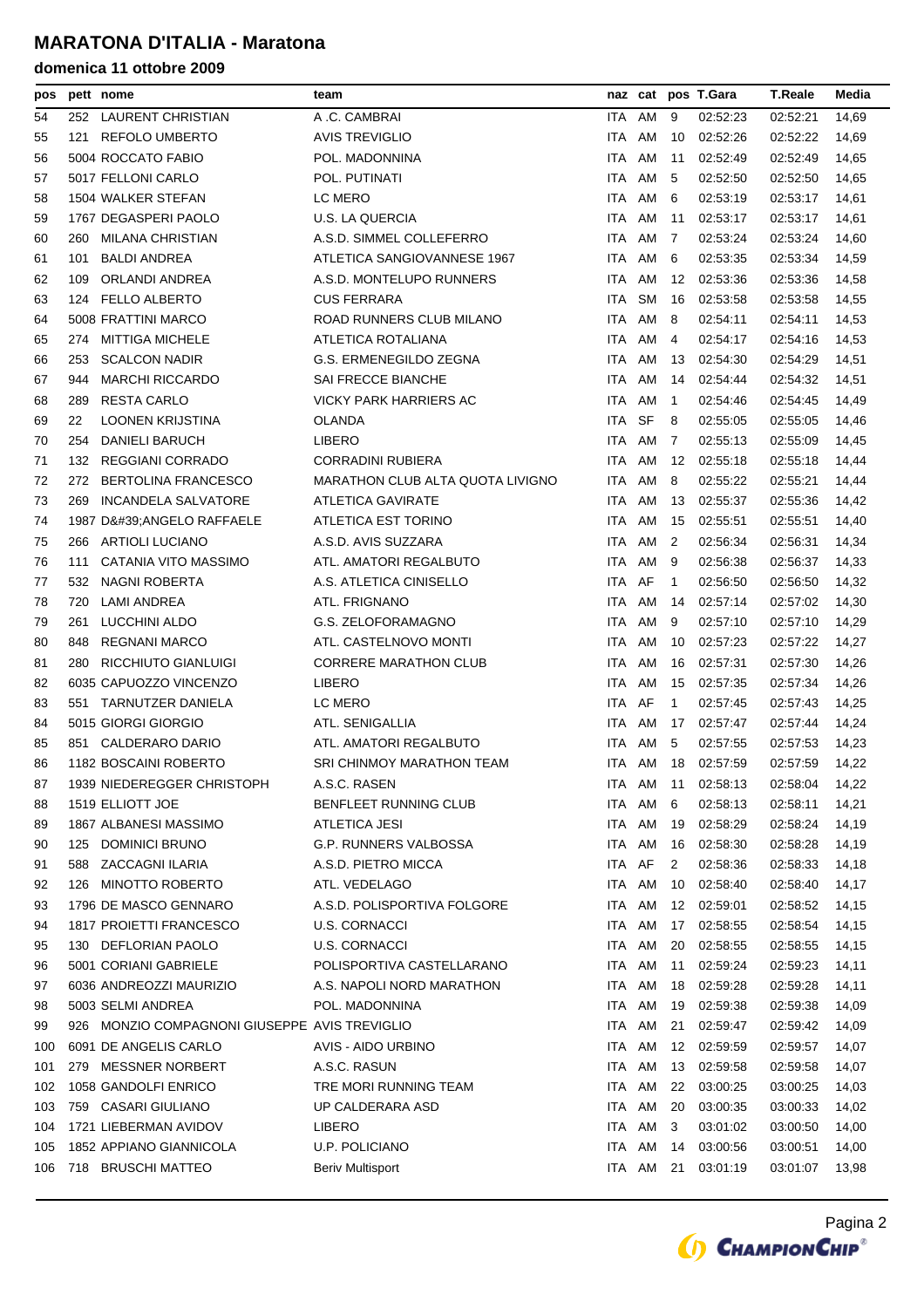| pos |     | pett nome                   | team                                               |        | naz cat  |              | pos T.Gara  | <b>T.Reale</b> | Media |
|-----|-----|-----------------------------|----------------------------------------------------|--------|----------|--------------|-------------|----------------|-------|
| 107 |     | 1936 GUATTERI LUCA          | G.P. GAZZELLE SEDOC                                | ITA AM |          | 4            | 03:02:01    | 03:01:49       | 13,92 |
| 108 |     | 1582 BEITH HALEVI SHAY      | <b>UPPER GALILEE</b>                               | ITA.   | AM       | 22           | 03:01:57    | 03:01:56       | 13,92 |
| 109 | 920 | MEIER CHRISTIAN             | ZUERI NORD                                         | ITA.   | AM       | 23           | 03:02:04    | 03:01:57       | 13,91 |
| 110 |     | 102 ORLANDI BRUNO           | ATLETICA SANGIOVANNESE 1967                        | ITA AM |          | 5            | 03:02:32    | 03:02:31       | 13,87 |
| 111 |     | 1184 MURIANI FRANCESCO      | SRI CHINMOY MARATHON TEAM                          | ITA.   | AM       | 23           | 03:02:50    | 03:02:34       | 13,87 |
| 112 |     | 287 BOGUSH DUMITRI          | SRI CHINMOY MARATHON TEAM                          | ITA    | AM       | 24           | 03:02:50    | 03:02:48       | 13,85 |
| 113 | 835 | DE VITA MICHELE             | ATL. VILLA AURELIA                                 | ITA AM |          | 24           | 03:03:29    | 03:03:10       | 13,82 |
| 114 | 897 | <b>CASTRUCCI MAURO</b>      | NUOVA PODISTICA LATINA                             | ITA.   | AM       | 15           | 03:03:24    | 03:03:16       | 13,81 |
| 115 | 870 | BONACINA GABRIELE           | G.P. SABBIO                                        | ITA.   | AM       | 16           | 03:03:45    | 03:03:23       | 13,81 |
| 116 |     | <b>1601 COSTANTINI LUCA</b> | ASD SILVI ROAD RUNNERS                             | ITA    | AM       | 13           | 03:03:29    | 03:03:24       | 13,80 |
| 117 |     | 1655 PAIOLI ANGELO          | G.T.A. CREMA                                       | ITA.   | AM       | 25           | 03:03:41    | 03:03:28       | 13,80 |
| 118 |     | 1827 FRANCIER GIOVANNI      | A.S. NAPOLI NORD MARATHON                          | ITA.   | AM       | 25           | 03:03:43    | 03:03:43       | 13,78 |
| 119 |     | 1189 PAOLETTI ALBERTO       | A.S.D. ISOLOTTO                                    | ITA AM |          | 26           | 03:04:19    | 03:04:14       | 13,74 |
| 120 |     | 798 BELLIN CLAUDIO          | ATL. FRANCIACORTA                                  | ITA.   | AM       | 27           | 03:04:25    | 03:04:21       | 13,73 |
| 121 | 113 | <b>TACCORI FRANCESCO</b>    | G.S. RUNNERS                                       | ITA.   | AM       | 28           | 03:04:26    | 03:04:23       | 13,73 |
| 122 | 894 | FARALLI BENEDETTO           | LATINA RUNNERS                                     | ITA    | AM       | 29           | 03:04:32    | 03:04:24       | 13,73 |
| 123 |     | 971 VERTUCCIO PAOLO         | ATL. AMATORI LECCO                                 | ITA.   | AM       | 6            | 03:04:30    | 03:04:28       | 13,72 |
| 124 |     | 6060 MESSORA ANGELO         | <b>PICO RUNNERS</b>                                | ITA.   | AM       | 26           | 03:05:05    | 03:04:33       | 13,72 |
| 125 |     | 6095 LANCINI STEFANO        | AMATORI LAZZARETTO                                 | ITA    | AM       | 17           | 03:04:36    | 03:04:36       | 13,71 |
| 126 |     | 727 BERNINI LORENZO         | ATLETICA SANGIOVANNESE 1967                        | ITA.   | AM       | 27           | 03.05:04    | 03:04:53       | 13,69 |
| 127 |     | 1725 RICCO GIOVANNI         | LIBERO                                             | ITA.   | AM       | 30           | 03:05:25    | 03:04:55       | 13,69 |
| 128 | 728 | <b>SCAGLIA GIANMARCO</b>    | ATLETICA SANGIOVANNESE 1967                        | ITA.   | AM       | 7            | 03.05:17    | 03:05:13       | 13,67 |
| 129 | 916 | <b>FUMAGALLI MARCO</b>      | ATL. AMATORI LECCO                                 | ITA.   | AM       | 18           | 03:05:17    | 03:05:14       | 13,67 |
| 130 | 27  | GALIMOVA VALENTINA          | <b>RUSSIA</b>                                      | ITA    | SF       | 9            | 03.05:20    | 03:05:20       | 13,66 |
| 131 |     | 1927 MAFFIO ENRICO          | U.S. ACLI GIURATI P. GARIMOLDI                     | ITA AM |          | 19           | 03.05:34    | 03:05:30       | 13,65 |
| 132 | 501 | PIOLATTO EMANUELA           | ATLETICA EST TORINO                                | ITA AF |          | $\mathbf{1}$ | 03.05:53    | 03:05:53       | 13,62 |
| 133 | 983 | <b>OLINI FEDERICO</b>       | U.S. QUERCIA TRENTINGRANA                          | ITA    | AM       | 14           | 03:06:02    | 03:05:56       | 13,62 |
| 134 | 903 | BENEDETTI DENIS             | POL. MADONNINA                                     | ITA    | AM       | -1           | 03:06:13    | 03:06:13       | 13,60 |
| 135 |     | 6002 BARP MARCO             | SPORT CITY MARATHON                                | ITA    | AM       | 31           | 03:06:41    | 03:06:31       | 13,57 |
| 136 |     | 997 FALABELLA NICOLA        | G.S. ZEGNA                                         | ITA.   | AM       | 32           | 03:07:02    | 03:06:57       | 13,54 |
| 137 | 524 | DI PARDO ARIANNA            | NUOVA ATLETICA ISERNIA                             | ITA AF |          | 3            | 03:07:02    | 03:07:02       | 13,54 |
| 138 |     | 1575 COMIN RUDI             | <b>AZZANO RUNNERS</b>                              | ITA.   | AM       | 33           | 03:07:04    | 03:07:04       | 13,53 |
| 139 |     | 856 BUDRONI PAOLO           | <b>LIBERO</b>                                      | ITA AM |          |              | 20 03:07:18 | 03:07:16       | 13,52 |
| 140 |     | 765 TODESCATO MARIO         | S. S. ROBUR BARBARANO                              |        | ITA AM 2 |              | 03:07:19    | 03:07:16       | 13,52 |
| 141 |     | 1652 MARCATTILI WALTER      | ATL. PORTO SANT'ELPIDIO                            | ITA.   | AM       | 15           | 03:07:34    | 03:07:22       | 13,51 |
| 142 |     | 937 ALTIERI DANIELE         | POD. VASTO                                         | ITA AM |          | 7            | 03:07:23    | 03:07:22       | 13,51 |
| 143 | 265 | CAZZARO': ROCCO             | POD. CAVRIAGO                                      | ITA AM |          | 28           | 03:07:28    | 03:07:28       | 13,50 |
| 144 |     | 123 NAGLIERI MASSIMO        | POD. VASTO                                         | ITA    | AM       | 34           | 03:07:37    | 03:07:36       | 13,49 |
| 145 |     | 1722 BERTOLINI STEFANO      | U.S. QUERCIA ROVERETO                              | ITA AM |          | 29           | 03:07:57    | 03:07:51       | 13,48 |
| 146 |     | 1932 PENTERICCI FRANCESCO   | <b>LIBERO</b>                                      | ITA AM |          | 16           | 03:08:25    | 03:08:13       | 13,45 |
| 147 |     | 115 CASTRONOVO CALOGERO     | ASD GS VALLE DEI TEMPLI                            | ITA    | AM       | 8            | 03:08:29    | 03:08:28       | 13,43 |
| 148 |     | 1561 BARBIERI PAOLO         | G.S. ZELOFORAMAGNO                                 | ITA AM |          | 35           | 03:08:50    | 03:08:34       | 13,43 |
| 149 |     | 1882 BARBINI ENRICO         | ASI ATLETICA LATINA 80                             | ITA AM |          | 36           | 03:09:00    | 03:08:37       | 13,42 |
| 150 |     | 827 LOCCI CRISTIANO         | <b>VIRTUS BINASCO</b>                              | ITA    | AM       | 30           | 03:08:40    | 03:08:38       | 13,42 |
| 151 | 936 | PALOMBO SANDRO              | POD. VASTO                                         | ITA AM |          | 37           | 03:08:39    | 03:08:39       | 13,42 |
| 152 | 978 | MODESTI DAVIDE              | LIBERO                                             | ITA AM |          | 31           | 03:08:50    | 03:08:46       | 13,41 |
| 153 |     | 1800 LUPO PASINI ROBERTO    | A.S.D. RUNNERS BERGAMO                             | ITA    | AM       | 32           | 03:08:58    | 03:08:48       | 13,41 |
| 154 |     | 822 RUSPI MAURIZIO          | ASD GUBBIO RUNNERS                                 | ITA AM |          | 38           | 03:09:04    | 03:08:54       | 13,40 |
| 155 |     | 1769 LOSAVIO FEDERICO       | POD. TARAS                                         | ITA AM |          | 39           | 03:08:58    | 03:08:56       | 13,40 |
| 156 |     | 845 ALUIGI FILIPPO          | ATL. CASTELNOVO MONTI                              | ITA AM |          | 33           | 03:09:06    | 03:09:00       | 13,40 |
| 157 |     | 996 PIROTTI ANTONIO         | <b>BIKE ZONE BADEN</b>                             | ITA AM |          | 8            | 03:09:19    | 03:09:12       | 13,38 |
| 158 |     | 1634 BISCHOFREITER REINHARD | <b>LIBERO</b>                                      |        | ITA AM   | 9            | 03:09:31    | 03:09:15       | 13,38 |
| 159 |     | 1854 RIVIELLO DOMENICO      | POD. S. GIOVANNI A PIRO - GOLFO POLICASTROITA AM 9 |        |          |              | 03:09:34    | 03:09:28       | 13,36 |

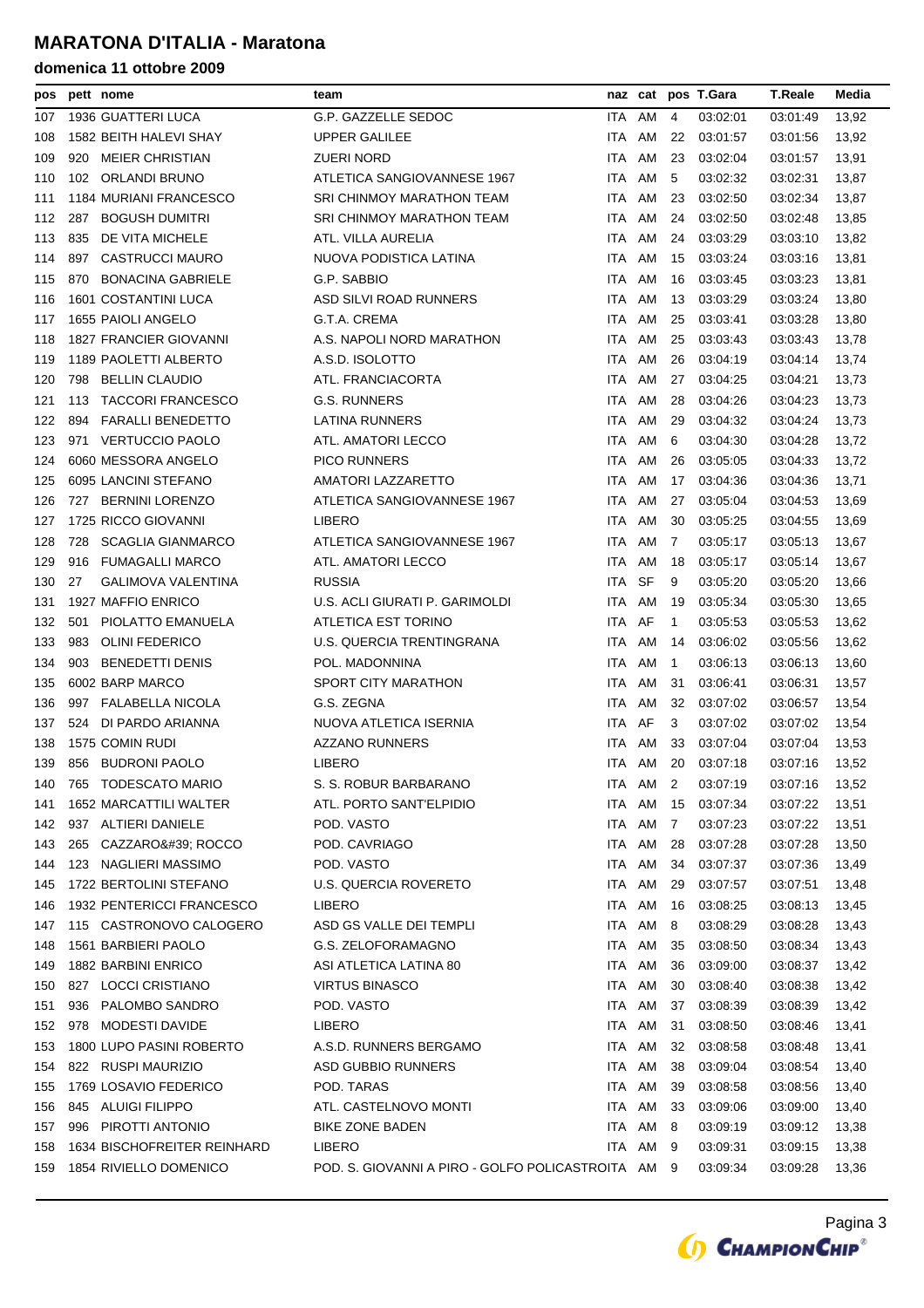| pos |     | pett nome                       | team                         |        | naz cat  |    | pos T.Gara         | <b>T.Reale</b> | Media |
|-----|-----|---------------------------------|------------------------------|--------|----------|----|--------------------|----------------|-------|
| 160 |     | 1000 NEGRINI ANDREA             | SANGANO BRUINO               | ITA    | AM       | 40 | 03:09:43           | 03:09:33       | 13,36 |
| 161 |     | <b>1873 IMBROINISE GIUSEPPE</b> | TEAM BASILE                  | ITA AM |          | 3  | 03:10:05           | 03:09:44       | 13,34 |
| 162 | 946 | <b>BATTISTONI LUCA</b>          | TRAGUARDO VOLANTE RACING     | ITA    | AM       | 21 | 03:09:59           | 03:09:54       | 13,33 |
| 163 | 899 | <b>GOBBI FABRIZIO</b>           | POL. MADONNINA               | ITA    | AM       | 41 | 03:10:13           | 03:10:00       | 13,32 |
| 164 |     | 1741 SERRI FEDERICO             | POL. BIASOLA                 | ITA    | AM       | 34 | 03:10:27           | 03:10:16       | 13,31 |
| 165 |     | 1909 PIRRO MAURIZIO             | POLISPORTIVA SAN DONNINO     | ITA.   | AM       | 35 | 03:10:31           | 03:10:20       | 13,30 |
| 166 | 954 | DOTTO DANIELE                   | LIBERO                       | ITA    | AM       | 36 | 03:10:59           | 03:10:46       | 13,27 |
| 167 | 861 | <b>VERONI EMILIO</b>            | POL. MADONNINA               | ITA.   | AM       | 37 | 03:11:16           | 03:11:04       | 13,25 |
| 168 |     | 1637 ROSTEGHIN ENRICO           | A.S. BODY STUDIO             | ITA.   | AM       | 38 | 03:11:20           | 03:11:09       | 13,24 |
| 169 |     | 1524 CORSINI STEFANO            | A.S. SPORT PROJECT           | ITA    | AM       | 10 | 03:11:18           | 03:11:16       | 13,24 |
| 170 |     | 1563 POLATO STEFANO             | G.S. ZELOFORAMAGNO           | ITA AM |          | 22 | 03:11:43           | 03:11:27       | 13,22 |
| 171 |     | 6081 FREDDI MATTIA              | ATL. SINTOFARM GUASTALLA     | ITA AM |          | 42 | 03:11:51           | 03:11:41       | 13,21 |
| 172 |     | 1592 BORGINI MARIO              | A.S.D. PIETRO MICCA          | ITA AM |          | 43 | 03:12:10           | 03:11:49       | 13,20 |
| 173 |     | 6048 GIACCHERO ALESSANDRO       | <b>PICO RUNNERS</b>          | ITA    | AM       | 17 | 03:12:03           | 03:11:56       | 13,19 |
| 174 | 811 | <b>GROSSI GIOVANNI</b>          | POL. MADONNINA               | ITA    | AM       | 11 | 03:12:17           | 03:12:01       | 13,19 |
| 175 | 117 | GIOVANARDI DAVIDE               | EXCALIBUR TRIATHLON          | ITA    | AM       | 12 | 03:12:21           | 03:12:21       | 13,16 |
| 176 | 761 | ROMAGNOLI PAOLO                 | ATL. MARCIATORI MUGELLO      | ITA    | AM       | 39 | 03:12:28           | 03:12:26       | 13,16 |
| 177 |     | 713 PAGLIERINI MARCO ANDREA     | ATLETIC TEAM 2000            | ITA.   | AM       | 44 | 03:12:47           | 03:12:34       | 13,15 |
| 178 |     | 1893 SIMEONI MAURIZIO           | ATL. AMICIZIA FIUGGI         | ITA AM |          | 40 | 03:12:45           | 03:12:35       | 13,15 |
| 179 |     | 1684 PEURA ESKO J               | <b>LIBERO</b>                | ITA    | AM       | 23 | 03:12:51           | 03:12:44       | 13,14 |
| 180 |     | 928 DIGNATICI CLAUDIO           | SPORTINSIEME FORMIGINE       | ITA.   | AM       | 24 | 03:13:00           | 03:12:48       | 13,13 |
| 181 |     | 1902 CASSINIS FRANCO            | RUNNING CENTER CLUB TORINO   | ITA    | AM       | 13 | 03:12:58           | 03:12:57       | 13,12 |
| 182 |     | 6102 CARLINI WILLIAM            | POD. FINALE EMILIA           | ITA AM |          | 4  | 03:13:12           | 03:13:03       | 13,11 |
| 183 |     | 283 MENOZZI GUIDO               | ATLETICA SCANDIANO           | ITA AM |          | 45 | 03:13:05           | 03:13:03       | 13,11 |
| 184 | 968 | <b>BRENICCI CARLO</b>           | POLISPORTIVA SAN DONNINO     | ITA AM |          | 25 | 03:13:23           | 03:13:18       | 13,10 |
| 185 |     | 6033 SCHIAVETTI SIMONE          | <b>LIBERO</b>                | ITA AM |          | 10 | 03:14:05           | 03:13:36       | 13,08 |
| 186 |     | 1944 SANNA DANIELE              | RUNNER CLUB BELLINZONA       | ITA    | AM       | 46 | 03:14:23           | 03:13:43       | 13,07 |
| 187 |     | 6065 DENTI MATTEO               | <b>LIBERO</b>                | ITA.   | AM       | 18 | 03:14:12           | 03:13:48       | 13,06 |
| 188 |     | 1862 DE MARINO GIUSEPPE         | <b>PICO RUNNERS</b>          | ITA    | AM       | 47 | 03:14:01           | 03:13:51       | 13,06 |
| 189 |     | 1773 MOGGIA GIANNI              | <b>LIBERO</b>                | ITA.   | AM       | 14 | 03:14:11           | 03:14:03       | 13,05 |
| 190 |     | 793 BOTTARDI MARCO              | <b>G.S. CARLO BUTTARELLI</b> | ITA    | AM       | 41 | 03:14:43           | 03:14:20       | 13,03 |
| 191 |     | 1859 OBERLECHNER JOSEF          | A.S.C. RASEN                 | ITA AM |          | 15 | 03:14:31           | 03:14:22       | 13,03 |
| 192 |     | 959 BOLIS MAURIZIO              | <b>LIBERO</b>                |        | ITA AM   |    | 26 03:15:12        | 03:14:48       | 13,00 |
| 193 |     | 958 TAGLIAFERRI MAURO           | LIBERO                       |        |          |    | ITA AM 27 03:15:12 | 03:14:48       | 13,00 |
| 194 | 752 | <b>GUATELLI FRANCESCO</b>       | ATL. BARILLA                 | ITA AM |          | 19 | 03:14:56           | 03:14:50       | 12,99 |
| 195 | 896 | CODASTEFANO GIUSEPPE            | <b>LATINA RUNNERS</b>        | ITA AM |          | 28 | 03:15:25           | 03:15:16       | 12,97 |
| 196 |     | 116 BRESCIANI LUIGI             | A.S.D. RUNNERS LENO          | ITA AM |          | 20 | 03:15:26           | 03:15:26       | 12,95 |
| 197 |     | 1031 ARLETTI GIANPIERO          | LIBERO                       | ITA AM |          | 29 | 03:15:36           | 03:15:34       | 12,95 |
| 198 | 989 | <b>GALLI ALESSANDRO</b>         | LIBERO                       | ITA AM |          | 21 | 03:16:03           | 03:15:53       | 12,92 |
| 199 | 255 | DI CLEMENTE ALESSANDRO          | ASD SILVI ROAD RUNNERS       | ITA AM |          | 22 | 03:15:57           | 03:15:56       | 12,92 |
| 200 |     | 943 PIAZZI ROBERTO              | <b>CUS FERRARA</b>           | ITA AM |          | 48 | 03:16:22           | 03:16:02       | 12,91 |
| 201 |     | 1900 MANINI LUCA                | LIBERO                       | ITA AM |          | 23 | 03:16:21           | 03:16:08       | 12,91 |
| 202 |     | 790 LO CHIATTO VINCENZO         | G.P. AMATORI "LIONS CLUB"    | ITA AM |          | 16 | 03:16:19           | 03:16:19       | 12,90 |
| 203 |     | 6010 TARGA LUIGI                | G.S. ERMENEGILDO ZEGNA       | ITA AM |          | 17 | 03:16:35           | 03:16:31       | 12,88 |
| 204 |     | 1883 CONSONNI LORENZO           | A.S. CANTURINA POL. S. MARCO | ITA AM |          | 30 | 03:16:54           | 03:16:49       | 12,86 |
| 205 |     | 824 FIORITI ENRICO              | ASD GUBBIO RUNNERS           | ITA AM |          | 42 | 03:17:00           | 03:16:51       | 12,86 |
| 206 |     | 857 GRANDI EMANUELE             | ATLETICA EST                 | ITA AM |          | 18 | 03:16:52           | 03:16:51       | 12,86 |
| 207 |     | 1605 BERTANI STEFANO            | ATLETICA ZOLA PREDOSA        | ITA AM |          | 49 | 03:17:32           | 03:16:52       | 12,86 |
| 208 |     | 1600 PIETRANGELO MARCO          | ASD SILVI ROAD RUNNERS       | ITA AM |          | 43 | 03:17:01           | 03:16:54       | 12,86 |
| 209 |     | 1638 PIGRO ALESSIO              | NUOVA ATL. 3 COMUNI          | ITA AM |          | 44 | 03:17:19           | 03:17:08       | 12,84 |
| 210 |     | 808 CAMMI FABRIZIO              | ATL. BARILLA                 | ITA AM |          | 31 | 03:17:32           | 03:17:17       | 12,83 |
| 211 |     | 1815 BERSELLI FABIO             | ATLETICA SCANDIANO           | ITA AM |          | 50 | 03:17:38           | 03:17:21       | 12,83 |
| 212 |     | 6172 ESPOSITO GIOVANNI          | A.S. NAPOLI NORD MARATHON    |        | ITA AM 5 |    | 03:17:28           | 03:17:25       | 12,82 |
|     |     |                                 |                              |        |          |    |                    |                |       |

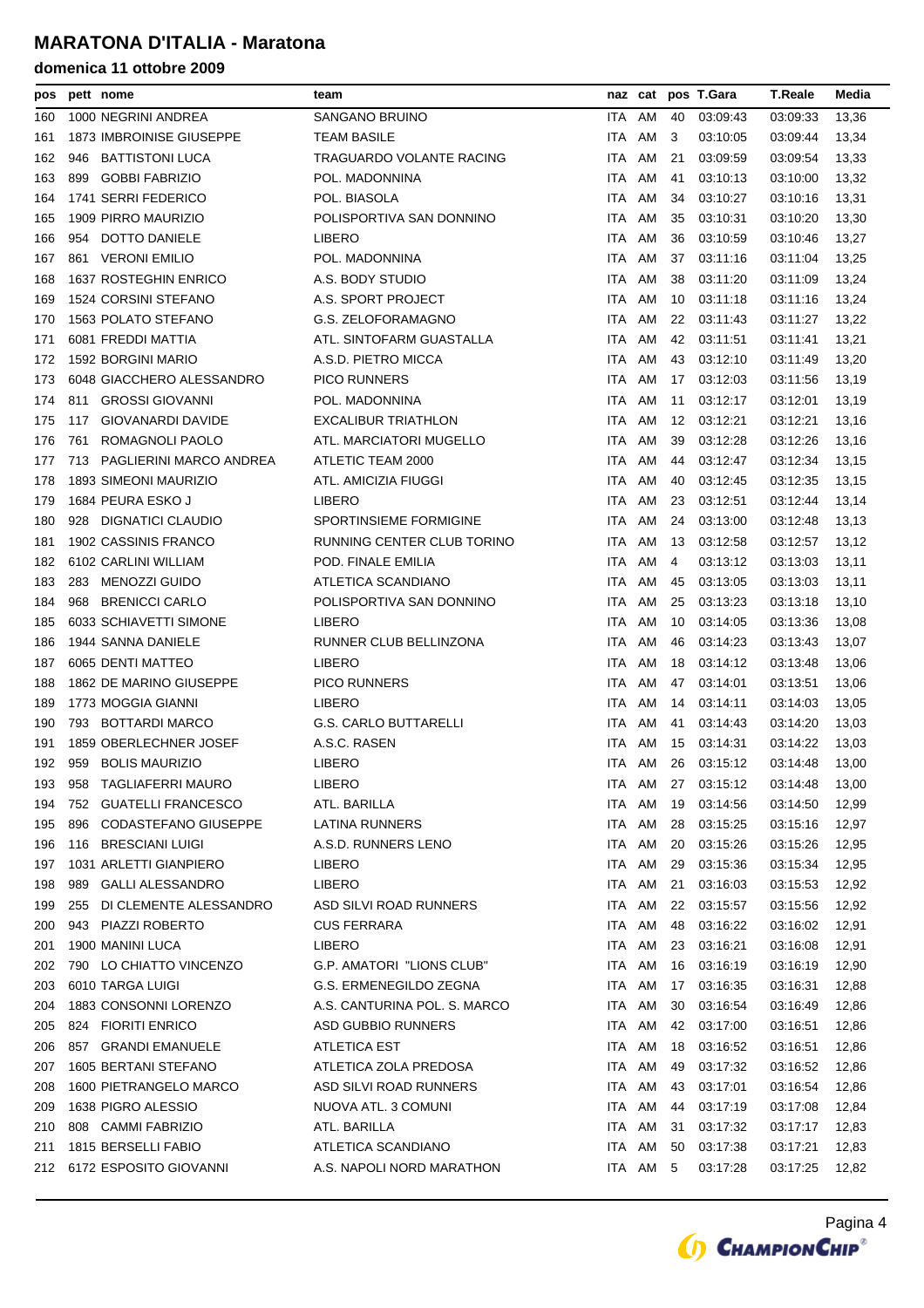| pos |     | pett nome                      | team                           |            |        |    | naz cat pos T.Gara | <b>T.Reale</b> | Media |
|-----|-----|--------------------------------|--------------------------------|------------|--------|----|--------------------|----------------|-------|
| 213 |     | 1844 CORSINI SIMONE            | POL. MONTECCHIO 2000           | ITA.       | AM     | 51 | 03:17:36           | 03:17:36       | 12,81 |
| 214 |     | 6078 BAROZZI GIANLUCA          | D.L.F. MODENA                  | ITA.       | AM     | 32 | 03:17:59           | 03:17:37       | 12,81 |
| 215 |     | 5016 RIGIROZZO DANILO          | <b>G.S. PIEVE A RIPOLI</b>     | ITA        | AM     | 52 | 03:17:51           | 03:17:51       | 12,80 |
| 216 |     | 756 MARRAFFA GIUSEPPE          | ROBUR VIGARANO MAINARDA        | ITA.       | AM     | 33 | 03:17:56           | 03:17:54       | 12,79 |
| 217 |     | 1746 ASCHNER TSACH             | <b>HAPOEL GALIL ELYON</b>      | ITA.       | AM     | 24 | 03:18:04           | 03:17:56       | 12,79 |
| 218 |     | 1036 BOGGIO STEFANO            | A.S.D. CO2                     | ITA        | AM     | 11 | 03:18:32           | 03:18:25       | 12,76 |
| 219 |     | 256 TORELLO VIERA CARLO        | G.S. ERMENEGILDO ZEGNA         | ITA.       | AM     | 25 | 03:18:30           | 03:18:25       | 12,76 |
| 220 |     | <b>1898 QUAIOTTI GIULIANO</b>  | <b>IOTTI E CORRADINI</b>       | ITA.       | AM     | 53 | 03:18:46           | 03:18:26       | 12,76 |
| 221 |     | <b>1693 BERSELLI CRISTIAN</b>  | G.P. LA GUGLIA                 | ITA        | AM     | 45 | 03:19:12           | 03:18:58       | 12,72 |
| 222 |     | 1957 GIANFRANCESCO FERNANDO    | <b>VENAFRO SPORT TEAM</b>      | ITA.       | AM     | 54 | 03:19:01           | 03:19:01       | 12,72 |
| 223 | 286 | GIANFRANCESCO RAFFAELE         | <b>VENAFRO SPORT TEAM</b>      | ITA.       | AM     | 34 | 03:19:01           | 03:19:01       | 12,72 |
| 224 |     | 1958 GIANFRANCESCO ANTONIO     | <b>VENAFRO SPORT TEAM</b>      | ITA        | AM     | 55 | 03:19:05           | 03:19:05       | 12,72 |
| 225 |     | 717 CASINI GIOVANNI            | POD. POMEZIA                   |            | ITA AM | 56 | 03:19:34           | 03:19:29       | 12,69 |
| 226 |     | 702 GUCCINI CLAUDIO            | A.S.D. ATLETICA FOLLONICA      | ITA.       | AM     | 35 | 03:19:32           | 03:19:31       | 12,69 |
| 227 |     | 1836 DENTI STEFANO             | POD. MADONNA DI SOTTO SASSUOLO | ITA.       | AM     | 46 | 03:19:41           | 03:19:40       | 12,68 |
| 228 |     | 6175 LEMNINI YOUSSEF           | <b>LIBERO</b>                  | ITA.       | AM     | 47 | 03:19:56           | 03:19:54       | 12,66 |
| 229 | 949 | RE PIERLUIGI                   | <b>LIBERO</b>                  | ITA        | AM     | 19 | 03:20:08           | 03:20:01       | 12,66 |
| 230 | 837 | ORLER MELCHIORRE LINO          | U.S. PRIMIERO SAN MARTINO      | ITA        | AM     | 20 | 03:20:14           | 03:20:02       | 12,66 |
| 231 |     | 6021 MANSI MARCO               | G.S. BANCARI ROMANI            | ITA.       | AM     | 36 | 03:20:09           | 03:20:06       | 12,65 |
| 232 |     | <b>1557 BATTIATO COSIMO</b>    | ATLETICA MONTE MARIO           | ITA        | AM     | 37 | 03:20:10           | 03:20:08       | 12,65 |
| 233 |     | 847 DALLARI ANTONIO            | ATL. CASTELNOVO MONTI          | ITA        | AM     | 26 | 03:20:23           | 03:20:15       | 12,64 |
| 234 |     | 1850 PENNELLA FEDERICO         | G.S.R. FERRERO ALBA            | ITA        | AM     | 21 | 03:20:31           | 03:20:16       | 12,64 |
| 235 | 523 | ALMONTI MORENA                 | G.S.R. FERRERO ALBA            | ITA.       | AF     | 2  | 03:20:31           | 03:20:16       | 12,64 |
| 236 | 270 | NEGRINO MICHELE                | G.S.R. FERRERO ALBA            | ITA        | AM     | 38 | 03:20:31           | 03:20:17       | 12,64 |
| 237 |     | 1781 IACCHINI MARIO            | G.S. ERMENEGILDO ZEGNA         | ITA.       | AM     | 57 | 03:20:33           | 03:20:27       | 12,63 |
| 238 | 525 | SANTINI SABRINA                | G.P. FANO CORRE                | ITA AF     |        | 2  | 03:20:40           | 03:20:32       | 12,62 |
| 239 | 828 | SEMERARO MICHELANGELO          | G.P. CODOGNO 82                | ITA        | AM     | 58 | 03:20:38           | 03:20:36       | 12,62 |
| 240 |     | 1955 CECERE ALESSANDRO         | <b>TEAM BASILE</b>             | ITA        | AM     | 48 | 03:21:03           | 03:20:38       | 12,62 |
| 241 |     | 6114 MICHELI ANDREA            | <b>LIBERO</b>                  | ITA        | AM     | 27 | 03:20:48           | 03:20:42       | 12,61 |
| 242 |     | 1663 BERTACCHINI WAINER        | PODISTICA M.D.S.               | ITA.       | AM     | 49 | 03:21:14           | 03:20:49       | 12,61 |
| 243 |     | 288 CHECCHI LORENZO            | POD. MADONNA DI SOTTO SASSUOLO | ITA.       | AM     | 59 | 03:21:15           | 03:20:50       | 12,61 |
| 244 |     | 1797 ALBANO PASQUALE           | A.S.D. POLISPORTIVA FOLGORE    | ITA        | AM     | 60 | 03:21:06           | 03:20:57       | 12,60 |
| 245 |     | 830 MAROLA CAMILLO             | <b>LIBERO</b>                  |            | ITA AM | 39 | 03:21:47           | 03:21:04       | 12,59 |
| 246 |     | 1562 STOLZI FABIO              | G.S. ZELOFORAMAGNO             | <b>ITA</b> | AM 61  |    | 03:21:24           | 03:21:07       | 12,59 |
| 247 |     | 1724 SAMAINO OLIVIER           | <b>PICO RUNNERS</b>            |            | ITA AM | 40 | 03:21:18           | 03:21:11       | 12,58 |
| 248 |     | <b>1881 OLGIATI MATTEO</b>     | DIMENSIONE SPORT TURBIGO       |            | ITA AM | 12 | 03:21:52           | 03:21:18       | 12,58 |
| 249 |     | 1658 MASTROLIA ANGELO          | POLISPORTIVA SAN DONNINO       |            | ITA AM | 62 | 03:21:42           | 03:21:33       | 12,56 |
| 250 |     | 423 BORTOLOTTI LISA            | G.S. OREZZO                    | ITA AF     |        | 2  | 03:21:46           | 03:21:45       | 12,55 |
| 251 | 276 | <b>COTER MARIO</b>             | G.S. SEMONTE                   |            | ITA AM | 6  | 03:21:53           | 03:21:53       | 12,54 |
| 252 |     | 1558 RICCI VINCENZO            | ATLETICA MONTE MARIO           |            | ITA AM | 22 | 03:22:09           | 03:22:06       | 12,53 |
| 253 |     | 862 SENATORE LUCA              | POL. MADONNINA                 | ITA        | AM     | 50 | 03:22:33           | 03:22:21       | 12,51 |
| 254 | 431 | DONATI RITA                    | PODISTICA WINNER               | ITA AF     |        | 3  | 03:23:00           | 03:22:31       | 12,50 |
| 255 |     | 1537 CASETTO GRAZIANO          | G.S. ERMENEGILDO ZEGNA         |            | ITA AM | 51 | 03:22:55           | 03:22:39       | 12,49 |
| 256 |     | 1568 CASTAGNA DARIO SEBASTIANO | DIMENSIONE SPORT TURBIGO       |            | ITA AM | 52 | 03:23:25           | 03:22:52       | 12,48 |
| 257 |     | 1946 CAVALIERI DENIS           | POL. CAMPOGALLIANO             |            | ITA AM | 41 | 03:23:04           | 03:22:57       | 12,47 |
| 258 |     | 1560 CAFORIO FABIO             | G.S. ZELOFORAMAGNO             |            | ITA AM | 28 | 03:23:32           | 03:23:15       | 12,46 |
| 259 | 881 | CAMPAGNOLI CRISTIANO           | ATLETICA FERRARA               |            | ITA AM | 53 | 03:23:30           | 03:23:22       | 12,45 |
| 260 |     | 1761 BELLIN MICHELE            | <b>LIBERO</b>                  |            | ITA AM | 29 | 03:23:39           | 03:23:27       | 12,44 |
| 261 | 739 | PONTECORVI ANTONIO             | A.S. AMATORI VILLA PAMPHILI    |            | ITA AM | 63 | 03:23:51           | 03:23:29       | 12,44 |
| 262 | 745 | CONFALONIERI LEONARDO          | SPORTING CLUB ALZANO (BG371)   |            | ITA AM | 42 | 03:23:44           | 03:23:39       | 12,43 |
| 263 |     | 257 LOSI GABRIELE              | QUELLI DI NOVI                 |            | ITA AM | 54 | 03:24:05           | 03:24:05       | 12,40 |
| 264 |     | 1915 MANENTI OMAR              | BANCA POPOLARE EMILIA ROMAGNA  |            | ITA AM | 30 | 03:24:15           |                |       |
|     |     | 747 CASTELLI CARLO             |                                |            |        |    |                    | 03:24:10       | 12,40 |
| 265 |     |                                | <b>LIBERO</b>                  |            | ITA AM | 43 | 03:24:33           | 03:24:14       | 12,40 |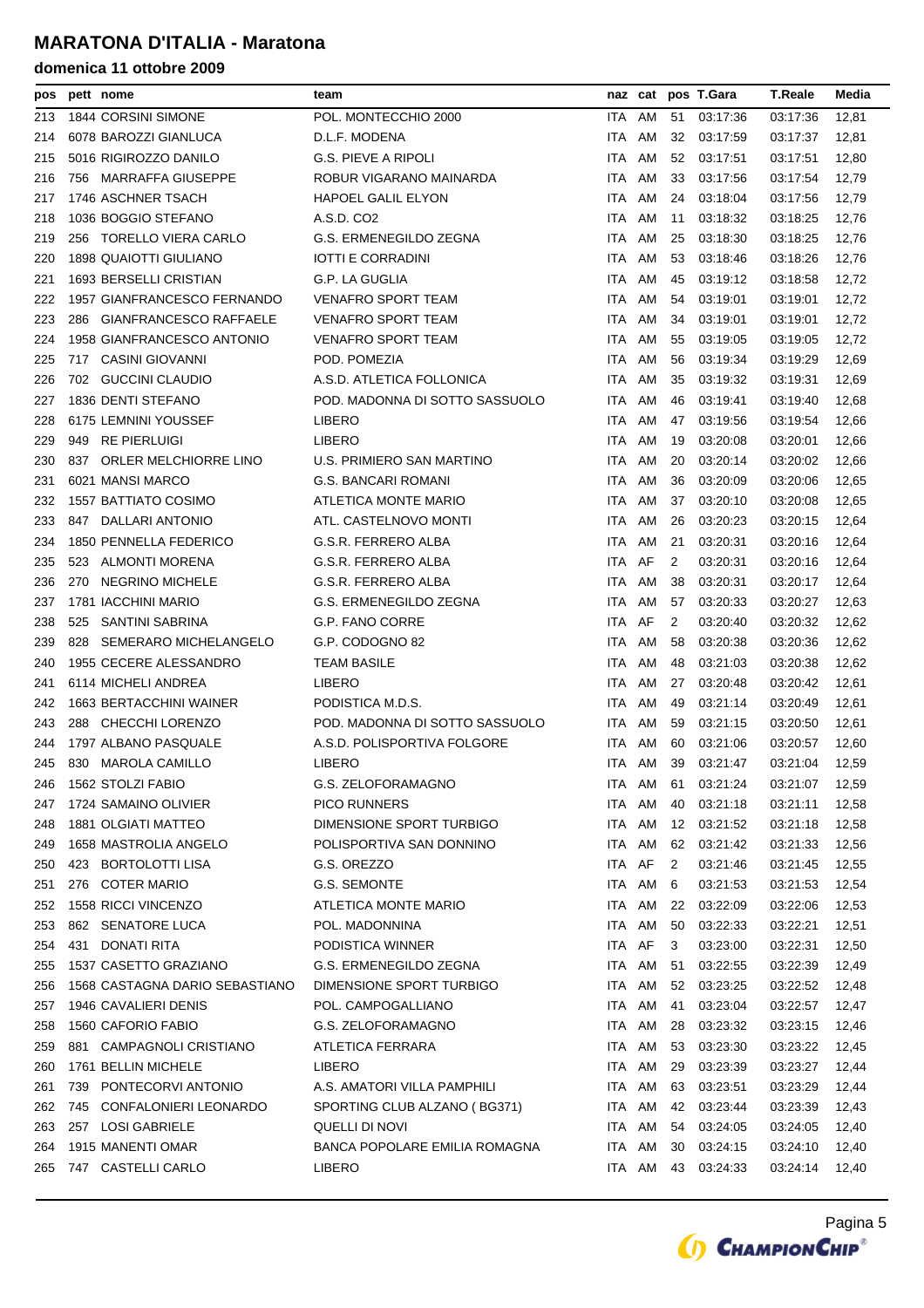| pos |     | pett nome                   | team                               |        |           |              | naz cat pos T.Gara | <b>T.Reale</b> | Media |
|-----|-----|-----------------------------|------------------------------------|--------|-----------|--------------|--------------------|----------------|-------|
| 266 |     | 1667 BELLEBUONO NICOLA      | PODISTICA LUCERA                   | ITA    | AM        | 64           | 03:24:18           | 03:24:15       | 12,39 |
| 267 | 957 | PINNA ANTONIO MARIA         | AS DELOGU NUORO                    | ITA AM |           | 23           | 03:24:23           | 03:24:20       | 12,39 |
| 268 | 965 | CONTU BRUNO                 | A.S. DELOGU NUORO                  | ITA    | AM        | 24           | 03:24:23           | 03:24:20       | 12,39 |
| 269 |     | 6017 FERRARI GIOVANNI       | POL. MADONNINA                     | ITA    | AM        | 65           | 03:24:47           | 03:24:25       | 12,39 |
| 270 |     | 893 GRAZIOSI AGOSTINO       | LATINA RUNNERS                     | ITA    | AM        | 55           | 03:24:35           | 03:24:26       | 12,38 |
| 271 |     | 1819 PIVETTI MAXIMILIANO    | POD. CAVRIAGO                      | ITA.   | AM        | 56           | 03:24:59           | 03:24:31       | 12,38 |
| 272 |     | 1899 RINALDINI MAURIZIO     | <b>IOTTI E CORRADINI</b>           | ITA AM |           | 44           | 03:24:56           | 03:24:35       | 12,37 |
| 273 |     | 1586 REPETTO FABIO          | <b>LIBERO</b>                      | ITA    | AM        | 57           | 03.24.47           | 03:24:36       | 12,37 |
| 274 |     | 1596 DANIELSSON BENGT-AKE   | LIBERO                             | ITA.   | AM        | 45           | 03:25:03           | 03:24:47       | 12,36 |
| 275 |     | 1581 LAURSEN CLAUS DAMHOLDT | <b>LIBERO</b>                      | ITA    | AM        | 66           | 03:24:58           | 03:24:48       | 12,36 |
| 276 |     | 1994 BONACINI ADAMO         | ATLETICA SCANDIANO                 | ITA AM |           | 67           | 03:25:16           | 03:25:00       | 12,35 |
| 277 |     | 1948 BOMPAROLA SAVERIO      | IOTTI E CORRADINI                  | ITA AM |           | 68           | 03:25:26           | 03:25:05       | 12,34 |
| 278 |     | 1015 MALAGOLI MARCELLO      | <b>LIBERO</b>                      | ITA AM |           | 69           | 03:25:25           | 03:25:18       | 12,33 |
| 279 |     | 917 TOGNETTI SIMONE         | ATLETICA VIADANA                   | ITA AM |           | 70           | 03:25:29           | 03:25:22       | 12,33 |
| 280 |     | 1511 LEGROTTAGLIE ANTONIO   | ATL. CITTA' BIANCA                 | ITA    | AM        | 31           | 03:26:08           | 03:25:24       | 12,33 |
| 281 |     | 970 PERANI ALBERTO          | G.S. OREZZO                        | ITA    | AM        | 58           | 03:25:35           | 03:25:28       | 12,32 |
| 282 |     | 1053 PAVAROTTI FABRIZIO     | S.G. LA PATRIA                     | ITA AM |           | 7            | 03:25:50           | 03:25:30       | 12,32 |
| 283 |     | 290 LASHMAR TONY            | VICKY PARK HARRIERS AC             | ITA.   | AM        | 59           | 03:25:33           | 03:25:30       | 12,32 |
| 284 |     | 6127 SETTI FABIO            | POL. CASTELFRANCO EMILIA           | ITA AM |           | 46           | 03:25:45           | 03:25:33       | 12,32 |
| 285 |     | 1801 LOPASSO GIANLUCA       | A.S. KANKUDAI                      | ITA    | AM        | 60           | 03:26:03           | 03:25:34       | 12,32 |
| 286 |     | 1051 GUAITOLI IVO           | S.G. LA PATRIA                     | ITA.   | AM        | $\mathbf{1}$ | 03:25:57           | 03:25:38       | 12,31 |
| 287 |     | 1173 MODESTI RICCARDO       | <b>LIBERO</b>                      | ITA.   | AM        | 13           | 03:25:55           | 03:25:49       | 12,30 |
| 288 |     | 1593 BROVARONE GIORGIO      | A.S.D. PIETRO MICCA                | ITA AM |           | 71           | 03:26:13           | 03:25:52       | 12,30 |
| 289 |     | 743 CHIEPPA GIUSEPPE        | <b>LIBERO</b>                      | ITA AM |           | 61           | 03.26.14           | 03:25:53       | 12,30 |
| 290 |     | 1978 VARONE FAUSTO          | ATLETICA GNARRO JET MATTEI         | ITA AM |           | 72           | 03:26:16           | 03:26:05       | 12,29 |
| 291 | 895 | COMPAGNONE IVAN             | LATINA RUNNERS                     | ITA AM |           | 47           | 03:26:58           | 03:26:48       | 12,24 |
| 292 |     | 726 VERONA STEFANO          | ATLETICA PACE SELF                 | ITA AM |           | 32           | 03:27:04           | 03:27:04       | 12,23 |
| 293 |     | 1820 BOARINI FRANCO         | ATLETICA GNARRO JET MATTEI         | ITA AM |           | 2            | 03:27:15           | 03:27:06       | 12,22 |
| 294 |     | 1666 PASQUALE GUERINO       | RUN & FUN SAN SEVERO               | ITA AM |           | 48           | 03:27:28           | 03:27:25       | 12,21 |
| 295 |     | 843 DE VECCHI STEFANO       | SPORTS CLUB MELEGNANO              | ITA AM |           | 62           | 03:27:56           | 03:27:27       | 12,20 |
| 296 | 930 | <b>TORTI MIRCO</b>          | PODISTICA WINNER                   | ITA AM |           | 33           | 03:27:59           | 03:27:29       | 12,20 |
| 297 | 430 | GATTA BARBARA               | PODISTICA WINNER                   | ITA AF |           | 3            | 03.27:59           | 03:27:30       | 12,20 |
| 298 |     | 1963 SANDRELLI CARLO        | <b>G.S. CARLO BUTTARELLI</b>       |        | ITA AM    |              | 25 03:27:37        | 03:27:33       | 12,20 |
| 299 |     | 1713 SCALTRITI FEDERICO     | LIBERO                             |        | ITA AM 73 |              | 03:27:41           | 03:27:37       | 12,19 |
| 300 |     | 1004 VACCHELLI LUCIANO      | <b>MARATHON CREMONA</b>            | ITA AM |           | 74           | 03:28:00           | 03:27:38       | 12,19 |
| 301 | 729 | <b>BASILICO FABRIZIO</b>    | Libero                             | ITA AM |           | 63           | 03:27:45           | 03:27:40       | 12,19 |
| 302 |     | 6071 BONI ALESSANDRO        | LIBERO                             | ITA AM |           | 75           | 03:28:33           | 03:27:46       | 12,19 |
| 303 |     | 1660 MAZZOCCHI WALTER       | G.P. AVIS SPINETOLI PAGLIARE       | ITA AM |           | 64           | 03:27:50           | 03:27:46       | 12,19 |
| 304 |     | 563 PENDENZA DANIELA        | ATLETICA MONTE MARIO               | ITA AF |           | 4            | 03:27:50           | 03:27:48       | 12,18 |
| 305 |     | 1877 AGAZZOTTI GIANLUCA     | POD. RUBIERESE                     | ITA AM |           | 76           | 03:28:24           | 03:28:06       | 12,17 |
| 306 |     | 6005 ROSI ALDO              | Uisp Parma Comitato Terr.          | ITA AM |           | 26           | 03:28:07           | 03:28:07       | 12,17 |
| 307 |     | 1027 VALENTI GIORGIO        | LIBERO                             | ITA AM |           | 65           | 03:28:12           | 03:28:07       | 12,17 |
| 308 |     | 979 COPES STEFANO           | 7 LAGHI RUNNERS                    | ITA AM |           | 66           | 03:28:28           | 03:28:10       | 12,16 |
| 309 |     | 1890 INCERTI VEZZANI LUCA   | G.S. BANCA POPOLARE EMILIA ROMAGNA | ITA AM |           | 49           | 03:28:20           | 03:28:15       | 12,16 |
| 310 |     | 1933 BEZZI IVANO            | <b>IOTTI E CORRADINI</b>           | ITA AM |           | 77           | 03:28:40           | 03:28:20       | 12,15 |
| 311 |     | 1776 PETRINO DOMENICO       | NUOVA ATLETICA ISERNIA             | ITA AM |           | 27           | 03:28:21           | 03:28:21       | 12,15 |
| 312 |     | 1559 VAGNI FRANCO           | ATLETICA MONTE MARIO               | ITA AM |           | 3            | 03:28:27           | 03:28:25       | 12,15 |
| 313 |     | 1968 ROSSI EMILIANO         | A.S.D. SIMMEL COLLEFERRO           | ITA AM |           | 34           | 03:28:39           | 03:28:32       | 12,14 |
| 314 |     | 1791 SCANDELLA SILVANO      | DIMENSIONE SPORT TURBIGO           | ITA AM |           | 1            | 03:29:09           | 03:28:35       | 12,14 |
| 315 |     | 1013 GIGLIOLI PIER MASSIMO  | ATL. SINTOFARM GUASTALLA           | ITA AM |           | 50           | 03:28:47           | 03:28:42       | 12,13 |
| 316 |     | 1021 GADDA GIANNI           | SPORTINSIEME FORMIGINE             | ITA AM |           | 78           | 03:29:00           | 03:28:43       | 12,13 |
| 317 |     | 1594 MIOLA ANDREA           | G.S. ERMENEGILDO ZEGNA             | ITA AM |           | 67           | 03:28:49           | 03:28:44       | 12,13 |
| 318 |     | 1567 TAPELLA CARLO          | DIMENSIONE SPORT TURBIGO           |        | ITA AM    | 68           | 03:29:19           | 03:28:46       | 12,13 |

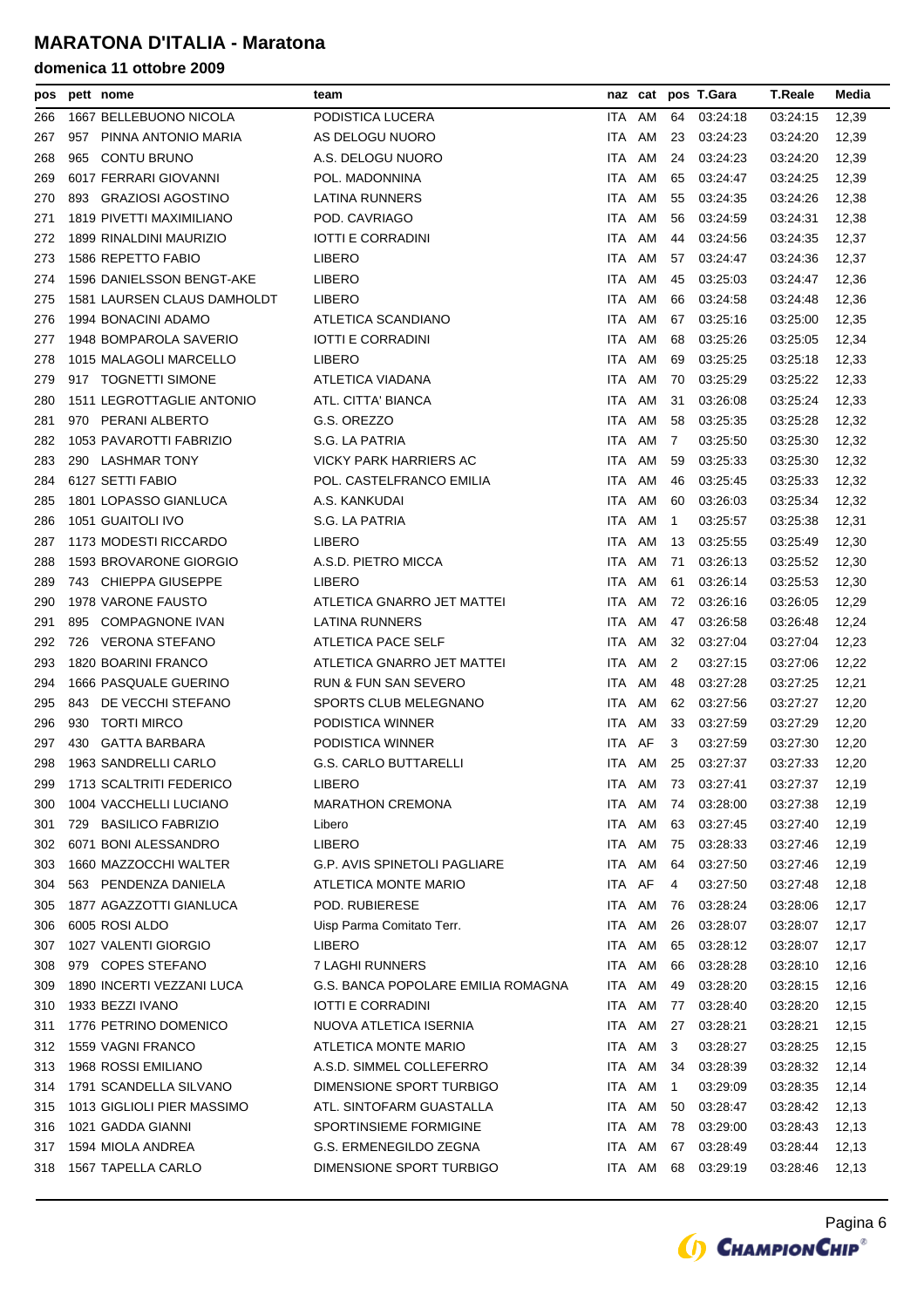| pos |     | pett nome                   | team                                    |            |        |              | naz cat pos T.Gara | <b>T.Reale</b> | Media |
|-----|-----|-----------------------------|-----------------------------------------|------------|--------|--------------|--------------------|----------------|-------|
| 319 |     | 1659 PIAZZA LUCIANO         | POD. AVIS FORLI'                        | ITA AM     |        | 51           | 03:28:50           | 03:28:48       | 12,13 |
| 320 |     | 1828 NAPPO LORENZO          | A.S. NAPOLI NORD MARATHON               | ITA        | AM     | 35           | 03:28:55           | 03:28:49       | 12,12 |
| 321 |     | 1508 DALL'AGNOLO NARCISSE   | <b>LIBERO</b>                           | ITA.       | AM     | 69           | 03:29:36           | 03:28:53       | 12,12 |
| 322 |     | 735 PO ALBERTO              | Libero                                  | ITA.       | AM     | 70           | 03:29:15           | 03:29:10       | 12,10 |
| 323 | 890 | <b>RINNE KAJ</b>            | <b>LIBERO</b>                           | ITA.       | AM     | 71           | 03:29:30           | 03:29:15       | 12,10 |
| 324 |     | 1689 PALVARINI DANIELE      | <b>LIBERO</b>                           | <b>ITA</b> | AM     | 52           | 03:29:56           | 03:29:25       | 12,09 |
| 325 |     | 427 PELLEGRINO DANIELA      | NUOVA ATLETICA ISERNIA                  | ITA AF     |        | $\mathbf{1}$ | 03:29:50           | 03:29:48       | 12,07 |
| 326 |     | 842 MERCANILE GIANNI        | <b>LIBERO</b>                           | ITA.       | AM     | 79           | 03:30:00           | 03:29:54       | 12,06 |
| 327 |     | 1931 GALETTO LUCA           | <b>LIBERO</b>                           | <b>ITA</b> | AM     | 53           | 03:29:55           | 03:29:55       | 12,06 |
| 328 |     | 1002 CARRARO EMILIO         | A.S.D. TRIATHLON 3V                     | ITA.       | AM     | 72           | 03:30:25           | 03:29:59       | 12,06 |
| 329 |     | 797 PELUSO MARIO ROCCO      | G.A.P. SARONNO                          | ITA.       | AM     | 73           | 03:30:09           | 03:30:03       | 12,05 |
| 330 |     | 817 DELLA BIANCIA PAOLO     | <b>ARCUS</b>                            | ITA.       | AM     | 28           | 03:30:18           | 03:30:07       | 12,05 |
| 331 |     | 1961 FOISSY PHILIPPE        | <b>LIBERO</b>                           | ITA.       | AM     | 80           | 03:30:29           | 03:30:19       | 12,04 |
| 332 |     | 1193 SASSI LORENZO          | ASSIBANCA TOSCANA                       | ITA.       | AM     | 81           | 03:30:58           | 03:30:39       | 12,02 |
| 333 |     | 762 VANDELLI GIORGIO        | Olimpia Vignola                         | ITA.       | AM     | 54           | 03:31:06           | 03:31:03       | 12,00 |
| 334 |     | 6077 CASALINI YURI          | <b>LIBERO</b>                           | ITA.       | AM     | 74           | 03:31:24           | 03:31:16       | 11,98 |
| 335 |     | 1783 PAONE LEONARDO         | A.S. ATLETICA CINISELLO                 | ITA.       | AM     | 75           | 03:31:29           | 03:31:18       | 11,98 |
| 336 |     | 985 BOSIO GIACOMO           | A.S.D. RUNNERS BERGAMO                  | ITA.       | AM     | 55           | 03:31:46           | 03:31:25       | 11,97 |
| 337 |     | 1739 GRAZZI SIMONE          | POL. MADONNINA                          | ITA        | AM     | 76           | 03:31:48           | 03:31:26       | 11,97 |
| 338 |     | 1743 DE ZEEUW CORNELIS W.   | PHANOS AMSTERDAM                        | ITA.       | AM     | 29           | 03:31:51           | 03:31:47       | 11,95 |
| 339 |     | 876 PERINA RICCARDO         | <b>U.S. INTREPIDA</b>                   | ITA.       | AM     | 56           | 03:32:07           | 03:31:54       | 11,95 |
| 340 |     | <b>1585 VENTURI ROBERTO</b> | POD. LA LUMEGA                          | ITA.       | AM     | 82           | 03:32:09           | 03:31:57       | 11,94 |
| 341 |     | 1998 FALKENSTEINER HERMANN  | SUDTIROLER LAUFVEREIN SPARKASSE         | ITA.       | AM     | 30           | 03:32:05           | 03:32:05       | 11,94 |
| 342 |     | 1995 LANCETTI LUCIANO       | <b>MARATONETI MIRANDOLESI</b>           | ITA.       | AM     | 31           | 03:32:31           | 03:32:30       | 11,91 |
| 343 |     | 1806 MENOZZI DANILO         | ROAD RUNNERS POVIGLIO                   | ITA AM     |        | 77           | 03.33.24           | 03:32:36       | 11,91 |
| 344 |     | 1744 LEINIKKA UNTO          | <b>LIBERO</b>                           | ITA        | AM     | 8            | 03:32:52           | 03:32:37       | 11,91 |
| 345 |     | 6029 GORNI PAOLO            | <b>GRANAROLO TRIATHLON</b>              | ITA.       | AM     | 78           | 03:32:52           | 03:32:39       | 11,91 |
| 346 |     | 5056 PIATTELLI MARINA       | <b>LIBERO</b>                           | ITA AF     |        | 3            | 03:32:52           | 03:32:39       | 11,91 |
| 347 |     | 6042 ZATTONI ALESSANDRO     | G.P.V. TAGICAR VILLAFRANCA              | ITA.       | AM     | 79           | 03:33:03           | 03:32:53       | 11,89 |
| 348 |     | 1789 PANFILI ANDREA         | <b>LIBERO</b>                           | ITA.       | AM     | 80           | 03:33:12           | 03:33:01       | 11,88 |
| 349 |     | 6056 MONZANI MATTEO         | <b>LIBERO</b>                           | ITA        | AM     | 83           | 03:33:23           | 03.33.09       | 11,88 |
| 350 | 838 | DA RE ROBERT                | <b>LIBERO</b>                           | ITA.       | AM     | 81           | 03:33:32           | 03:33:20       | 11,87 |
| 351 |     | 912 DEL MATTO LUCIANO       | NUOVA ATLETICA ISERNIA                  | ITA AM     |        |              | 57 03:33:56        | 03:33:22       | 11,87 |
| 352 |     | 1953 AGOSTA FRANCO          | G.P. LA GUGLIA                          | <b>ITA</b> | AM     | 82           | 03:33:34           | 03:33:27       | 11,86 |
| 353 | 584 | <b>LAMBREGTS DORETTE</b>    | BEDAT                                   | ITA AF     |        | 5            | 03:33:41           | 03:33:34       | 11,85 |
| 354 |     | 766 VINCITORIO NICOLA       | A.S.D. MONDOBICI SAN SEVERO             | ITA AM     |        | 58           | 03:33:44           | 03:33:41       | 11,85 |
| 355 |     | 1876 TONIONI PAOLO          | POD. RUBIERESE                          | ITA AM     |        | 84           | 03:34:17           | 03:33:59       | 11,83 |
| 356 |     | 1846 ZILCH-BREMER HANS      | <b>TV - IHRINGEN</b>                    | ITA AM     |        | 59           | 03:34:43           | 03:34:15       | 11,82 |
| 357 |     | 1763 PIETRANGELO GIUSEPPE   | ASD ATLETI VALLE DELL'OFANTO - BARLETTA | ITA AM     |        | 85           | 03:35:09           | 03:34:24       | 11,81 |
| 358 | 581 | TURRINA MARIA GRAZIA        | CRUS OTTICA GUERRA PEDERSANO            | ITA AF     |        | 2            | 03:34:27           | 03:34:24       | 11,81 |
| 359 | 723 | <b>MIGLIARO LUIGINO</b>     | <b>MARATONETI DEL TIGULLIO</b>          | ITA AM     |        | 60           | 03:34:34           | 03:34:25       | 11,81 |
| 360 | 884 | <b>DELIA SANDRO</b>         | ATL. VILLA AURELIA                      | ITA AM     |        | 14           | 03:34:44           | 03:34:25       | 11,81 |
| 361 |     | 105 VANZETTA GIANNI         | A.S.D. CAVRIOL                          | ITA AM     |        | 61           | 03:34:29           | 03:34:26       | 11,81 |
| 362 |     | 1671 GAZZANIGA GIUSEPPE     | <b>MARATHON CREMONA</b>                 | ITA AM     |        | 62           | 03:34:44           | 03:34:34       | 11,80 |
| 363 |     | 778 ZAMBARDA ANGELO         | ROBUR VIGARANO MAINARDA                 | ITA AM     |        | 63           | 03:34:40           | 03:34:36       | 11,80 |
| 364 |     | 1735 SIDON PETER            | LIBERO                                  | ITA AM     |        | 86           | 03:35:00           | 03:34:48       | 11,79 |
| 365 |     | 882 MARELLA PIETRO          | A.S.D. RUNNERS LENO                     | ITA AM     |        | 83           | 03:35:15           | 03:34:57       | 11,78 |
| 366 |     | 1941 CICCARELLA PALMERINO   | POL. COOP CERAMICA - IMOLA              | ITA AM     |        | 87           | 03:35:44           | 03:35:22       | 11,75 |
| 367 |     | 1577 RAMELLA PAIRIN FAUSTO  | A.S.D. PIETRO MICCA                     | ITA AM     |        | 64           | 03:35:46           | 03:35:24       | 11,75 |
| 368 |     | 791 RONCHI MAURIZIO         | <b>LIBERO</b>                           | ITA AM     |        | 65           | 03:36:01           | 03:35:46       | 11,73 |
| 369 |     | 1849 PAVESI FRANCO          | G.S. GRAVELLONA V.C.O.                  | ITA AM     |        | 88           | 03:36:20           | 03:35:51       | 11,73 |
| 370 |     | 1918 SOFFIANTINI BERNARDO   | G.P. CASALESE                           | ITA AM     |        | 66           | 03:36:08           | 03:35:51       | 11,73 |
| 371 |     | 1825 GREGGIO NARCISO        | P.B.M. BOVISIO MASCIAGO                 |            | ITA AM | 67           | 03:36:35           | 03:35:59       | 11,72 |
|     |     |                             |                                         |            |        |              |                    |                |       |

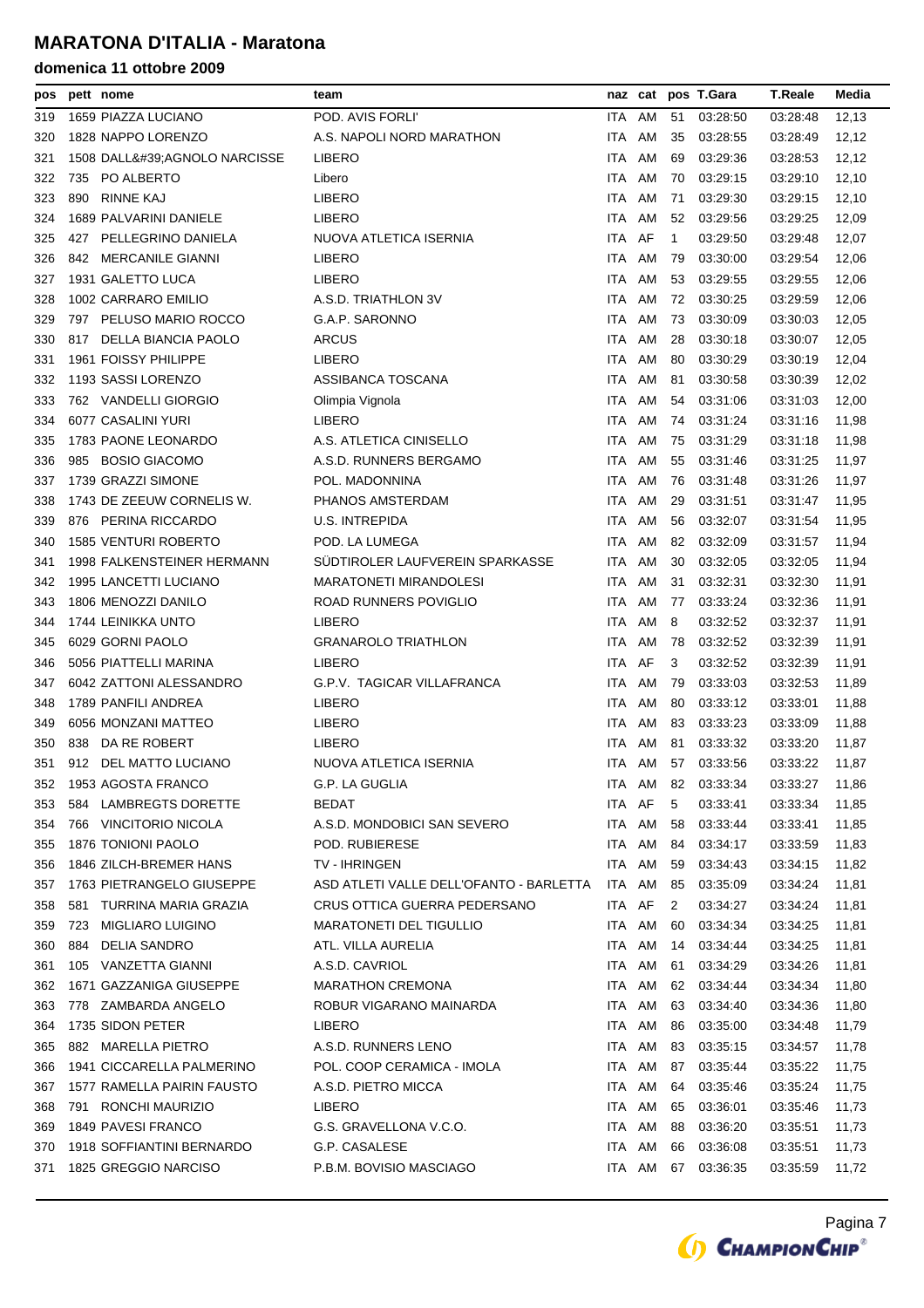| pos |     | pett nome                      | team                                  |            | naz cat |    | pos T.Gara   | <b>T.Reale</b> | Media |
|-----|-----|--------------------------------|---------------------------------------|------------|---------|----|--------------|----------------|-------|
| 372 |     | 6050 ZANFI ROMEO               | A.S. MARATONA D'ITALIA                | ITA.       | AM      | 68 | 03:36:48     | 03:36:30       | 11,69 |
| 373 |     | 435 PUSCEDDU FRANCA RITA       | AS DELOGU NUORO                       | ITA AF     |         | 3  | 03.36:43     | 03:36:39       | 11,69 |
| 374 |     | 1784 DI MARCO LORENZO          | A.S. ATLETICA CINISELLO               | ITA AM     |         | 89 | 03:36:52     | 03:36:41       | 11,68 |
| 375 |     | 910 COSTA ANDREA               | <b>LIBERO</b>                         | ITA.       | AM      | 84 | 03:37:12     | 03:36:47       | 11,68 |
| 376 |     | 1754 PELLI JARI                | LIBERO                                | ITA AM     |         | 90 | 03:37:04     | 03:36:48       | 11,68 |
| 377 |     | 1794 RISTORI LORENZO           | A.S.D. ATLETICA FOLLONICA             | ITA AM     |         | 32 | 03:37:25     | 03:36:53       | 11,67 |
| 378 |     | 859 JASSAL SUSHIL KUMAR        | <b>LIBERO</b>                         | ITA.       | AM      | 85 | 03:37:36     | 03:37:12       | 11,66 |
| 379 |     | 1054 RIGHI GLAUCO              | S.G. LA PATRIA                        | ITA.       | AM      | 69 | 03:37:40     | 03:37:20       | 11,65 |
| 380 |     | 906 CAPONETTO ANTONINO         | ATLETICA CIBENO                       | ITA AM     |         | -1 | 03.37:30     | 03:37:24       | 11,65 |
| 381 |     | 1814 GANASSI STEFANO           | ATLETICA SCANDIANO                    | ITA.       | AM      | 70 | 03:37:27     | 03:37:25       | 11,64 |
| 382 |     | 1864 GALLI PIER GIORGIO        | ATLETICA CIBENO                       | ITA AM     |         | 71 | 03:37:30     | 03:37:26       | 11,64 |
| 383 |     | 1583 GAUDENZI GIORGIO          | ROAD RUNNERS CLUB MILANO              | ITA AM     |         | 91 | 03:38:04     | 03:37:41       | 11,63 |
| 384 |     | 1602 DI LORETO ADAMO           | ASD SILVI ROAD RUNNERS                | ITA AM     |         | 36 | 03:38:00     | 03:37:56       | 11,62 |
| 385 |     | 1014 LONARDI MARIO             | LIBERO                                | ITA AM     |         | 33 | 03:38:10     | 03:37:56       | 11,62 |
| 386 |     | 6016 RIVA GIANLUCA             | LIBERO                                | ITA AM     |         | 37 | 03:38:26     | 03:37:58       | 11,62 |
| 387 |     | 573 DAMHOLDT HANNE             | LIBERO                                | ITA AF     |         | 4  | 03:38:22     | 03:38:11       | 11,60 |
| 388 |     | <b>1552 BELTRAMI MARCO</b>     | POD. CAVRIAGO                         | ITA        | AM      | 92 | 03:38:40     | 03:38:12       | 11,60 |
| 389 |     | 1016 GARGIULO GIUSEPPE GEREMIA | POD. CAVRIAGO                         | ITA AM     |         | 86 | 03:38:42     | 03:38:13       | 11,60 |
| 390 |     | 6073 BOCCALETTI CRISTIAN       | <b>ATLETICA CIBENO</b>                | ITA.       | AM      | 93 | 03:38:39     | 03:38:21       | 11,59 |
| 391 |     | 1896 RIOU MARCEL               | LIBERO                                | ITA.       | AM      | 34 | 03:38:35     | 03:38:23       | 11,59 |
| 392 |     | 1718 MESDANITIS VAIOS          | LIBERO                                | ITA AM     |         | 72 | 03:38:52     | 03:38:24       | 11,59 |
| 393 |     | 594 RODIGHIERO MARTA           | ATLETICA TRIVERO 2001                 | ITA        | AF      | 6  | 03:39:10     | 03:38:28       | 11,59 |
| 394 |     | 1617 MARCHESI MARCO            | LIBERO                                | ITA.       | AM      | 94 | 03:39:07     | 03:38:44       | 11,57 |
| 395 |     | 549 COHEN BAT-CHEN             | LIBERO                                | ITA AF     |         | 4  | 03:38:45     | 03:38:45       | 11,57 |
| 396 |     | 1965 CAZZORLA GIANLUIGI        | <b>VENAFRO SPORT TEAM</b>             | ITA AM     |         | 87 | 03:38:49     | 03:38:49       | 11,57 |
| 397 |     | 1597 LANZA ROBERTO             | Libero                                | ITA AM     |         | 35 | 03:38:53     | 03:38:50       | 11,57 |
| 398 | 871 | <b>BAROZZI STEFANO</b>         | POLISPORTIVA SAN DONNINO              | ITA AM     |         | 88 | 03:39:06     | 03:38:57       | 11,56 |
| 399 | 768 | JARVIMAKI ILKKA                | <b>LIBERO</b>                         | ITA        | AM      | 73 | 03:39:26     | 03:39:11       | 11,55 |
| 400 |     | 6140 TEGGI MAURIZIO            | A.P.D. DIPENDENTI AUSL CIRCOLO RAVONE | ITA AM     |         | 36 | 03.39.34     | 03:39:22       | 11,54 |
| 401 |     | 833 OLIVA ALBERTO              | G.A.P. SARONNO                        | ITA AM     |         | 74 | 03:39:38     | 03:39:32       | 11,53 |
| 402 |     | 1878 GARDENGHI PAOLO           | <b>LIBERO</b>                         | ITA.       | AM      | 95 | 03:40:20     | 03:39:44       | 11,52 |
| 403 |     | 6054 CIAVATTA PAOLO            | <b>MARATONETI RICCIONE</b>            | ITA.       | AM      | 96 | 03:39:59     | 03:39:50       | 11,52 |
| 404 |     | 1916 FAVALE NATALE LEONARDO    | ATL. CARUGATESE                       |            | ITA AM  |    | 97 03:40:08  | 03:39:52       | 11,51 |
| 405 |     | 1869 DEMONTE RAFFAELE          | STILCAR ATLETICA CUMIANA              | <b>ITA</b> | AM      | 38 | 03:40:51     | 03:40:18       | 11,49 |
| 406 |     | 1711 CASARINI VANNI            | POL. CORASSORI                        | ITA AM     |         | 37 | 03:41:03     | 03:40:25       | 11,49 |
| 407 |     | 1052 DONATIVO COSIMO           | TEAM SALVIOLI OCEAN 2 ROAD            | ITA AM     |         | 75 | 03:40:37     | 03:40:34       | 11,48 |
| 408 |     | 1064 VERRASCINA ANTONIO        | G.P. LA GUGLIA SASSUOLO               | ITA        | AM      | 39 | 03.41.34     | 03:40:57       | 11,46 |
| 409 |     | 1549 ZARRELLI SAVERIO          | G.P. ARCI GOODWIN                     | ITA AM     |         | 76 | 03:41:15     | 03:41:08       | 11,45 |
| 410 |     | 927 PASCOLINI CLAUDIO          | ASD GUBBIO RUNNERS                    | ITA AM     |         | 98 | 03:41:26     | 03:41:16       | 11,44 |
| 411 | 885 | SOANA ERNESTINO                | <b>MARCIATORI PARMENSI</b>            | ITA        | AM      | 77 | 03:41:43     | 03:41:18       | 11,44 |
| 412 |     | 1812 BETTEGAZZI MATTEO         | LIBERO                                | ITA AM     |         | 89 | 03:41:55     | 03:41:37       | 11,42 |
| 413 |     | 1764 CARMIGNAN FRANCESCO       | LIBERO                                | ITA AM     |         | 99 | 03:41:50     | 03:41:38       | 11,42 |
| 414 |     | 1699 BONINI MARCO              | G.P. LA GUGLIA                        | ITA AM     |         |    | 100 03:41:54 | 03:41:44       | 11,42 |
| 415 |     | 1627 MARCHESI ERNESTO          | ATL. AMATORI LECCO                    | ITA AM     |         |    | 101 03:42:04 | 03:42:01       | 11,40 |
| 416 |     | 1847 AMADEI ANDREA             | <b>PICO RUNNERS</b>                   | ITA AM     |         |    | 102 03:42:24 | 03:42:10       | 11,40 |
| 417 |     | 1037 BORGHI DAVIDE             | G.S. PODISTI MIRANDOLESI              | ITA        | AM      | 78 | 03:42:24     | 03:42:10       | 11,40 |
| 418 |     | 973 DI MARTINO GAETANO         | ATL. HINNA S. ANTIMO                  | ITA AM     |         | 79 | 03:42:20     | 03:42:12       | 11,39 |
| 419 |     | 5013 BULGARELLI FABIO CLAUDIO  | LIBERO                                | ITA AM     |         | 80 | 03:42:20     | 03:42:14       | 11,39 |
| 420 |     | 1180 RECKZIEGEL THOMAS         | SRI CHINMOY MARATHON TEAM             | ITA AM     |         |    | 103 03:42:25 | 03:42:19       | 11,39 |
| 421 |     | 924 BRAGANO' FABRIZIO          | <b>G.P. MARCIATORI MOZZATESI</b>      | ITA AM     |         |    | 104 03:42:40 | 03:42:20       | 11,39 |
| 422 |     | 6015 LIGABUE GIULIO            | PODISTI CORREGGIO                     | ITA AM     |         | 81 | 03:42:23     | 03:42:23       | 11,38 |
| 423 | 741 | <b>GIANNINI GIANCARLO</b>      | A.S. AMATORI VILLA PAMPHILI           | ITA AM     |         | 38 | 03:42:51     | 03:42:30       | 11,38 |
| 424 |     | 818 ULLIAN DANIELE             | <b>LIBERO</b>                         |            | ITA AM  |    | 90 03:43:22  | 03:42:48       | 11,36 |
|     |     |                                |                                       |            |         |    |              |                |       |

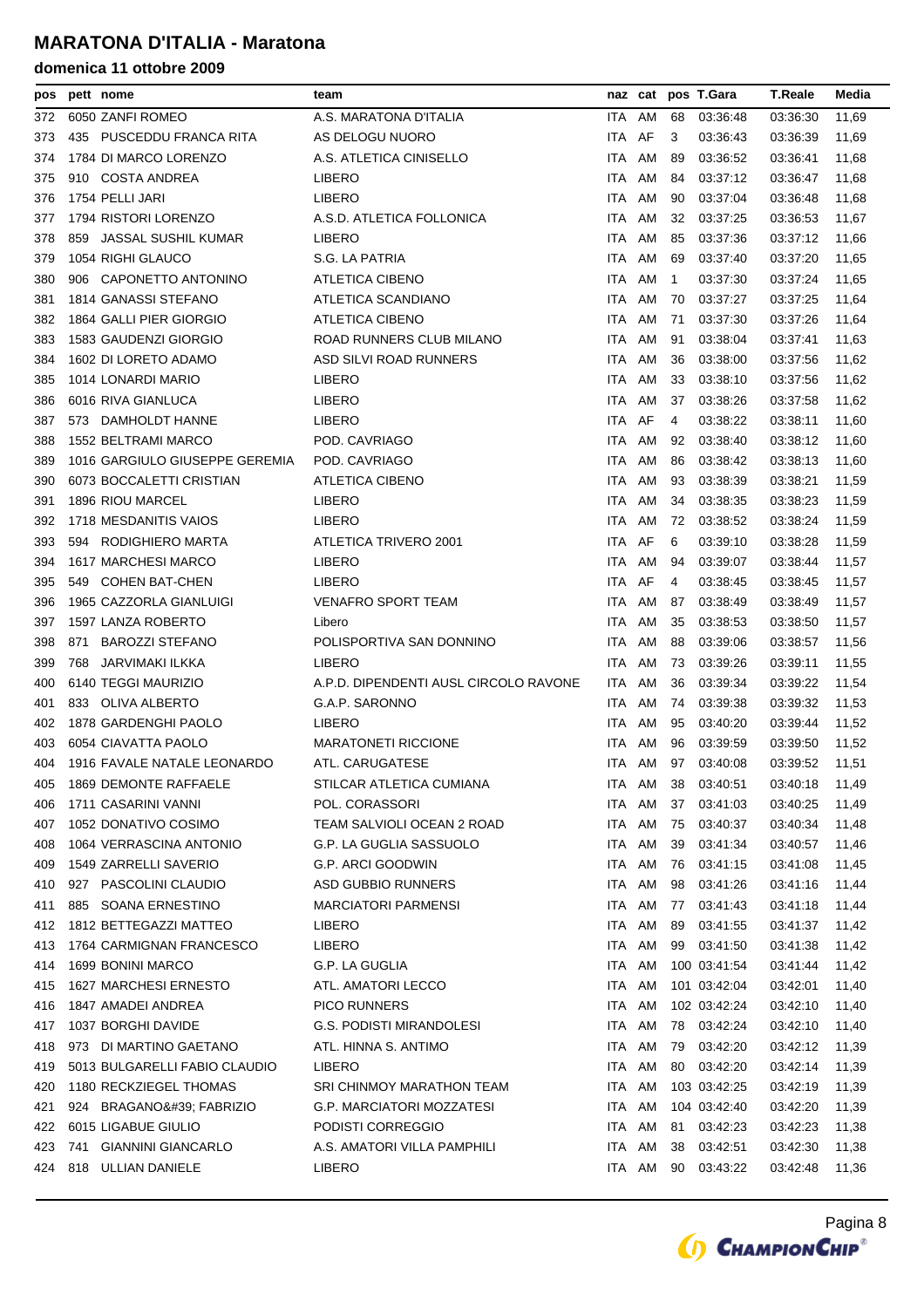| pos |     | pett nome                     | team                              |        |          |    | naz cat pos T.Gara | <b>T.Reale</b> | Media |
|-----|-----|-------------------------------|-----------------------------------|--------|----------|----|--------------------|----------------|-------|
| 425 |     | 1715 MATTIOLI VITTORIO        | POD. PERSICETANA                  | ITA AM |          | 91 | 03:43:13           | 03.42.50       | 11,36 |
| 426 |     | 1620 SALIMBENE GIORGIO        | LA NAVE                           | ITA AM |          | 39 | 03:43:09           | 03:42:53       | 11,36 |
| 427 |     | 1023 ALESSANDRINI ANDREA      | RICCIONE PODISMO                  | ITA.   | AM       | 92 | 03:43:33           | 03:43:05       | 11,35 |
| 428 |     | 1742 KIST JOHNNY              | PHANOS AMSTERDAM                  | ITA    | AM       | 9  | 03:43:15           | 03:43:11       | 11,34 |
| 429 |     | 1897 CORRADI DAVIDE           | POD. SOLIERESE                    | ITA AM |          | 93 | 03:43:39           | 03:43:27       | 11,33 |
| 430 |     | 6076 ONFIANI GABRIELE         | G.P. GAZZELLE SEDOC               | ITA.   | AM       | 82 | 03:44:36           | 03:43:50       | 11,31 |
| 431 |     | 1043 DE NISCO ANGELO          | POD. CORREGGIO                    | ITA.   | AM       |    | 105 03:44:24       | 03:43:51       | 11,31 |
| 432 |     | 1762 SEMERARO GIUSEPPE        | ATL. CITTA' BIANCA                | ITA AM |          | 40 | 03:44:39           | 03:43:55       | 11,31 |
| 433 |     | 715 DORI DINO                 | <b>CANOTTIERI TICINO</b>          | ITA.   | AM       | 83 | 03:44:08           | 03:43:56       | 11,31 |
| 434 |     | 1913 DI ROCCO ANTONIO         | G.P. GAMBER DE CUNCURESS          | ITA.   | AM       | 94 | 03:44:04           | 03:44:03       | 11,30 |
| 435 |     | 858 CERIANI LUCIO             | LIBERO                            | ITA.   | AM       | 40 | 03:44:31           | 03:44:24       | 11,28 |
| 436 |     | 1730 DE CESARE SALVATORE      | <b>TEAM BASILE</b>                | ITA.   | AM       | 41 | 03:44:50           | 03:44:26       | 11,28 |
| 437 |     | 538 PELTONIEMI-NISKANEN SOILE | LIBERO                            | ITA AF |          | 5  | 03:44:45           | 03:44:30       | 11,28 |
| 438 |     | 6074 AGNOLI CRISTIAN          | G.P. AVIS MALAVICINA              | ITA AM |          | 95 | 03:44:40           | 03:44:39       | 11,27 |
| 439 |     | 1977 SERGI GELSOMINO          | ATLETICA GNARRO JET MATTEI        | ITA    | AM       | 41 | 03:44:54           | 03:44:42       | 11,27 |
| 440 |     | 783 WIRKOWSKI JEAN JOSEPH     | AMATORI CHIRIGNAGO                | ITA AM |          | 42 | 03:45:16           | 03:44:44       | 11,27 |
| 441 |     | 733 PAVAROTTI MAURO           | LIBERO                            | ITA AM |          | 2  | 03:45:30           | 03:44:56       | 11,26 |
| 442 |     | 5064 PIGONI CARMEN            | LUPO SPORT                        | ITA    | AF       | 6  | 03:44:57           | 03:44:56       | 11,26 |
| 443 |     | 1829 MORMILE ROSARIO          | POD. CASORIA                      | ITA.   | AM       | 96 | 03:45:02           | 03:44:57       | 11,25 |
| 444 |     | 439 GASPARI CRISTINA          | POD. MEDOLLESI                    | ITA AF |          | 4  | 03:45:08           | 03:44:59       | 11,25 |
| 445 |     | 1046 GAROFALO STEFANO         | <b>LIBERO</b>                     | ITA.   | AM       | 84 | 03:46:10           | 03:45:19       | 11,24 |
| 446 |     | 1799 PASCAZIO LORENZO         | A.S. KANKUDAI                     | ITA.   | AM       | 97 | 03:45:58           | 03:45:29       | 11,23 |
| 447 |     | 6082 DALLARI GIANLUCA         | LIBERO                            | ITA AM |          | 42 | 03:46:33           | 03:46:07       | 11,20 |
| 448 |     | 1770 LAMANNA BIAGIO           | <b>TEAM BASILE</b>                | ITA.   | AM       | 85 | 03:46:32           | 03:46:07       | 11,20 |
| 449 |     | 1615 MONI PAOLO               | ATL. LIBERTAS FAEBER UBOLDO       | ITA AM |          |    | 106 03:46:36       | 03:46:19       | 11,19 |
| 450 |     | 951 VINCO ANDREA              | LIBERO                            | ITA AM |          | 98 | 03:46:27           | 03:46:19       | 11,19 |
| 451 | 719 | FRAZZINI GIUSEPPE             | ATLETICRALS2 TEATRO ALLA SCALA    | ITA AM |          |    | 107 03:47:03       | 03:46:26       | 11,18 |
| 452 |     | 887 PASCOLINI MARIO           | ASD GUBBIO RUNNERS                | ITA AM |          | 43 | 03:46:45           | 03:46:35       | 11,17 |
| 453 |     | 1745 PIESANEN TUOMAS          | LIBERO                            | ITA AM |          |    | 108 03:46:50       | 03:46:43       | 11,17 |
| 454 |     | 1964 CAPOCCI RAFFAELE         | <b>VENAFRO SPORT TEAM</b>         | ITA.   | AM       | 99 | 03:46:47           | 03 46 46       | 11,16 |
| 455 |     | 1065 PAPA SALVATORE           | C.S. CITTANOVA                    | ITA.   | AM       | 44 | 03:47:29           | 03:46:51       | 11,16 |
| 456 |     | 530 BANIN MARIA GRAZIA        | RUNNING CENTER CLUB TORINO        | ITA AF |          | 7  | 03.47:02           | 03:46:56       | 11,16 |
| 457 |     | 412 MELONI MANUELA            | ATL. VILLA AURELIA                | ITA AF |          | 5  | 03:47:17           | 03.46.58       | 11,15 |
| 458 |     | 6024 DE GIAMPAULIS ANTONIO    | G.P. CASALESE                     |        | ITA AM 3 |    | 03:47:45           | 03:46:59 11,15 |       |
| 459 |     | 947 FERRINI LORENZO           | MARCIATORI SAN GIORGIO DRESANO    | ITA AM |          |    | 109 03:47:55       | 03:47:05       | 11,15 |
| 460 | 744 | <b>COTICONI STEFANO</b>       | A.S.D. PODISTI MARATONA DI ROMA   | ITA AM |          |    | 110 03:47:33       | 03:47:06       | 11,15 |
| 461 |     | 748 CALELLO NICOLA            | A.S.D. PODISTICA SOLIDARIETA'     | ITA AM |          |    | 100 03:47:21       | 03:47:10       | 11,14 |
| 462 |     | 1038 SORRENTINO ANGELO        | TEAM SALVIOLI OCEAN 2 ROAD        | ITA AM |          |    | 101 03:47:20       | 03:47:11       | 11,14 |
| 463 |     | 1837 ROVATTI CLAUDIO          | POD. MADONNA DI SOTTO SASSUOLO    | ITA AM |          | 43 | 03:47:27           | 03:47:13       | 11,14 |
| 464 |     | 796 MEDUGNO ROBERTO           | G.A.P. SARONNO                    | ITA AM |          |    | 111 03:47:37       | 03:47:31       | 11,13 |
| 465 |     | 972 CASTIELLO NICOLA          | ATL. HINNA S. ANTIMO              | ITA AM |          |    | 10 03:47:44        | 03:47:36       | 11,12 |
| 466 |     | 933 PUGLIOLI MARCO            | ATLETICA CALDERARA TECNOPLAST     | ITA AM |          | 86 | 03:47:52           | 03:47:36       | 11,12 |
| 467 |     | 787 MONTALI CLAUDIO           | POL. DORANDO PIETRI               | ITA AM |          | 11 | 03:47:43           | 03:47:39       | 11,12 |
| 468 |     | 1646 HETZINGER GEORG          | <b>LIBERO</b>                     | ITA AM |          |    | 12 03:47:43        | 03:47:40       | 11,12 |
| 469 |     | 1017 BENAGLIO PAOLO           | A.S.D. ROBUR - RUNNERS SALO'      | ITA AM |          | 87 | 03:47:50           | 03:47:46       | 11,12 |
| 470 |     | 1895 ZANASI MARCO             | TRIATHLON TEAM AVIA PERVIA MODENA | ITA AM |          |    | 102 03:48:19       | 03:48:00       | 11,10 |
| 471 |     | 1723 PRANDI MARCELLO          | POD. CORREGGIO                    | ITA AM |          |    | 112 03:48:29       | 03:48:16       | 11,09 |
| 472 |     | 995 GALANTINI CARLO           | <b>UISP PROVINCIALE</b>           | ITA AM |          |    | 113 03:48:30       | 03:48:26       | 11,08 |
| 473 |     | 1838 SCOLARI RICCARDO         | ATLETICA ISEO GIORGIO FORESTI     | ITA AM |          | 45 | 03:48:48           | 03:48:30       | 11,08 |
| 474 |     | 1526 SGARIGLIA MARINO         | POD. VALTENNA                     | ITA AM |          | 4  | 03:48:57           | 03:48:40       | 11,07 |
| 475 |     | 1892 MICHELI GIORGIO          | LIBERO                            | ITA AM |          |    | 103 03:49:06       | 03:48:55       | 11,06 |
| 476 |     | 404 GUELI PAOLA               | POD. TRANESE UNIONE INDUSTRIALE   | ITA AF |          | 8  | 03:49:07           | 03:49:00       | 11,06 |
| 477 |     | 758 PIERSANTE ANDREA          | MARBLEMAN TEAM                    | ITA AM |          |    | 15 03:49:31        | 03:49:03       | 11,05 |
|     |     |                               |                                   |        |          |    |                    |                |       |

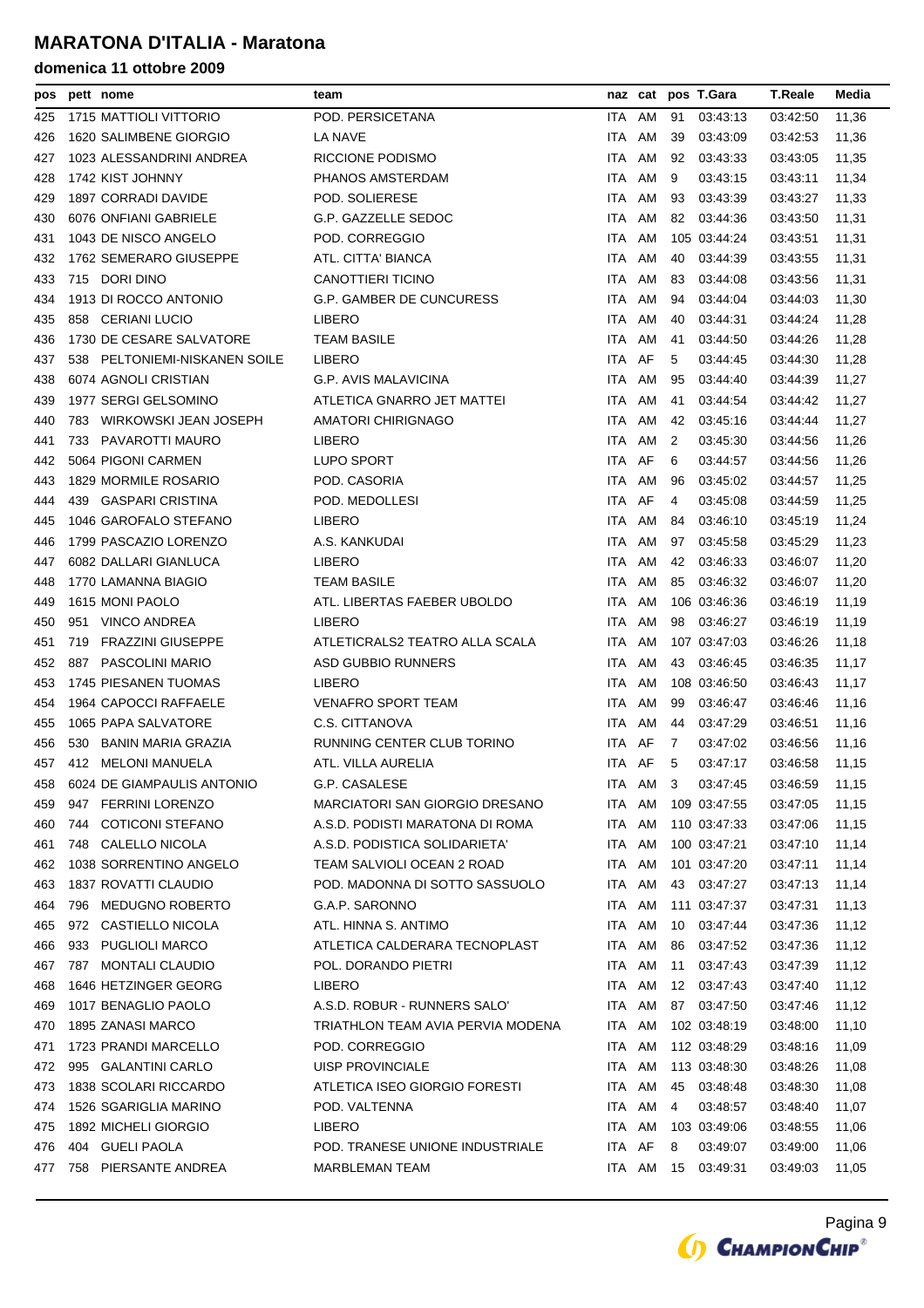| pos |     | pett nome                   | team                                |                  |        |              | naz cat pos T.Gara | <b>T.Reale</b> | Media |
|-----|-----|-----------------------------|-------------------------------------|------------------|--------|--------------|--------------------|----------------|-------|
| 478 |     | 1025 CONTI CLAUDIO          | GOLDEN CLUB RIMINI                  | ITA.             | AM     |              | 104 03:49:14       | 03:49:14       | 11,04 |
| 479 |     | 1661 SEBASTIANI ROBERTO     | <b>G.P. AVIS SPINETOLI PAGLIARE</b> | ITA              | AM     | 88           | 03:49:21           | 03:49:17       | 11,04 |
| 480 |     | 782 TOSO PAOLO              | AMATORI CHIRIGNAGO                  | ITA.             | AM     |              | 114 03:49:49       | 03:49:17       | 11,04 |
| 481 | 799 | TIDDIA STEFANO              | A.S.D. PIETRO MICCA                 | ITA              | AM     |              | 115 03:49:39       | 03:49:18       | 11,04 |
| 482 | 901 | PETESI STEFANO              | A.S.D. RUNNERS LENO                 | ITA              | AM     | 89           | 03:49:38           | 03:49:20       | 11,04 |
| 483 |     | 1912 FORATTINI LUCA         | POL. SAN PIO X                      | ITA.             | AM     |              | 105 03:50:10       | 03:49:49       | 11,02 |
| 484 |     | 1795 BIDINI MARCO           | ATL. SESTINI                        | ITA              | AM     | 90           | 03:50:02           | 03:49:57       | 11,01 |
| 485 |     | 725 GERVASI FRANCESCO       | LIBERO                              | ITA.             | AM     | 44           | 03:50:45           | 03:50:10       | 11,00 |
| 486 |     | 5053 CAPELLARO SANDRA       | A.S.D. PIETRO MICCA                 | ITA.             | AF     | 9            | 03:50:41           | 03:50:19       | 10,99 |
| 487 |     | 410 APICELLA MARIA          | SPORTS CLUB MELEGNANO               | ITA AF           |        | 10           | 03.50:51           | 03:50:21       | 10,99 |
| 488 |     | 6028 MUSSINI PAOLO          | <b>REGGIO EVENTS</b>                | ITA              | AM     |              | 116 03:51:09       | 03:50:33       | 10,98 |
| 489 |     | 1950 MONTANARI ANNIBALE     | COLLEMARATHON BARCHI                | ITA AM           |        | 13           | 03:51:04           | 03:50:34       | 10,98 |
| 490 |     | 1590 HARJU MATTI            | LIBERO                              | ITA AM           |        | 14           | 03:50:55           | 03:50:45       | 10,97 |
| 491 |     | <b>1910 TONTINI ERNESTO</b> | POL. MONTECCHIO 2000                | ITA AM           |        | 46           | 03:51:00           | 03:50:46       | 10,97 |
| 492 |     | 1674 FERRETTI NICOLA        | ASD NUOVA ATLETICA MONTESILVANO     | ITA AM           |        |              | 117 03:51:23       | 03:50:47       | 10,97 |
| 493 |     | 1714 BADIALI GIANLUCA       | POL. CORASSORI                      | ITA AM           |        |              | 106 03:50:52       | 03:50:48       | 10,97 |
| 494 |     | 771 VERRI PAOLO             | <b>PICO RUNNERS</b>                 | ITA              | AM     |              | 118 03:51:21       | 03:50:48       | 10,97 |
| 495 |     | 1042 ROMAGNOLI GLAUCO       | S.G. LA PATRIA                      | ITA.             | AM     | 4            | 03.51:16           | 03:50:58       | 10,96 |
| 496 |     | 592 LAI LUISA               | <b>MARATHON CLUB ORISTANO</b>       | ITA AF           |        | $\mathbf{1}$ | 03:51:42           | 03 51:12       | 10,95 |
| 497 | 939 | PANZACCHI ALESSANDRO        | <b>LIBERO</b>                       | ITA.             | AM     | 45           | 03:51:57           | 03:51:17       | 10,95 |
| 498 |     | 738 POLI GIORGIO            | ROAD RUNNERS CLUB                   | ITA.             | AM     | 91           | 03:51:48           | 03:51:32       | 10,93 |
| 499 |     | 1683 ASAF MAVOR             | EVERY1CAN                           | ITA.             | AM     | 46           | 03:52:14           | 03 51:34       | 10,93 |
| 500 |     | 1861 PICCARDI ALESSIO       | LIBERO                              | ITA              | AM     | 16           | 03:52:00           | 03:51:37       | 10,93 |
| 501 |     | 1670 RIPARI FRANCO          | <b>MARATHON CREMONA</b>             | ITA.             | AM     |              | 119 03:51:48       | 03:51:38       | 10,93 |
| 502 |     | 1942 CONTI ANTONINO         | <b>SMRUN</b>                        | ITA.             | AM     | 15           | 03:51:50           | 03 51:42       | 10,93 |
| 503 |     | 1628 VEGVARI CSABA          | <b>LIBERO</b>                       | ITA              | AM     | 17           | 03:52:30           | 03:51:46       | 10,92 |
| 504 |     | 1991 VIGLINO UGO            | G.P.A. MOKAFE' ALBA                 | ITA              | AM     | 92           | 03:52:00           | 03:51:50       | 10,92 |
| 505 |     | 6063 BRIGANTI GIUSEPPE      | <b>LIBERO</b>                       | ITA.             | AM     |              | 120 03:52:31       | 03.51:52       | 10,92 |
| 506 |     | 546 TERUZZI LAURA           | A.S.D. RUNNERS BERGAMO              | ITA AF           |        | 7            | 03:52:04           | 03:51:57       | 10,91 |
| 507 |     | 904 CASONI ROBERTO          | <b>G.P. CORNO GIOVINE</b>           | ITA.             | AM     |              | 107 03:52:19       | 03:51:59       | 10,91 |
| 508 |     | 1839 GERMANI ROSARIO        | APROCIS RUNNERS TEAM                | ITA              | AM     | 93           | 03:52:10           | 03:52:01       | 10,91 |
| 509 |     | 1928 ALMONTI GIANLUCA       | POD. BUSCHESE                       | ITA.             | AM     |              | 121 03:52:36       | 03:52:21       | 10,90 |
| 510 |     | 1678 VINCIOTTI EMMANUEL     | LIBERO                              | ITA AM           |        |              | 122 03:52:43       | 03:52:24       | 10,89 |
| 511 | 844 | <b>BERNOCCHI GIOVANNI</b>   | SPORTS CLUB MELEGNANO               | <b>ITA</b>       |        |              | AM 47 03:53:19     | 03:52:49       | 10,87 |
| 512 | 964 | <b>MAZZANTI RICCARDO</b>    | AVIS IMOLA                          | ITA.             | AM     | 94           | 03:53:15           | 03:52:54       | 10,87 |
| 513 |     | 1919 SOFFIANTINI FRANCESCO  | G.P. CASALESE                       | ITA AM           |        |              | 108 03:53:19       | 03:53:02       | 10,86 |
| 514 | 865 | <b>MEDA ROBERTO</b>         | SAI FRECCE BIANCHE                  | ITA AM           |        |              | 123 03:53:33       | 03:53:04       | 10,86 |
| 515 |     | 1973 ODDOLINI MARCO         | TURIN MARATHON                      | ITA AM           |        |              | 124 03:53:51       | 03:53:18       | 10,85 |
| 516 |     | 815 AMEDEI ANDREA           | LIBERO                              | ITA AM           |        |              | 125 03:53:45       | 03:53:32       | 10,84 |
| 517 |     | 1786 BARBONI DANIELE        | ATLETICA 75 CATTOLICA               | ITA AM           |        |              | 109 03:53:53       | 03:53:41       | 10,83 |
| 518 | 736 | <b>SOLINA MARCELLO</b>      | ATLETICA TOP RUNNERS LECCE          | ITA AM           |        |              | 126 03:54:09       | 03:53:42       | 10,83 |
| 519 | 880 | <b>NARDI FABIO</b>          | ASSIBANCA TOSCANA                   | ITA AM           |        | 95           | 03:54:14           | 03:53:55       | 10,82 |
| 520 |     | 1921 CESERACCIU FRANCESCO   | <b>G.P. PONT SAINT MARTIN</b>       | ITA AM           |        | 48           | 03:54:23           | 03:54:02       | 10,82 |
| 521 |     | 590 MANZINI PATRIZIA        | POL. OLIMPIA VIGNOLA                | ITA AF           |        | 11           | 03:54:21           | 03:54:05       | 10,82 |
| 522 |     | 1856 ORRO FRANCESCO         | ROAD RUNNERS CLUB                   | ITA AM           |        |              | 127 03:54:32       | 03:54:08       | 10,81 |
| 523 |     | 1061 CONSOLI MARCO          | C.S. CITTANOVA                      | ITA AM           |        |              | 128 03:54:42       | 03:54:12       | 10,81 |
| 524 |     | 6008 FERRI MARIO            | ATL. CASALGUIDI ARISTON             | ITA AM           |        | 5            | 03:54:21           | 03:54:15       | 10,81 |
| 525 |     | 1880 VAROTTI LUCIANO        | <b>UDOR</b>                         | ITA AM           |        | 96           | 03:55:02           | 03:54:20       | 10,80 |
| 526 |     | 1775 EKOKOSKI VESA          | <b>MANLIKE MARATHON</b>             | ITA AM           |        |              | 129 03:54:57       | 03:54:28       | 10,80 |
| 527 |     | 1774 MANNINEN JANNE         | <b>MANLIKE MARATHON</b>             | ITA AM           |        | 47           | 03:54:58           | 03:54:29       | 10,80 |
| 528 |     | 1997 TUROWIEC ADAM          | UAM TRIATHLON POZNAM                | ITA AM<br>ITA AF |        | 48           | 03:54:51           | 03:54:31       | 10,80 |
| 529 |     | 420 PEZZEDI MANUELA         | <b>LIBERO</b>                       |                  |        | 4            | 03:54:56           | 03:54:47       | 10,78 |
| 530 |     | 1657 FILIPPI ENNIO          | <b>LIBERO</b>                       |                  | ITA AM | 49           | 03:55:21           | 03:55:04       | 10,77 |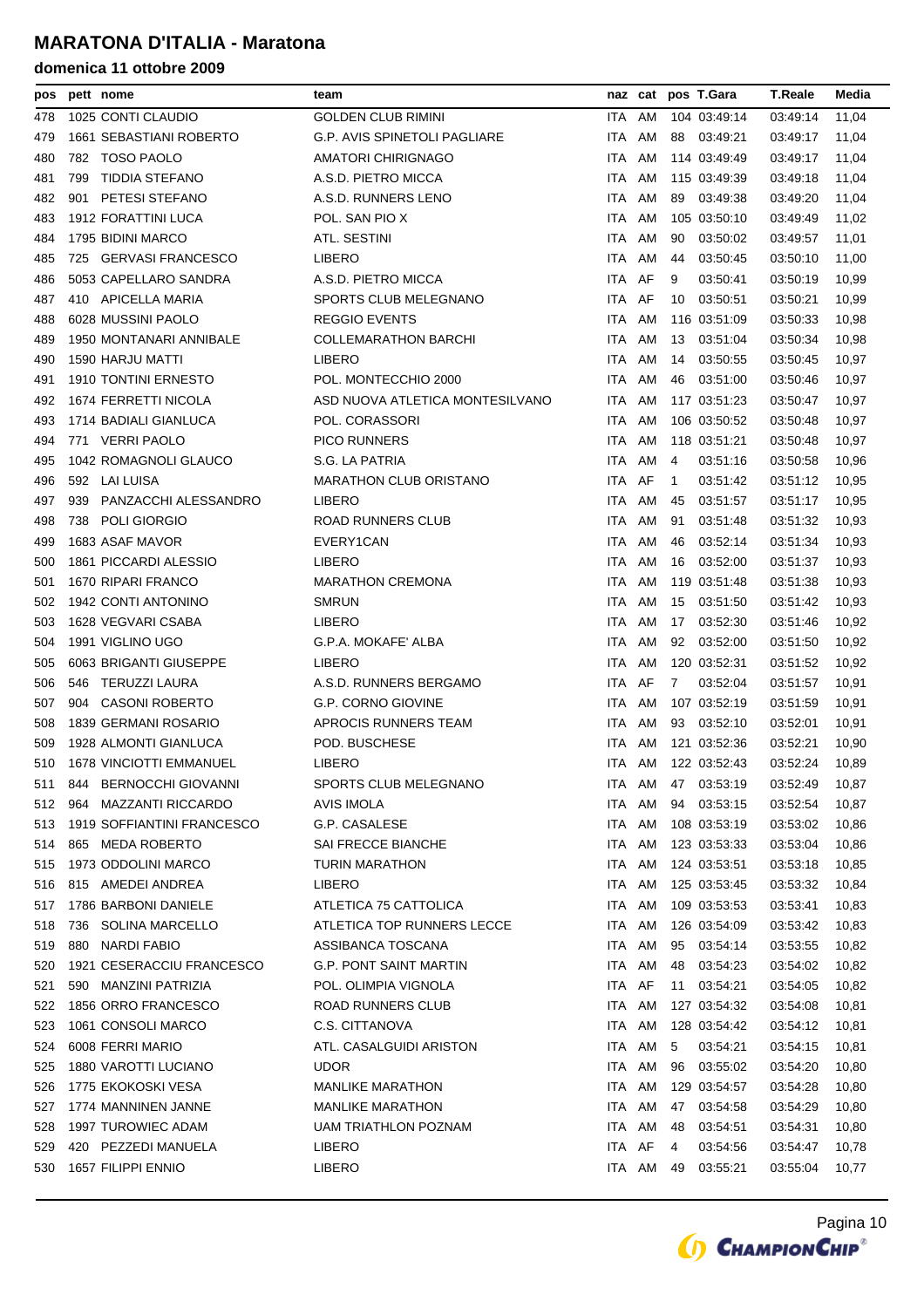| pos | pett nome                      | team                             |      |        | naz cat pos T.Gara       | <b>T.Reale</b> | Media |
|-----|--------------------------------|----------------------------------|------|--------|--------------------------|----------------|-------|
| 531 | 1982 LAI SALVATORE             | G.S. ALLEGRINI                   |      | ITA AM | 130 03:55:36             | 03 55:07       | 10,77 |
| 532 | 755 CATTIN CLAUDIO             | FERRARI CLUB MARANELLO           | ITA. | AM     | 131 03:55:31             | 03:55:11       | 10,77 |
| 533 | 6158 MARZULLO MICHELE          | LIBERO                           | ITA. | AM     | 49<br>03:55:22           | 03:55:14       | 10,76 |
| 534 | 1853 FANTASIA ARMANDO          | A.S. TRACK CLUB MASTER           |      | ITA AM | 97<br>03:55:36           | 03:55:24       | 10,75 |
| 535 | 1772 LIIMATAINEN MARKO         | <b>MANLIKE MARATHON</b>          | ITA  | AM     | 132 03:55:54             | 03:55:25       | 10,75 |
| 536 | 1924 BENEDETTI ALESSANDRO      | LIBERO                           |      | ITA AM | 110 03:55:51             | 03 55 35       | 10,75 |
| 537 | 6043 ZATTONI GIAMPAOLO         | G.P.V. TAGICAR VILLAFRANCA       |      | ITA AM | 98<br>03:55:46           | 03:55:36       | 10,75 |
| 538 | 794 DOATI UGO ANTONIO          | G.P. AVIS TAGLIO DI PO           | ITA. | AM     | 03:55:45<br>16           | 03:55:38       | 10,74 |
| 539 | 5055 MICHELINI FRANCA          | C.S. CITTANOVA                   | ITA. | AF     | $\mathbf{1}$<br>03.56:08 | 03:55:43       | 10,74 |
| 540 | 1737 VIOLINO YOHAN             | LIBERO                           |      | ITA AM | 111 03:56:21             | 03:55:49       | 10,74 |
| 541 | 1653 BISOGNO MARCO             | ATHLETIC TEAM BRIANZA            | ITA. | AM     | 99<br>03:56:12           | 03:56:08       | 10,72 |
| 542 | 6099 TESTI STEFANO             | <b>LIBERO</b>                    |      | ITA AM | 50<br>03:56:49           | 03.56:17       | 10,71 |
| 543 | 1970 GIUFFRIDA ANTONIO         | S.S. LAZIO ATLETICA              |      | ITA AM | 100 03:56:35             | 03:56:18       | 10,71 |
| 544 | 1536 BIRIS IOANNIS             | <b>SAFANS</b>                    | ITA  | AM     | 03:56:36<br>51           | 03:56:21       | 10,71 |
| 545 | 1695 CORRADINI LORENZO         | G.P. LA GUGLIA                   |      | ITA AM | 17<br>03:56:33           | 03:56:21       | 10,71 |
| 546 | 1804 GOBBI SERGIO              | UISP PROVINCIALE LATINA          |      | ITA AM | 52<br>03:56:56           | 03:56:26       | 10,71 |
| 547 | 409<br><b>CAMURRI STEFANIA</b> | POL. MADONNINA                   | ITA  | AF     | 6<br>03:57:07            | 03:56:33       | 10,70 |
| 548 | 864 TRIVELLIN FEDERICO         | ATL. BASTIA                      | ITA. | AM     | 18<br>03:56:40           | 03.56.34       | 10,70 |
| 549 | 1868 VEZZI CORRADO             | LIBERO                           |      | ITA AM | 112 03:56:41             | 03.56.34       | 10,70 |
| 550 | 6039 CICCAZZO GIUSEPPE         | A.S.D. PIETRO GUARINO            | ITA. | AM     | 53<br>03:57:06           | 03:56:46       | 10,69 |
| 551 | 966 SCALINI ROBERTO            | POD. CIRCOLO GHINELLI            | ITA. | AM     | 101 03:57:02             | 03.56:52       | 10,69 |
| 552 | 1696 FERRARI GIORGIO           | G.P. LA GUGLIA                   | ITA  | AM     | 03:57:02<br>6            | 03.56:52       | 10,69 |
| 553 | 1514 GALVIN BRUCE              | LIBERO                           | ITA. | AM     | 7<br>03:57:07            | 03:56:52       | 10,69 |
| 554 | 948<br><b>SCARPA FRANCO</b>    | ATL. CAPRAIA A LIMITE            | ITA  | AM     | 18<br>03:57:13           | 03:57:06       | 10,68 |
| 555 | 746 GARUTI MASSIMO             | LIBERO                           |      | ITA AM | 113 03:57:38             | 03:57:09       | 10,68 |
| 556 | 1993 BONDI MAURIZIO            | ADVS TERMINI IMERESE             | ITA. | AM     | 102 03:57:54             | 03:57:19       | 10,67 |
| 557 | 5059 ROSSI PATRIZIA            | <b>PICO RUNNERS</b>              |      | ITA AF | 7<br>03.57.53            | 03:57:21       | 10,67 |
| 558 | 1639 SACCO FABRIZIO            | ATLETICA FOSSANO 75'             | ITA  | AM     | 133 03:57:45             | 03:57:23       | 10,67 |
| 559 | 1010 SONCINI MATTHIAS          | <b>G.S. SPORTISSIMO</b>          | ITA. | AM     | 03:57:38<br>50           | 03:57:26       | 10,66 |
| 560 | 1517 ROVATTI ROBERTO           | <b>ASD PILATES FORMIGINE</b>     | ITA. | AM     | 114 03:58:08             | 03:57:36       | 10,66 |
| 561 | 1516 CICOGNI GIOVANNI          | <b>ASD PILATES FORMIGINE</b>     |      | ITA AM | 03:58:07<br>51           | 03.57:37       | 10,65 |
| 562 | 6040 FINIGUERRA FAUSTO         | <b>PICO RUNNERS</b>              | ITA. | AM     | 115 03:58:18             | 03:57:45       | 10,65 |
| 563 | 1985 D'AMELIO GIAN PIERO       | <b>BK2 VIAREGGIO</b>             |      | ITA AM | 134 03:58:25             | 03:57:50       | 10,65 |
| 564 | 1603 PRUNERI PAOLO             | <b>LIBERO</b>                    |      |        | ITA AM 116 03:58:46      | 03:58:06       | 10,63 |
| 565 | 1553 BONGIOANNI CORRADO        | MICHELIN SPORT CLUB              | ITA. | AM     | 117 03:58:46             | 03:58:09       | 10,63 |
| 566 | 1823 SARZI MADDIDINI PAOLO     | LIBERO                           |      | ITA AM | 118 03:58:42             | 03:58:15       | 10,63 |
| 567 | 1920 VICENZI MAURO             | <b>G.P. PONT SAINT MARTIN</b>    |      | ITA AM | 03:59:02<br>54           | 03:58:19       | 10,62 |
| 568 | SPADARO ALESSANDRO<br>721      | PFIZER ITALIA RUNNING TEAM       |      | ITA AM | 135 03:58:52             | 03:58:26       | 10,62 |
| 569 | 1888 BITOUNE JACQUES           | LIBERO                           |      | ITA AM | 19<br>03:58:53           | 03:58:26       | 10,62 |
| 570 | 1020 TONI STEFANO              | <b>NEW HOLLAND</b>               |      | ITA AM | 03:58:42<br>52           | 03:58:38       | 10,61 |
| 571 | 1874 REVERDITO MARINO          | <b>G.S. CASTIGLIONE TORINESE</b> |      | ITA AM | 03:58:56<br>55           | 03:58:40       | 10,61 |
| 572 | 981 PUGNAGHI ACHILLE           | POD. SASSOLESE                   |      | ITA AM | 20<br>03:58:49           | 03:58:42       | 10,61 |
| 573 | 1539 RANGHETTI PIETRO          | G.S. RHODENSE                    |      | ITA AM | 136 03:59:25             | 03:58:47       | 10,60 |
| 574 | 866 DILAURO PAOLO              | <b>G.S. TOCCALMATTO</b>          |      | ITA AM | 137 03:59:13             | 03:58:49       | 10,60 |
| 575 | 6026 TARTARINI ALAN            | LIBERO                           |      | ITA AM | 53<br>03:59:32           | 03:58:50       | 10,60 |
| 576 | 772 DELLAQUILA CARMINE         | <b>PICO RUNNERS</b>              |      | ITA AM | 138 03:59:22             | 03:58:51       | 10,60 |
| 577 | 1824 SARZI MADDIDINI CLAUDIO   | LIBERO                           | ITA  | AM     | 139 03:59:57             | 03:59:30       | 10,57 |
| 578 | 425 MANARA LILIANA             | LIBERO                           |      | ITA AF | 8<br>03:59:54            | 03:59:37       | 10,57 |
| 579 | 1641 ANSELMO SILVANO           | LIBERO                           |      | ITA AM | 140 03:59:58             | 03:59:41       | 10,56 |
| 580 | 1832 COLOMBO MAURIZIO          | A.S. ATLETICA CINISELLO          |      | ITA AM | 03:59:59<br>56           | 03:59:42       | 10,56 |
| 581 | 127 GNOCCHI FABRIZIO           | ATL. REBO GUSSAGO                |      | ITA AM | 141 03:59:42             | 03:59:42       | 10,56 |
| 582 | 1863 COZZI FILIPPO             | G.S. FIAMME ORO                  |      | ITA AM | 04:00:19<br>19           | 03:59:55       | 10,55 |
| 583 | 1831 FERRINI LEONELLO          | <b>MARATONETI RIMINESI</b>       |      | ITA AM | 57<br>04:00:05           | 03:59:57       | 10,55 |

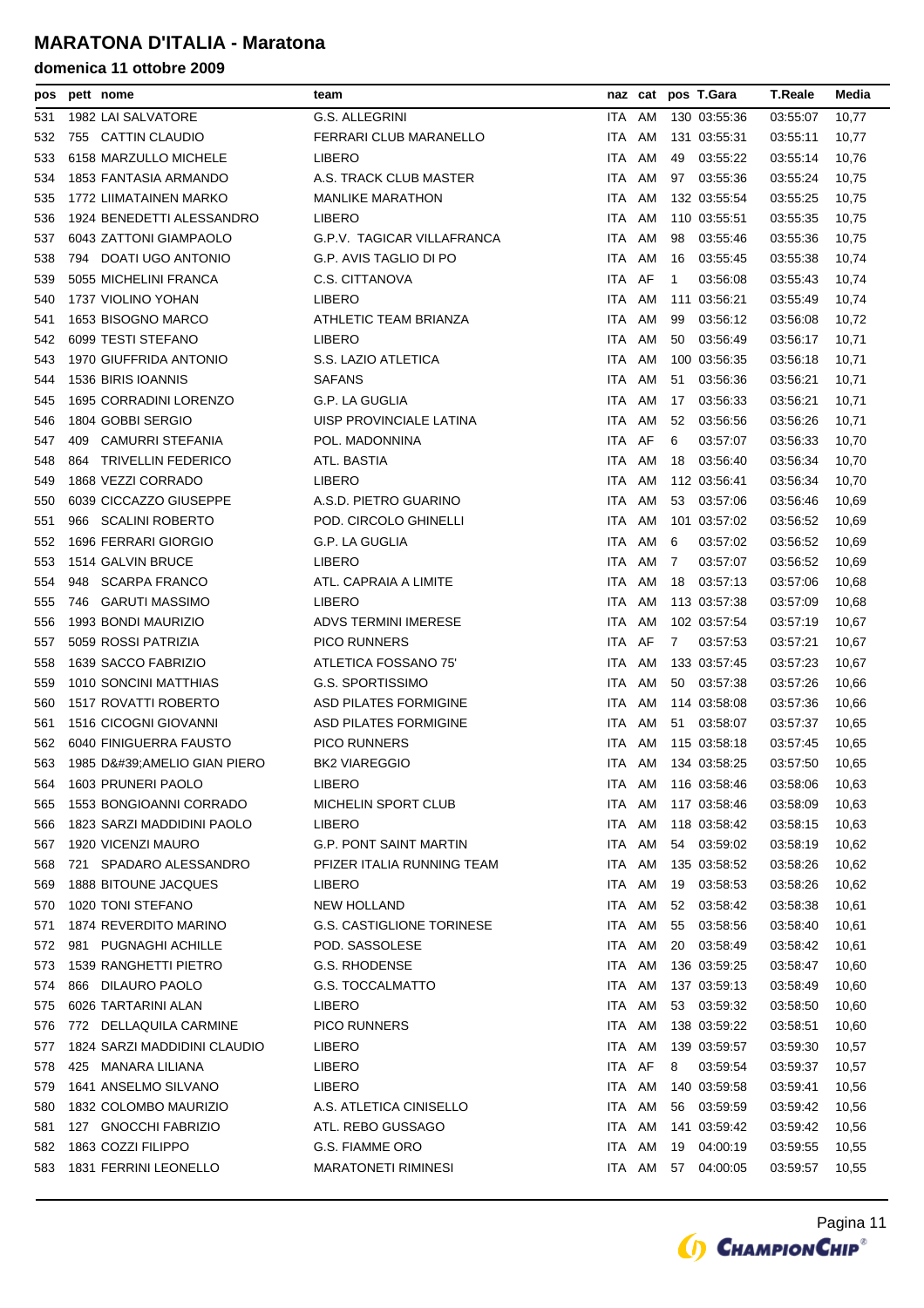| pos |     | pett nome                     | team                          |            |          |    | naz cat pos T.Gara | <b>T.Reale</b> | Media |
|-----|-----|-------------------------------|-------------------------------|------------|----------|----|--------------------|----------------|-------|
| 584 |     | 5063 MANTOVI ROBERTA          | POL. CORASSORI                | ITA AF     |          | 9  | 04:01:02           | 04:00:34       | 10,52 |
| 585 |     | 6022 TRENTIN ROBERTO          | LIBERO                        | ITA        | AM       |    | 103 04:00:58       | 04:00:44       | 10,52 |
| 586 | 863 | <b>BORGHI EMILIO</b>          | CASA MODENA ATLETICA          | ITA        | AM       | 8  | 04:01:41           | 04:00:47       | 10,51 |
| 587 |     | 1984 GOLDONI LUCA             | LIBERO                        | <b>ITA</b> | AM       |    | 104 04:01:38       | 04:00:56       | 10,51 |
| 588 | 438 | <b>DEFINIS LUIGIA</b>         | A.T.P. TORINO                 | ITA.       | AF       | 10 | 04:01:37           | 04:01:27       | 10,49 |
| 589 | 704 | <b>MADSEN DAVID</b>           | Libero                        | <b>ITA</b> | AM       |    | 142 04:02:02       | 04:01:43       | 10,47 |
| 590 |     | 6109 BELLANI FLAVIO           | POL. MADONNINA                | <b>ITA</b> | AM       | 58 | 04:01:51           | 04:01:43       | 10,47 |
| 591 |     | 1606 NGUYEN PHI HUU           | LIBERO                        | <b>ITA</b> | AM       | 21 | 04:02:09           | 04:01:48       | 10,47 |
| 592 |     | 1758 FAINO ALESSANDRO         | <b>MASSAFRA MARATHON</b>      | ITA        | AM       |    | 143 04:02:23       | 04:02:08       | 10,46 |
| 593 |     | 1759 CHIRIATTI MASSIMO        | MASSAFRA MARATHON             | <b>ITA</b> | AM       |    | 105 04:02:24       | 04:02:09       | 10,46 |
| 594 |     | 1988 ROSA MAURIZIO            | RICCIONE PODISMO              | ITA.       | AM       | 59 | 04:02:35           | 04:02:09       | 10,45 |
| 595 |     | 1760 FRANCIOSO GIOVANNI       | MASSAFRA MARATHON             | ITA.       | AM       | 5  | 04:02:31           | 04:02:16       | 10,45 |
| 596 |     | 543 FRIMAN HELENA             | LIBERO                        | ITA AF     |          | 2  | 04:02:30           | 04:02:20       | 10,45 |
| 597 |     | 6013 BANDINI ROBERTO          | ASD ATLETICA ENERGIA ROMA     | ITA.       | AM       | 60 | 04:02:56           | 04:02:27       | 10,44 |
| 598 | 953 | <b>BUFFONI MARCO</b>          | ATL. PRESEZZO                 | ITA        | AM       |    | 106 04:02:50       | 04:02:44       | 10,43 |
| 599 |     | 1636 TODISCO VITO             | POL. MADONNINA                | <b>ITA</b> | AM       |    | 119 04:03:31       | 04:02:54       | 10,42 |
| 600 |     | 1911 D' ANESIO ANTONIO        | POD. VALTENNA                 | <b>ITA</b> | AM       |    | 144 04:03:19       | 04:02:56       | 10,42 |
| 601 |     | 1848 PAGANI FABIO             | <b>RUNNING SARONNO</b>        | <b>ITA</b> | AM       |    | 120 04:03:51       | 04:03:16       | 10,41 |
| 602 |     | 1792 DINOIA MARTINO           | A.S.D. PODISTICA APRILIA      | ITA        | AM       |    | 107 04:03:43       | 04:03:21       | 10,40 |
| 603 |     | 1024 GAMBA GIANCARLO          | ASD COLLI CICLI VELO SPORT    | ITA.       | AM       | 61 | 04:03:46           | 04:03:38       | 10,39 |
| 604 |     | 535 BERSOTTI CLAUDIA          | A.S.D. ATLETICA FOLLONICA     | <b>ITA</b> | AF       | 11 | 04:04:10           | 04:03:38       | 10,39 |
| 605 |     | 1793 SPINELLI MASSIMO         | A.S.D. ATLETICA FOLLONICA     | <b>ITA</b> | AM       | 62 | 04:04:11           | 04:03:38       | 10,39 |
| 606 |     | 1947 MASOTTI ANTONELLO        | LIBERO                        | <b>ITA</b> | AM       |    | 145 04:03:52       | 04:03:47       | 10,39 |
| 607 |     | 1543 CECCHETTI ROMEO          | G.S. RHODENSE                 | <b>ITA</b> | AM       |    | 108 04:04:42       | 04:04:03       | 10,37 |
| 608 |     | 1171 GAMBAIANI MAURO          | ATLETICA ZOCCA                | ITA.       | AM       |    | 146 04:04:47       | 04:04:14       | 10,37 |
| 609 |     | 1887 DALBARD MARCO            | ATL. PONT DONNAS              | ITA.       | AM       |    | 121 04:04:43       | 04:04:21       | 10,36 |
| 610 |     | 902 PEROTTI PIERPAOLO         | NUOVA PODISTICA CENTOBUCHI    | <b>ITA</b> | AM       |    | 109 04:05:06       | 04:04:23       | 10,36 |
| 611 |     | 1872 DELIA ANASTASIO          | A.S.D. MONTEDORO NOCI         | <b>ITA</b> | AM       |    | 122 04:05:24       | 04:04:55       | 10,34 |
| 612 |     | 570 GONZALES ALICIA VICTORIA  | <b>PICO RUNNERS</b>           | ITA        | AF       | 8  | 04:05:10           | 04:05:04       | 10,33 |
| 613 |     | 1624 PARMEGGIANI MAURIZIO     | <b>LIBERO</b>                 | <b>ITA</b> | AM       |    | 110 04:05:10       | 04:05:05       | 10,33 |
| 614 |     | 1971 MANTOVANI MAURIZIO       | <b>PICO RUNNERS</b>           | ITA        | AM       |    | 147 04:05:50       | 04:05:17       | 10,32 |
| 615 |     | 1779 FRANCESCHET LUCA         | G.P. RUNNERS VALBOSSA         | ITA.       | AM       |    | 148 04:05:56       | 04:05:29       | 10,31 |
| 616 |     | 6094 MENABUE STEFANO          | LIBERO                        | ITA.       | AM       |    | 149 04:05:59       | 04:05:37       | 10,31 |
| 617 |     | 418 GRADELLINI SONIA          | POL. MADONNINA                |            | ITA AF 9 |    | 04:05:58           | 04:05:42       | 10,30 |
| 618 |     | 942 SANGALLI MAURO            | ATL. PARATICO                 | ITA.       | AM       | 9  | 04:06:09           | 04:05:43       | 10,30 |
| 619 | 869 | <b>BREVI GIANBATTISTA</b>     | G.P. SABBIO                   | ITA        | AM       |    | 111 04:05:56       | 04:05:47       | 10,30 |
| 620 |     | 1032 GIOVANARDI IVANO         | <b>MARATONETI CARPIGIANI</b>  |            | ITA AM   | 22 | 04:06:41           | 04:06:04       | 10,29 |
| 621 |     | 1009 BERGONZINI CLAUDIO       | <b>G.S. SPORTISSIMO</b>       | ITA.       | AM       |    | 112 04:06:43       | 04:06:35       | 10,27 |
| 622 |     | 710 PISANI MARCO              | NUOVA ATLETICA ASTRO          | ITA.       | AM       | 54 | 04:07:03           | 04:06:36       | 10,27 |
| 623 |     | 1935 PICCIONE SALVATORE       | <b>G.D.S. ATLETICA MAGARA</b> | <b>ITA</b> | AM       |    | 113 04:07:43       | 04:07:02       | 10,25 |
| 624 |     | 1187 HORVATH STEFAN           | SRI CHINMOY MARATHON TEAM     | ITA        | AM       |    | 114 04:07:56       | 04:07:05       | 10,25 |
| 625 |     | 1679 LEVI DAVID               | LIBERO                        | ITA        | AM       |    | 115 04:07:12       | 04:07:12       | 10,24 |
| 626 | 809 | <b>FALCO MAURO</b>            | G.A.P. SARONNO                | ITA AM     |          |    | 116 04:07:21       | 04:07:16       | 10,24 |
| 627 | 432 | <b>MANIPOLI LUCIANA</b>       | ATL. DI MARCO SPORT           | ITA AF     |          | 2  | 04:08:00           | 04:07:32       | 10,23 |
| 628 | 802 | <b>RUSSO ROSARIO</b>          | Uisp Modena                   | ITA.       | AM       |    | 123 04:07:40       | 04:07:35       | 10,23 |
| 629 | 980 | <b>TAZZIOLI SIMONE</b>        | POD. SCANDIANESE              | ITA AM     |          | 55 | 04:08:26           | 04:07:49       | 10,22 |
| 630 | 437 | <b>RIPAMONTI MICHELA</b>      | A.S.D. RUNNERS BERGAMO        | ITA AF     |          | 10 | 04:07:57           | 04:07:52       | 10,21 |
| 631 |     | 1576 MARTINI GIOVANNI         | RICCIONE CORRE                | ITA AM     |          | 23 | 04:08:31           | 04:08:26       | 10,19 |
| 632 |     | 6121 POLETTI ELIO             | <b>CANOTTIERI TICINO</b>      | ITA AM     |          |    | 117 04:08:46       | 04:08:33       | 10,19 |
| 633 |     | <b>1550 SGARLATO GIUSEPPE</b> | A.S. ATLETICA CINISELLO       | ITA.       | AM       |    | 150 04:09:20       | 04:09:01       | 10,17 |
| 634 | 434 | <b>MAISTO VALENTINA</b>       | POL. QUADRILATERO             | ITA AF     |          | 12 | 04:09:21           | 04:09:14       | 10,16 |
| 635 |     | 1975 GIANI ROBERTO            | G.S. VILLAGUARDIA             | ITA.       | AM       |    | 118 04:09:55       | 04:09:21       |       |
|     |     |                               |                               | ITA AF     |          |    |                    |                | 10,15 |
| 636 |     | 424 TRAGGIAI ALESSANDRA       | <b>LIBERO</b>                 |            |          | 5  | 04:09:47           | 04:09:41       | 10,14 |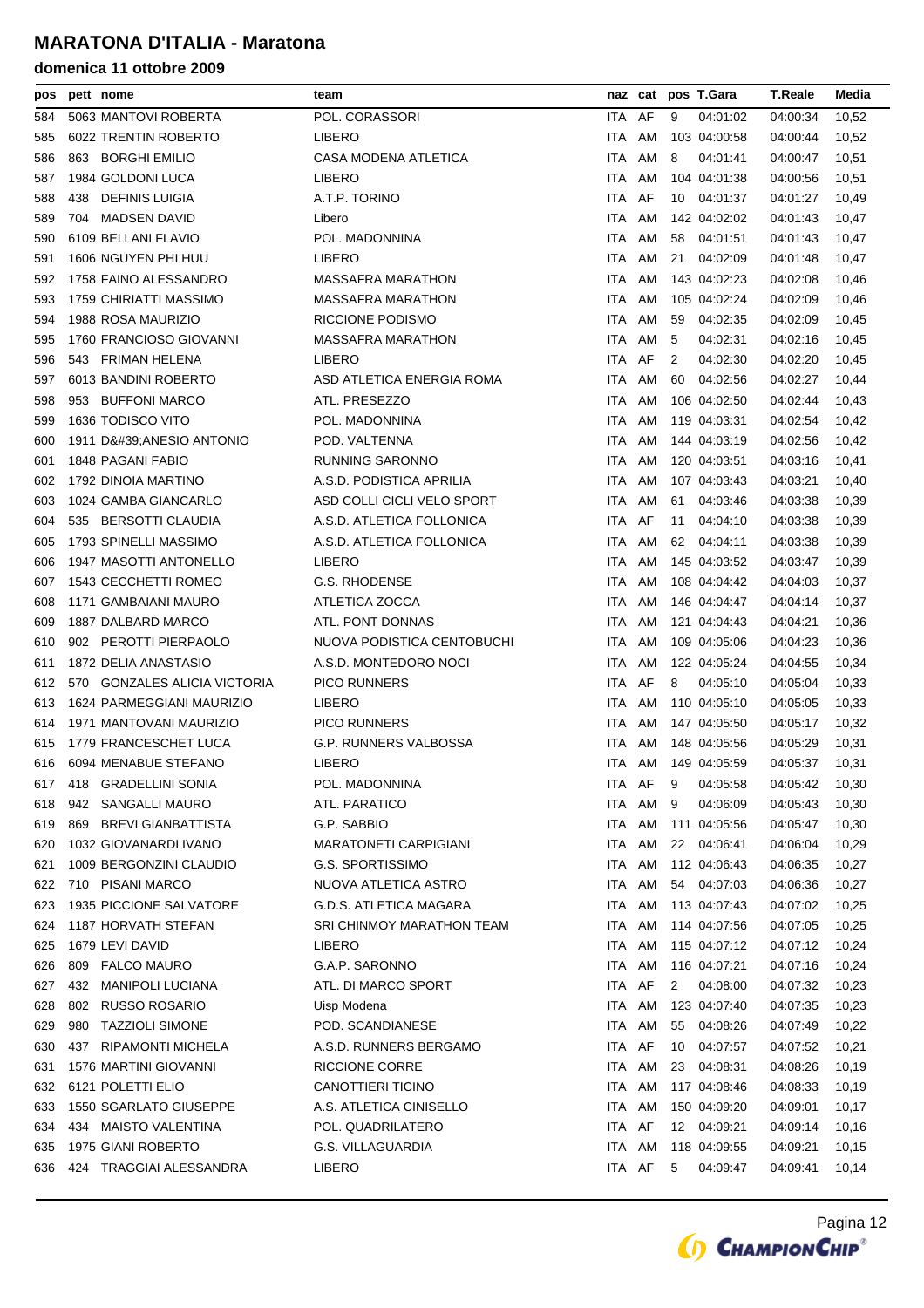| pos | pett nome                                  | team                            |            | naz cat | pos T.Gara     | <b>T.Reale</b> | Media |
|-----|--------------------------------------------|---------------------------------|------------|---------|----------------|----------------|-------|
| 637 | 1188 CAVICCHIOLI SANDRO                    | <b>LIBERO</b>                   | ITA        | AM      | 119 04:10:00   | 04:09:42       | 10,14 |
| 638 | <b>1647 CAPPUCCI FAUSTO</b>                | A.S. BLIZZARD                   | <b>ITA</b> | AM      | 04:09:47<br>56 | 04:09:42       | 10.14 |
| 639 | 1766 ATTIYA AVRAHAM                        | <b>LIBERO</b>                   | ITA        | AM      | 120 04:10:25   | 04:09:45       | 10,14 |
| 640 | 593 PANIZZA DANIELA                        | ATL. SINTOFARM GUASTALLA        | ITA.       | AF      | 13<br>04:09:51 | 04:09:47       | 10,14 |
| 641 | 777 MARCONATO GIUSEPPE                     | <b>MARCIATORI CASTELLANI</b>    | ITA        | AM      | 124 04:09:55   | 04:09:51       | 10,13 |
| 642 | 1833 CHRISTENSEN MORTEN VENNICK LIBERO     |                                 | ITA.       | AM      | 04:10:38<br>57 | 04:10:04       | 10,12 |
| 643 | 1531 VAIERETY GILLES                       | <b>LIBERO</b>                   | <b>ITA</b> | AM      | 04:10:27<br>24 | 04:10:05       | 10,12 |
| 644 | 6019 FLORIO LORENZO                        | A.S.D. PIETRO MICCA             | <b>ITA</b> | AM      | 151 04:10:49   | 04:10:08       | 10,12 |
| 645 | <b>1633 SCHIAVONE MARCO</b>                | A.S.D. PIETRO MICCA             | ITA.       | AM      | 121 04:10:43   | 04:10:17       | 10,12 |
| 646 | 1886 PITTI MAURIZIO                        | ATL. PONT DONNAS                | ITA.       | AM      | 125 04:10:46   | 04:10:26       | 10,11 |
| 647 | 1734 NIEBOER JAN                           | RUNNERS STADSKANAAL             | ITA        | AM      | 63<br>04:10:51 | 04:10:34       | 10,10 |
| 648 | 1649 LEONARDI DANIELE                      | LARIANO RUNNING CLUB            | ITA AM     |         | 122 04:11:29   | 04:11:14       | 10,08 |
| 649 | 440 COATO SUSANNA                          | G.P. BUSSOLENGO                 | ITA AF     |         | 12 04:11:58    | 04:11:28       | 10,07 |
| 650 | 1506 MARINAI CHRISTIAN                     | G.P. AVIS LATTANZI MONTEGIORGIO | ITA        | AM      | 04:11:58<br>10 | 04:11:39       | 10,06 |
| 651 | 955 MILANTA GIANPAOLO                      | <b>AVIS CRISTO</b>              | ITA.       | AM      | 126 04:12:27   | 04:11:49       | 10,05 |
| 652 | 1925 BLASI TOMMASO                         | <b>AVIS CRISTO</b>              | <b>ITA</b> | AM      | 152 04:12:27   | 04:11:49       | 10,05 |
| 653 | 956 GAGLIAZZO ANDREA FRANCESCO AVIS CRISTO |                                 | ITA        | AM      | 127 04:12:27   | 04:11:50       | 10,05 |
| 654 | 1611 LIZZI VIRGILIO                        | A.S.D. PIETRO MICCA             | ITA.       | AM      | 04:12:34<br>64 | 04:11:51       | 10,05 |
| 655 | 740 ZEDDE FRANCO                           | A.S. AMATORI VILLA PAMPHILI     | ITA.       | AM      | 04:12:30<br>65 | 04:12:08       | 10,04 |
| 656 | 5061 MAZZOLARI SABRINA                     | <b>MARATHON CREMONA</b>         | ITA        | AF      | 04:12:52<br>11 | 04:12:29       | 10,03 |
| 657 | 6047 FURCI GIUSEPPE                        | <b>MARATHON CREMONA</b>         | ITA.       | AM      | 153 04:12:53   | 04:12:30       | 10,03 |
| 658 | 1945 GUALDI GABRIELE                       | POL. CAMPOGALLIANO              | <b>ITA</b> | AM      | 123 04:12:42   | 04:12:34       | 10,02 |
| 659 | 1668 RAVAROTTO GIOVANNI                    | QUELLI DI NOVI                  | ITA        | AM      | 124 04:12:57   | 04:12:34       | 10,02 |
| 660 | 813 PETRUZZO DOMENICO                      | S.G. LA PATRIA                  | ITA.       | AM      | 154 04:12:47   | 04:12:35       | 10,02 |
| 661 | 1787 LA CARRUBBA VINCENZO                  | <b>LIBERO</b>                   | ITA.       | AM      | 128 04:12:42   | 04:12:39       | 10,02 |
| 662 | 6087 PATETE VINCENZO                       | POL. CORASSORI                  | ITA        | AM      | 125 04:13:42   | 04:12:53       | 10,01 |
| 663 | 528 CASALI SILVIA                          | POD. RUBIERESE                  | ITA        | AF      | 6<br>04:13:51  | 04:13:05       | 10,00 |
| 664 | 1045 DIAZZI GIORGIO                        | S.G. LA PATRIA                  | ITA.       | AM      | 04:13:28<br>66 | 04:13:08       | 10,00 |
| 665 | 6038 ROCCASALVO GIUSEPPE                   | <b>TURIN MARATHON</b>           | <b>ITA</b> | AM      | 04:13:31<br>67 | 04:13:11       | 10,00 |
| 666 | 1855 BAIGUERRA LUCIANO                     | <b>LIBERO</b>                   | ITA.       | AM      | 155 04:13:24   | 04:13:13       | 10,00 |
| 667 | <b>1545 BORLOTTI AURELIO</b>               | <b>G.S. RHODENSE</b>            | ITA.       | AM      | 04:14:02<br>68 | 04:13:24       | 9,99  |
| 668 | 898 DE BERNARDIS PAOLO                     | ATL. PRISMA SPEDIZIONI          | <b>ITA</b> | AM      | 6<br>04:13:41  | 04:13:34       | 9,98  |
| 669 | 6105 SARGENTI ALESSIO                      | <b>LIBERO</b>                   |            | ITA AM  | 58<br>04:14:01 | 04:13:38       | 9,98  |
| 670 | 1631 MONACO UBALDO SILVIO                  | POL. OLIMPIA VIGNOLA            | <b>ITA</b> | AM      | 69<br>04:14:02 | 04:13:47       | 9,98  |
| 671 | 804 ASCARI CRISTIANO                       | POL. CORASSORI                  | ITA.       | AM      | 156 04:13:56   | 04:13:47       | 9,98  |
| 672 | 1618 PALMA GIOVANNINO                      | <b>MARATHON TEAM</b>            | ITA AM     |         | 70 04:14:32    | 04:14:08       | 9,96  |
| 673 | 832 PAGLIAROLI FRANCESCO                   | <b>MARATONA DI ROMA</b>         | ITA AM     |         | 59<br>04:14:49 | 04:14:10       | 9,96  |
| 674 | 1598 CISCATO PAOLO                         | G.S. ERMENEGILDO ZEGNA          | ITA AM     |         | 126 04:15:02   | 04:14:18       | 9,96  |
| 675 | 572 UBERTALLI DANIELA                      | G.S. ERMENEGILDO ZEGNA          | ITA AF     |         | 13 04:15:02    | 04:14:18       | 9,96  |
| 676 | 1551 ALINI ANTONIO                         | <b>LIBERO</b>                   | ITA        | AM      | 127 04:14:36   | 04:14:19       | 9,96  |
| 677 | 814 BURASCHI DORIANO                       | <b>LIBERO</b>                   | ITA AM     |         | 71<br>04:14:39 | 04:14:28       | 9,95  |
| 678 | 6111 AMICO LUIGI                           | <b>LIBERO</b>                   | ITA AM     |         | 157 04:15:03   | 04:14:35       | 9,94  |
| 679 | 1554 SEVERI BRUNO                          | C.S. CITTANOVA                  | ITA        | AM      | 04:14:52<br>7  | 04:14:39       | 9,94  |
| 680 | 541 POIESZ PAULINE                         | <b>LIBERO</b>                   | ITA AF     |         | 04:15:03<br>14 | 04:14:43       | 9,94  |
| 681 | 408 FURGERI GIANCARLA                      | A.S.D. AVIS SUZZARA             | ITA AF     |         | 3<br>04:15:34  | 04:14:53       | 9,93  |
| 682 | 753 FIORINI MAURO                          | <b>LIBERO</b>                   | ITA.       | AM      | 158 04:15:31   | 04:14:53       | 9,93  |
| 683 | 1677 BONATTI MARCO                         | <b>LIBERO</b>                   | ITA        | AM      | 159 04:15:23   | 04:14:59       | 9,93  |
| 684 | 1871 CAROSELLA FEDERICO                    | <b>IL CRAMPO</b>                | ITA AM     |         | 25 04:15:47    | 04:15:20       | 9,92  |
| 685 | 6120 CONTINI PAOLO                         | LIBERO                          | ITA AM     |         | 160 04:15:53   | 04:15:20       | 9,92  |
| 686 | 990 SLAVAZZA PAOLO                         | <b>TURIN MARATHON</b>           | ITA AM     |         | 128 04:16:02   | 04:15:26       | 9,91  |
| 687 | 1041 POPPI ROBERTO                         | <b>LIBERO</b>                   | ITA AM     |         | 161 04:16:17   | 04:15:53       | 9,89  |
| 688 | 1755 VIGLIENO MARCO                        | STRONESE SPLENDOR COSSATO       | ITA AM     |         | 129 04:16:37   | 04:16:10       | 9,88  |
| 689 | 6030 MERLOTTI FRANCESCO                    | <b>MARATONETI CARPIGIANI</b>    |            | ITA AM  | 11 04:17:07    | 04:16:19       | 9,88  |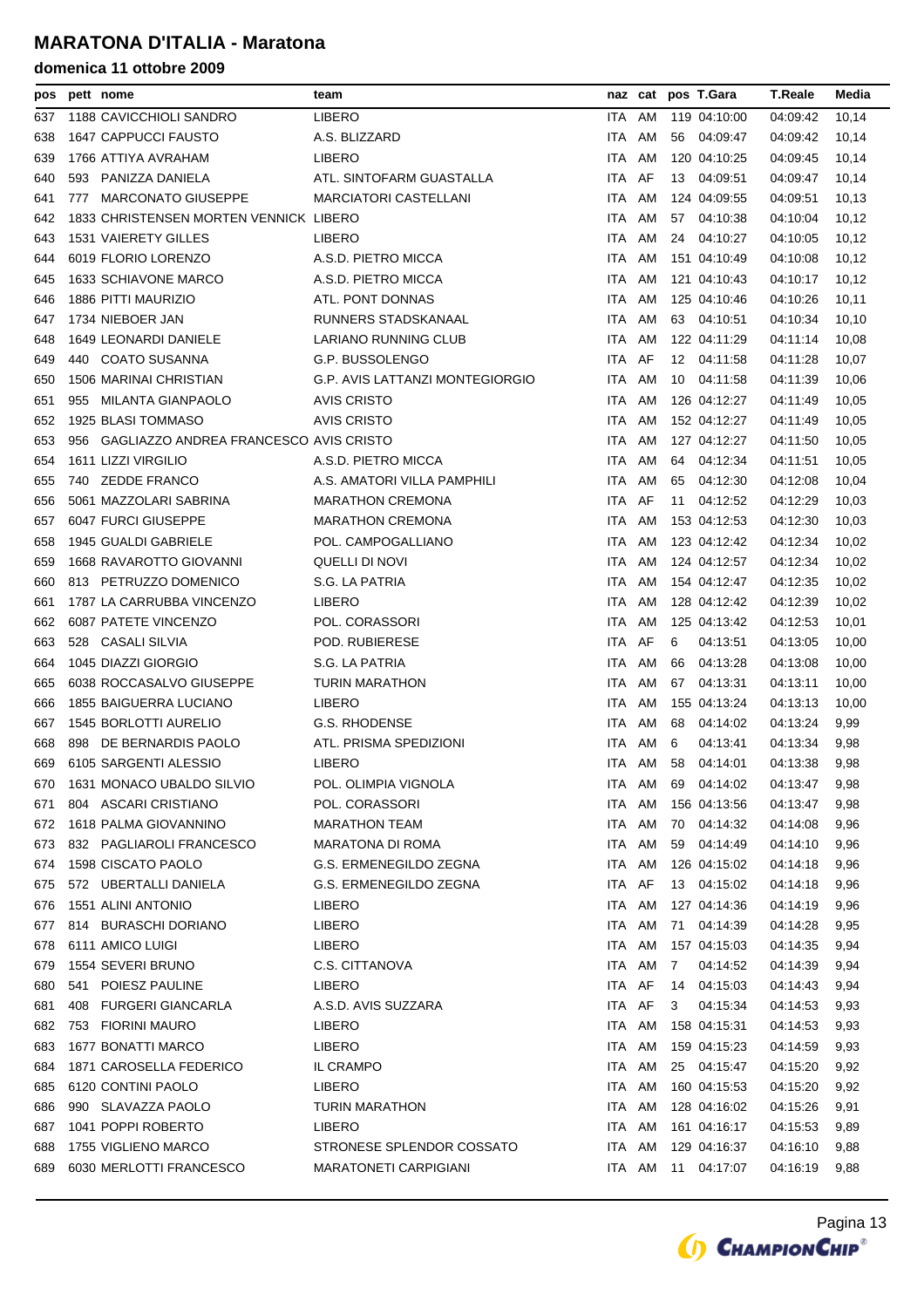| pos |     | pett nome                     | team                                         |        | naz cat |              | pos T.Gara          | <b>T.Reale</b> | Media |
|-----|-----|-------------------------------|----------------------------------------------|--------|---------|--------------|---------------------|----------------|-------|
| 690 |     | 1608 HY A SANG                | LIBERO                                       |        | ITA AM  | 26           | 04:16:35            | 04:16:19       | 9,88  |
| 691 | 534 | <b>MAZZI MONICA</b>           | ROAD RUNNERS POVIGLIO                        | ITA.   | AF      | 14           | 04:17:14            | 04:16:29       | 9,87  |
| 692 | 441 | <b>LOSI LORENA</b>            | POL. CASTELFRANCO EMILIA                     | ITA.   | AF      | 4            | 04:17:19            | 04:16:46       | 9,86  |
| 693 | 555 | ZALMAN-SOKOLOV TAL            | <b>ENDURE</b>                                | ITA AF |         | 15           | 04:17:10            | 04:16:55       | 9,85  |
| 694 |     | 1956 SILVESTRI SAURO          | Libero                                       | ITA.   | AM      | 72           | 04:17:46            | 04:17:22       | 9,84  |
| 695 |     | 1818 GALLI MASSIMO            | LIBERO                                       | ITA.   | AM      |              | 162 04:17:34        | 04:17:22       | 9,84  |
| 696 |     | 1691 BALDELLI RODOLFO         | G.P. LA GUGLIA                               | ITA.   | AM      | 27           | 04:17:34            | 04:17:26       | 9,83  |
| 697 | 402 | <b>GASPARINI MARTA</b>        | ATLETICA ATHLON PADOVA                       | ITA.   | AF      | 7            | 04:17:41            | 04:17:27       | 9,83  |
| 698 | 877 | ROSSI GIOVANNI                | ATLETICA ATHLON PADOVA                       | ITA.   | AM      |              | 130 04:17:41        | 04:17:28       | 9,83  |
| 699 | 874 | <b>FERRARO SERGIO</b>         | S.A. SAN MARCO BUSTO ARSIZIO                 | ITA    | AM      |              | 131 04:17:56        | 04:17:31       | 9,83  |
| 700 | 589 | <b>MERLO CRISTINA</b>         | A.S.D. PIETRO MICCA                          | ITA.   | AF      | 15           | 04:18:23            | 04:17:41       | 9,82  |
| 701 |     | 1527 PARA CONESA JUAN EUGENIO | <b>MARATHON CARTAGENA</b>                    | ITA.   | AM      | 73           | 04:18:09            | 04:17:43       | 9,82  |
| 702 |     | 1026 FRATTINI MARCO           | <b>LIBERO</b>                                | ITA AM |         | 60           | 04:18:15            | 04:18:07       | 9,81  |
| 703 |     | 1654 SANTORO ANTONIO          | POL. CASTELNUOVO                             | ITA.   | AM      |              | 129 04:18:34        | 04:18:14       | 9,80  |
| 704 |     | 6101 PORTA MASSIMO            | <b>LIBERO</b>                                | ITA.   | AM      |              | 130 04:18:56        | 04:18:32       | 9,79  |
| 705 |     | 6128 BUSOLI PAOLO             | <b>LIBERO</b>                                | ITA.   | AM      |              | 131 04:19:18        | 04:18:34       | 9,79  |
| 706 |     | 5074 CAVALIERI DANIELA        | POL. CASTELNUOVO                             | ITA    | AF      | 12           | 04:18:39            | 04:18:39       | 9,79  |
| 707 |     | 961 PASTORI STEFANO           | G.P. QUELLI DELLA VIA BARACCA                | ITA.   | AM      |              | 132 04:19:35        | 04:18:58       | 9,78  |
| 708 |     | <b>1840 PITTINI RENATO</b>    | <b>GEMONA ATLETICA</b>                       | ITA.   | AM      |              | 12 04:19:18         | 04:19:07       | 9,77  |
| 709 |     | 556 TRACEY CAROLE             | <b>NWFTC</b>                                 | ITA.   | AF      | $\mathbf{1}$ | 04:19:29            | 04:19:17       | 9,76  |
| 710 |     | 922 BOMBARDIERE ROBERTO       | <b>TEAM BASILE</b>                           | ITA.   | AM      |              | 132 04:19:49        | 04:19:24       | 9,76  |
| 711 |     | 1685 EUVING EGBERT            | <b>LIBERO</b>                                | ITA.   | AM      |              | 74 04:20:02         | 04:19:46       | 9,75  |
| 712 |     | 1635 SLIGTER JAN              | RUNNERS STADSKANAAL                          | ITA    | AM      |              | 133 04:20:04        | 04:19:48       | 9,74  |
| 713 |     | 1650 PEREGO GIANLUCA          | POD. VILLASANTESE                            | ITA.   | AM      |              | 134 04:19:55        | 04:19:55       | 9,74  |
| 714 |     | 6007 SILIMBRI CIRO            | ATL. GUALTIERI 2000                          | ITA.   | AM      |              | 163 04:20:16        | 04:20:12       | 9,73  |
| 715 | 789 | <b>CASINI GIORGIO</b>         | <b>LIBERO</b>                                | ITA.   | AM      |              | 164 04:20:16        | 04:20:12       | 9,73  |
| 716 |     | 1914 GIOFFRE' ANTONINO        | POLISPORTIVA TORRILE                         | ITA.   | AM      |              | 165 04:20:50        | 04:20:12       | 9,73  |
| 717 |     | 561 WILLIAMS SIAN             | <b>LIBERO</b>                                | ITA AF |         | 5            | 04.20:34            | 04:20:19       | 9,73  |
| 718 |     | 1682 FOWLER ALAN              | <b>LIBERO</b>                                | ITA    | AM      | 20           | 04:20:33            | 04:20:20       | 9,73  |
| 719 |     | 560 GANNOT GALLYA             | <b>ENDURE</b>                                | ITA.   | AF      | 16           | 04:20:37            | 04:20:21       | 9,72  |
| 720 |     | 6112 COCOZZA COSIMO           | LIBERO                                       | ITA    | AM      |              | 135 04:20:52        | 04:20:23       | 9,72  |
| 721 |     | 1656 NICOLIS SIMONE           | LIBERO                                       | ITA.   | AM      |              | 133 04:20:55        | 04:20:46       | 9,71  |
| 722 |     | 526 VECERA VANIA              | FO DI PE'                                    | ITA AF |         | 6            | 04:20:55            | 04:20:47       | 9,71  |
| 723 |     | 1055 MESSORA PAOLO            | LIBERO                                       |        |         |              | ITA AM 134 04:21:11 | 04:20:55       | 9,70  |
| 724 |     | 6027 BALBONI DAVIDE           | ATLETICA ZOLA                                | ITA.   | AM      |              | 166 04:21:37        | 04:20:59       | 9,70  |
| 725 |     | 1771 VISSERS JAN              | LIBERO                                       | ITA AM |         | 28           | 04:21:37            | 04:21:17       | 9,69  |
| 726 |     | 1665 CAPOLARO ALESSANDRO      | LIBERO                                       | ITA AM |         | 61           | 04:22:03            | 04:21:20       | 9,69  |
| 727 |     | 1632 BONCRISTIANO MASSIMO     | POL. MADONNINA                               | ITA AM |         |              | 135 04:22:00        | 04:21:23       | 9,69  |
| 728 |     | 405 MARRATA ALESSANDRA        | A.S.D. ATLETICA FOLLONICA                    | ITA AF |         |              | 16 04:21:59         | 04:21:28       | 9,68  |
| 729 |     | 831 TAVONI ROMOLO             | A.S. SPORT RUNNERS ADRIATICO                 | ITA AM |         |              | 136 04:22:23        | 04:22:00       | 9,66  |
| 730 |     | 5054 CREMONESE CINZIA         | G.S. ERMENEGILDO ZEGNA                       | ITA AF |         | 17           | 04:22:49            | 04:22:07       | 9,66  |
| 731 |     | 1530 PUUSTINEN RAMI           | LIBERO                                       | ITA AM |         | 62           | 04:23:09            | 04:22:34       | 9,64  |
| 732 |     | 963 PASSARO PASQUALE          | POLISPORTIVA SAN DONNINO                     | ITA AM |         | 75           | 04:23:34            | 04:22:46       | 9,63  |
| 733 |     | 1937 MARTEMUCCI STEFANO       | RANNER 87 VALENTE ARREDI CASTELLANETA        | ITA AM |         |              | 136 04:23:27        | 04:22:58       | 9,63  |
| 734 |     | 1938 MARTEMUCCI VINCENZO      | RANNER 87 VALENTE ARREDI CASTELLANETA ITA AM |        |         | 8            | 04:23:28            | 04:22:58       | 9,63  |
| 735 |     | 1591 SJOERDSMA FRANK          | <b>BEDAF</b>                                 | ITA AM |         | 76           | 04:23:26            | 04:23:06       | 9,62  |
| 736 |     | 1609 NGUYEN TAT THINH         | LIBERO                                       | ITA    | AM      |              | 167 04:23:31        | 04:23:16       | 9,62  |
| 737 |     | 841 PIRAZZOLI GIANNI          | <b>MARATHON EDERA</b>                        | ITA AM |         | 13           | 04:23:39            | 04:23:31       | 9,61  |
| 738 |     | 1980 DALBARD MAURIZIO         | <b>G.P. PONT SAINT MARTIN</b>                | ITA AM |         | 21           | 04:24:15            | 04:23:53       | 9,59  |
| 739 |     | 6086 BUCCI OSVALDO            | LIBERO                                       | ITA AM |         | 14           | 04:24:07            | 04:24:07       | 9,59  |
| 740 |     | 1884 LEPORATI MASSIMO         | POL. MADONNINA                               | ITA AM |         |              | 168 04:25:07        | 04:24:24       | 9,58  |
| 741 |     | 770 SOLINAS GIAMPIERO         | RUNNING CENTER CLUB TORINO                   | ITA AM |         |              | 169 04:24:50        | 04:24:30       | 9,57  |
| 742 |     | 6157 GUERZONI MARCELLO        | LIBERO                                       | ITA AM |         |              | 170 04:25:18        | 04:24:39       | 9,57  |
|     |     |                               |                                              |        |         |              |                     |                |       |

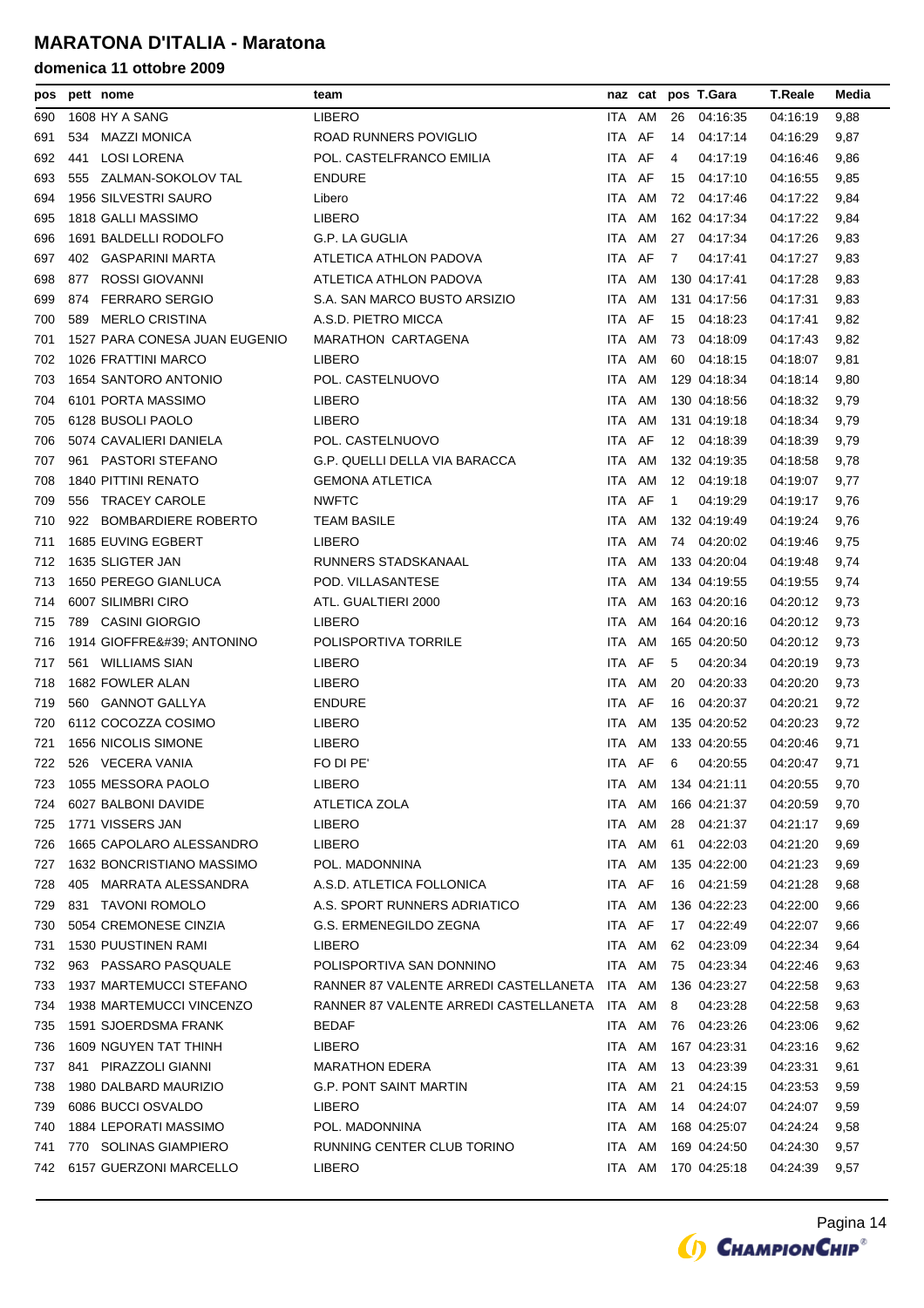| pos |     | pett nome                   | team                             |            |        |              | naz cat pos T.Gara | <b>T.Reale</b> | Media |
|-----|-----|-----------------------------|----------------------------------|------------|--------|--------------|--------------------|----------------|-------|
| 743 |     | 6018 LA FORTEZZA ALESSANDRO | <b>LIBERO</b>                    | ITA.       | AM     |              | 171 04:25:20       | 04:24:40       | 9,57  |
| 744 | 892 | <b>MAGI SERGIO</b>          | ATHLETIC CLUB FOLLONICA          | <b>ITA</b> | AM     |              | 137 04:24:42       | 04:24:42       | 9,56  |
| 745 | 801 | MAZZOCCHI STEFANO           | <b>ARCUS</b>                     | ITA.       | AM     |              | 138 04:25:08       | 04:24:56       | 9,56  |
| 746 |     | 1719 RIJSINGEN VAN PETER    | <b>LIBERO</b>                    | ITA.       | AM     | 29           | 04:25:40           | 04:25:19       | 9,54  |
| 747 |     | 1732 TATTI ENRICO           | G.S. ATL. ASSEMINI               | <b>ITA</b> | AM     |              | 139 04:26:00       | 04:25:27       | 9,54  |
| 748 |     | 586 DANI RAFFAELLA          | A.S.D. PIETRO MICCA              | ITA AF     |        | 18           | 04:26:08           | 04:25:27       | 9,54  |
| 749 |     | 1607 DU BIEN SEN            | <b>LIBERO</b>                    | ITA        | AM     | 77           | 04:25:55           | 04:25:39       | 9,53  |
| 750 |     | 703 JONSSON PATRIK MIKAEL   | Libero                           | <b>ITA</b> | AM     |              | 172 04:26:12       | 04:25:53       | 9,52  |
| 751 |     | 5012 MIRA D'ERCOLE          | AMATORI SPORT - SERRAVALLE SESIA | <b>ITA</b> | AM     |              | 140 04:26:00       | 04:25:54       | 9,52  |
| 752 |     | 1959 CORRADI GIANNI         | <b>LIBERO</b>                    | ITA.       | AM     |              | 173 04:26:41       | 04:26:08       | 9,51  |
| 753 |     | 1688 DE BERNARDI LUCA       | A.S.D. PIETRO MICCA              | ITA.       | AM     |              | 141 04:26:40       | 04:26:13       | 9,51  |
| 754 |     | 730 BERGAMASCO MARCO        | ATLETICA ATHLON PADOVA           | ITA.       | AM     |              | 63 04:26:38        | 04:26:24       | 9,50  |
| 755 |     | 1802 POZZA FRANCO           | A.S.D. MONTECCHIO                | ITA.       | AM     |              | 174 04:28:18       | 04:27:40       | 9,46  |
| 756 |     | 1540 RESTA ANTONIO          | G.S. RHODENSE                    | ITA.       | AM     | 15           | 04:28:41           | 04:28:02       | 9,45  |
| 757 |     | 1186 ZINCARINI SANDRO       | SRI CHINMOY MARATHON TEAM        | ITA.       | AM     | 22           | 04:28:56           | 04:28:04       | 9,44  |
| 758 |     | 1752 SANTAMÄKI HARRY        | <b>LIBERO</b>                    | ITA.       | AM     | 16           | 04:28:47           | 04:28:08       | 9,44  |
| 759 |     | 785 GRECO PAOLO             | <b>PICO RUNNERS</b>              | <b>ITA</b> | AM     |              | 137 04:28:40       | 04:28:09       | 9,44  |
| 760 | 406 | ODDOLINI KATIA              | <b>PICO RUNNERS</b>              | ITA.       | AF     | 13           | 04:28:41           | 04:28:09       | 9,44  |
| 761 |     | 1798 ZERBINATI LIBERO       | <b>PICO RUNNERS</b>              | ITA.       | AM     | 17           | 04:28:51           | 04:28:20       | 9,43  |
| 762 |     | 1039 EMILI GIUSEPPE         | SPORTINSIEME FORMIGINE           | <b>ITA</b> | AM     | 78           | 04:28:38           | 04:28:24       | 9,43  |
| 763 |     | 969 DI BARTOLO GIUSEPPE     | SAI FRECCE BIANCHE               | <b>ITA</b> | AM     |              | 138 04:28:37       | 04:28:25       | 9,43  |
| 764 |     | 6143 PAPI GIAMMARCO         | VALMISA SERRA DEI CONTI          | ITA        | AM     |              | 139 04:28:56       | 04:28:27       | 9,43  |
| 765 |     | 1625 RASKOVIC NINOSLAV      | <b>HERMES</b>                    | ITA.       | AM     |              | 64 04:29:16        | 04:28:35       | 9,43  |
| 766 |     | 918 VERLATO MARIO           | ATLETICA VIADANA                 | ITA.       | AM     |              | 175 04:29:39       | 04:29:04       | 9,41  |
| 767 |     | 1740 ELO JUSSI              | KILPISJÄRVEN SAANAVEIKOT         | ITA.       | AM     |              | 176 04:30:02       | 04:29:25       | 9,40  |
| 768 |     | 1534 LAINEMA ILKKA          | <b>FINNISH MARATHON RUNNERS</b>  | <b>ITA</b> | AM     | 18           | 04:30:10           | 04:29:27       | 9,40  |
| 769 |     | 597 CERUTI COLOMBA          | <b>MARATHON CREMONA</b>          | ITA.       | AF     | 5            | 04:30:15           | 04:29:51       | 9,38  |
| 770 |     | 1622 MESSORI ENRICO         | <b>LIBERO</b>                    | ITA.       | AM     |              | 177 04:30:04       | 04:29:54       | 9,38  |
| 771 | 891 | <b>BONI MASSIMO</b>         | ATL. VALNIZZOLA                  | <b>ITA</b> | AM     |              | 142 04:31:08       | 04:30:19       | 9,37  |
| 772 |     | 6080 GIOCOLANO ERNESTO      | <b>LIBERO</b>                    | ITA.       | AM     |              | 30 04:31:42        | 04:30:58       | 9,34  |
| 773 |     | 6133 SPAGGIARI STEFANO      | <b>LIBERO</b>                    | <b>ITA</b> | AM     |              | 178 04:31:39       | 04:31:13       | 9,33  |
| 774 |     | 941 GRANDI ROBERTO          | ATL. MARATHON TEAM MARTINENGO    | <b>ITA</b> | AM     | 31           | 04:31:46           | 04:31:20       | 9,33  |
| 775 |     | 1694 BONDI GIANNI           | G.P. LA GUGLIA                   |            | ITA AM |              | 79 04:31:45        | 04:31:35       | 9,32  |
| 776 |     | 879 OSSICINI STEFANO        | POL. CORASSORI                   |            |        |              | ITA AM 32 04:32:04 | 04:31:59       | 9,31  |
| 777 |     | 1690 MARINO ANIELLO         | <b>LIBERO</b>                    | ITA.       | AM     |              | 143 04:32:45       | 04:32:14       | 9,30  |
| 778 |     | 1917 BERGAMASCHI GIAMPIETRO | G.P. CASALESE                    | ITA        | AM     | 9            | 04:32:51           | 04:32:16       | 9,30  |
| 779 |     | 1733 RAGOSTA PASQUALE       | NUOVA PODISTICA LATINA           | ITA.       | AM     |              | 144 04:33:15       | 04:32:45       | 9,28  |
| 780 |     | 583 DIN NGUYETMUOI          | LIBERO                           | ITA.       | AF     | 3            | 04:33:06           | 04:32:49       | 9,28  |
| 781 |     | 1651 CAVALIERE GERARDO      | C.S. CITTANOVA                   | ITA.       | AM     |              | 145 04:33:03       | 04:33:03       | 9,27  |
| 782 |     | 1929 PICCININI ENRICO       | D.L.F. MODENA                    | ITA        | AM     |              | 140 04:33:53       | 04:33:13       | 9,27  |
| 783 |     | 6104 PERAZINI PAOLO         | <b>RICCIONE PODISMO</b>          | ITA.       | AM     |              | 146 04:34:06       | 04:33:40       | 9,25  |
| 784 |     | 548 MASSARI GRETA           | LIBERO                           | ITA AF     |        |              | 14 04:34:07        | 04:33:41       | 9,25  |
| 785 |     | 1503 SCHIPPANI REINHOLD     | LIBERO                           | ITA AM     |        | 80           | 04:34:12           | 04:34:09       | 9,23  |
| 786 |     | 1778 OPI PIO                | <b>SCHNEIDER ELECTRIC</b>        | ITA.       | AM     | $\mathbf{1}$ | 04:34:55           | 04:34:18       | 9,23  |
| 787 |     | 522 DI CARLO ANTONIETTA     | A.S.D. ATINA TRAIL RUNNING       | ITA AF     |        | 19           | 04:34:27           | 04:34:18       | 9,23  |
| 788 |     | 6051 FERRIGATO ANDREA       | LIBERO                           | ITA AM     |        |              | 179 04:34:28       | 04:34:23       | 9,23  |
| 789 |     | 1858 CARELLI ROBERTO        | <b>LIBERO</b>                    | ITA.       | AM     | 81           | 04:34:33           | 04:34:24       | 9,23  |
| 790 |     | 773 ALBANO ANTONIO          | C.S. CITTANOVA                   | ITA        | AM     |              | 147 04:35:33       | 04:35:24       | 9,19  |
| 791 |     | 1673 BERGANO ANTONIO        | POL. MEZZALUNA VILLANOVA         | ITA        | AM     |              | 180 04:35:49       | 04:35:25       | 9,19  |
| 792 |     | 6061 CARDINALI LEONARDO     | LIBERO                           | ITA.       | AM     |              | 148 04:36:53       | 04:36:14       | 9,17  |
| 793 |     | 915 TAGLIAZUCCHI EZIO       | ATLETICA ZOCCA                   | ITA        | AM     |              | 19 04:37:01        | 04:36:20       | 9,16  |
| 794 |     | 1992 TIEZZI MARCO           | POD. CAVRIAGO                    | ITA AM     |        |              | 149 04:37:13       | 04:36:48       | 9,15  |
| 795 |     | 1047 GHIDONI PAOLO          | ATL. PICO MIRANDOLA              |            | ITA AM |              | 82 04:37:31        | 04:36:56       |       |
|     |     |                             |                                  |            |        |              |                    |                | 9,14  |

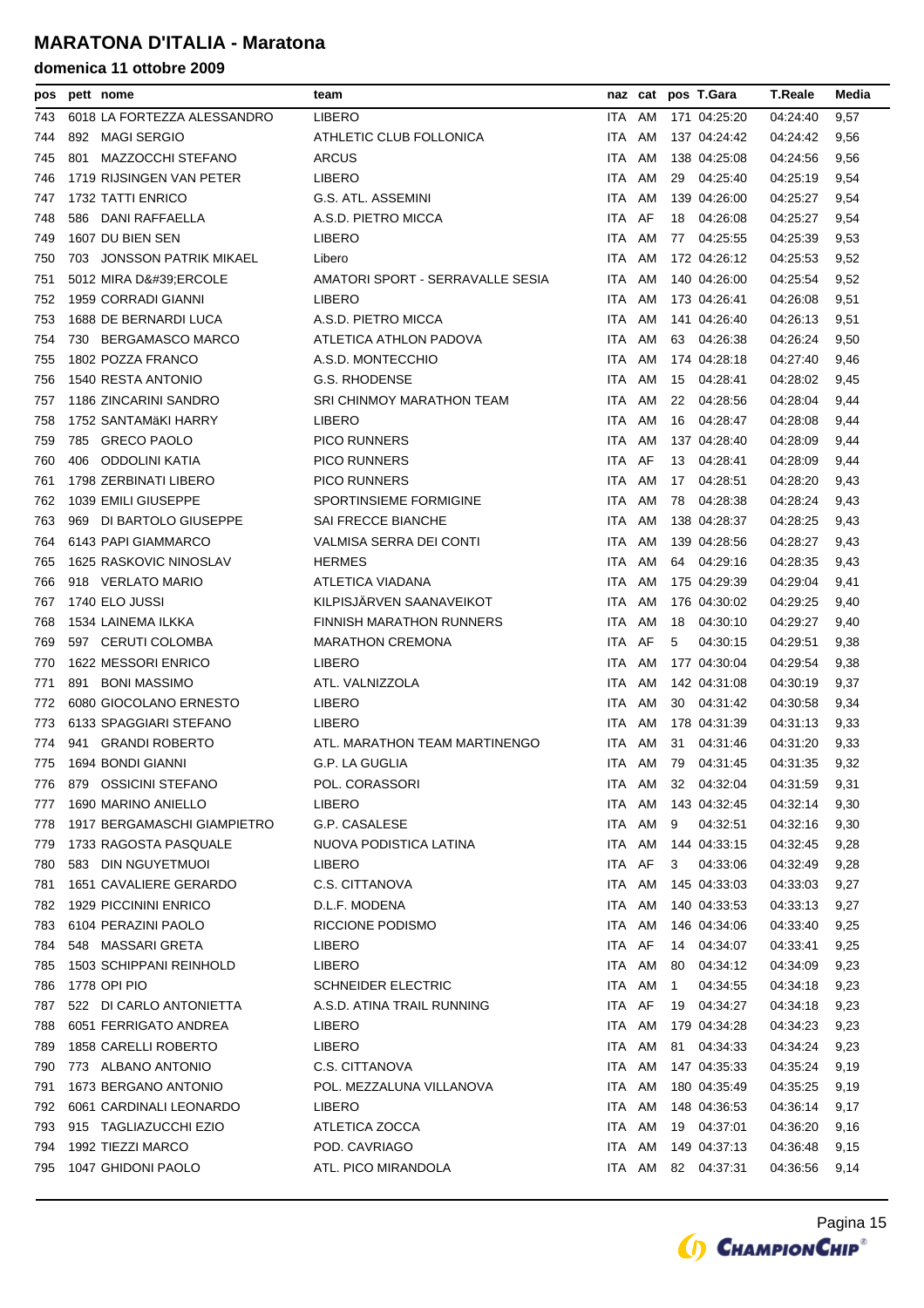| pos |     | pett nome                     | team                           |            | naz cat |    | pos T.Gara   | <b>T.Reale</b> | Media |
|-----|-----|-------------------------------|--------------------------------|------------|---------|----|--------------|----------------|-------|
| 796 |     | 1934 COSTA ZACCARELLI RINO    | <b>LIBERO</b>                  | ITA.       | AM      | 33 | 04:37:51     | 04:37:23       | 9,13  |
| 797 |     | 1866 BOERLIN PETER            | <b>LIBERO</b>                  | <b>ITA</b> | AM      | 83 | 04:37:45     | 04:37:25       | 9,13  |
| 798 |     | 1756 CAMMARELLA GUIDO         | <b>TEAM BASILE</b>             | <b>ITA</b> | AM      |    | 150 04:37:57 | 04:37:36       | 9,12  |
| 799 |     | 1035 BERTOLLA CARLO           | <b>MARATONETI CARPIGIANI</b>   | <b>ITA</b> | AM      | 10 | 04:38:36     | 04:37:58       | 9,11  |
| 800 |     | 550 LEVI MIRI                 | <b>LIBERO</b>                  | <b>ITA</b> | AF      | 20 | 04:38:21     | 04:38:08       | 9,10  |
| 801 |     | 1001 PEZZALI ALBERTO          | A.S.D. AVIS SUZZARA            | <b>ITA</b> | AM      | 20 | 04:38:51     | 04:38:10       | 9,10  |
| 802 |     | 1790 HUERTA HECTOR HUGO       | <b>LIBERO</b>                  | <b>ITA</b> | AM      |    | 141 04:38:34 | 04:38:12       | 9,10  |
| 803 |     | 1697 GUALTIERI MAURIZIO       | G.P. LA GUGLIA                 | ITA        | AM      | 84 | 04:38:30     | 04:38:20       | 9,10  |
| 804 |     | 1198 FORSMAN RALF             | <b>LIBERO</b>                  | ITA        | AM      | 85 | 04:39:29     | 04:38:49       | 9,08  |
| 805 |     | 1197 YLONEN HARRI             | <b>LIBERO</b>                  | <b>ITA</b> | AM      |    | 142 04:39:30 | 04:38:49       | 9,08  |
| 806 |     | 6149 MEDICI PIERCARMINE       | <b>LIBERO</b>                  | <b>ITA</b> | AM      |    | 143 04:39:29 | 04:38:49       | 9,08  |
| 807 |     | 1034 FERRETTI FLORIANO        | <b>MARATONETI CARPIGIANI</b>   | <b>ITA</b> | AM      | 86 | 04:39:50     | 04:39:13       | 9,07  |
| 808 |     | 433 GOBBI ALESSANDRA          | SPORTS CLUB MELEGNANO          | ITA.       | AF      | 15 | 04:40:09     | 04:39:39       | 9,05  |
| 809 |     | 1922 BAIELLI FLAVIO           | TUTTI PAZZI PER LA CORSA       | <b>ITA</b> | AM      |    | 181 04:40:20 | 04:39:43       | 9,05  |
| 810 | 826 | <b>BINATI ERMELINO</b>        | G.P. AVIS TAGLIO DI PO         | <b>ITA</b> | AM      | 34 | 04:40:00     | 04:39:43       | 9,05  |
| 811 |     | 1701 PICCININI FRANCO         | G.P. LA GUGLIA                 | <b>ITA</b> | AM      | 35 | 04:39:54     | 04:39:46       | 9,05  |
| 812 | 587 | <b>BISCHOFREITER GUNDA</b>    | <b>LIBERO</b>                  | <b>ITA</b> | AF      | 4  | 04:40:07     | 04:39:50       | 9,05  |
| 813 |     | 1885 RUBAGOTTI ANDREA         | <b>LIBERO</b>                  | <b>ITA</b> | AM      |    | 144 04:40:25 | 04:40:02       | 9,04  |
| 814 |     | 1990 TUNDO GIUSEPPE           | ATL. C.R.A. ITALTEL            | <b>ITA</b> | AM      | 36 | 04:40:50     | 04:40:21       | 9,03  |
| 815 |     | 596 LINGUA MARIA RITA         | POD. BUSCHESE                  | <b>ITA</b> | AF      | 5  | 04:41:28     | 04:40:50       | 9,01  |
| 816 |     | <b>1512 ROCCHETTI CORRADO</b> | LABOR DR. ROCCHETTI            | ITA        | AM      | 37 | 04:41:42     | 04:41:08       | 9,01  |
| 817 |     | 6052 BERTOLDI MARCO           | <b>LIBERO</b>                  | <b>ITA</b> | AM      |    | 182 04:41:52 | 04:41:46       | 8,99  |
| 818 |     | 1889 MATTEUCCI ANTONIO        | <b>LIBERO</b>                  | <b>ITA</b> | AM      |    | 87 04:42:16  | 04:42:03       | 8,98  |
| 819 |     | 1923 SALA ALEX                | S.G. LA PATRIA                 | <b>ITA</b> | AM      |    | 145 04:42:39 | 04:42:04       | 8,98  |
| 820 |     | 1757 ANGELINI LINO            | A.S.D. SIMMEL COLLEFERRO       | <b>ITA</b> | AM      |    | 151 04:42:32 | 04:42:05       | 8,98  |
| 821 |     | 1870 RIENZI SILVIO            | POL. CORASSORI                 | ITA        | AM      | 88 | 04:42:44     | 04:42:05       | 8,97  |
| 822 |     | 1049 GAVIOLI PAOLO            | <b>ATLETICA CIBENO</b>         | <b>ITA</b> | AM      |    | 152 04:42:44 | 04:42:08       | 8,97  |
| 823 |     | 1048 SCIANNA GIANCARLO        | <b>ATLETICA CIBENO</b>         | <b>ITA</b> | AM      | 89 | 04:42:44     | 04:42:08       | 8,97  |
| 824 |     | 582 HUYNH THI LANG            | <b>LIBERO</b>                  | <b>ITA</b> | AF      | 6  | 04:42:44     | 04:42:27       | 8,96  |
| 825 |     | 1510 KYLMÄLUOMA JOUNI         | <b>LIBERO</b>                  | <b>ITA</b> | AM      |    | 183 04:42:47 | 04:42:30       | 8,96  |
| 826 |     | 1930 TASSI MARCO              | <b>LIBERO</b>                  | <b>ITA</b> | AM      | 23 | 04:43:22     | 04:42:34       | 8,96  |
| 827 | 984 | <b>IANNIELLO VITTORIO</b>     | <b>SAI FRECCE BIANCHE</b>      | ITA        | AM      |    | 153 04:43:07 | 04:42:54       | 8,95  |
| 828 |     | 411 ASPREA SANDRA             | <b>LIBERO</b>                  | ITA.       | AF      |    | 16 04:43:22  | 04:42:56       | 8,95  |
| 829 |     | 1195 TELLAROLI GIUSEPPE       | LIBERO                         |            | ITA AM  |    | 90 04:43:24  | 04:43:10       | 8,94  |
| 830 |     | 1736 PLETT RODNEY             | ROCKIES ROAD RUNNERS           | ITA AM     |         | 21 | 04:43:55     | 04:43:29       | 8,93  |
| 831 |     | 1050 PREGHEFFI SERGIO         | LA FONTANA CIRCOLO POLIVALENTE | ITA        | AM      |    | 22 04:44:18  | 04:43:42       | 8,92  |
| 832 |     | 1981 FUOCO FABIO              | <b>LIBERO</b>                  | ITA AM     |         |    | 154 04:44:31 | 04:43:54       | 8,92  |
| 833 |     | 800 TONNI MORENO              | POD. MISERICORDIA AGLIANA      | ITA        | AM      |    | 24 04:45:25  | 04:44:37       | 8,90  |
| 834 |     | 1629 ARTIOLI ALESSANDRO       | S.G. LA PATRIA                 | ITA        | AM      |    | 155 04:44:56 | 04:44:37       | 8,89  |
| 835 |     | 1181 KAROV SERGEY             | SRI CHINMOY MARATHON TEAM      | ITA        | AM      |    | 146 04:45:34 | 04:44:51       | 8,89  |
| 836 |     | 1712 MONCIGOLI MARCO          | <b>LIBERO</b>                  | ITA        | AM      |    | 147 04:45:33 | 04:44:52       | 8,89  |
| 837 |     | 805 SANGIORGI FRANCESCO       | <b>LIBERO</b>                  | ITA        | AM      |    | 156 04:46:42 | 04:46:09       | 8,85  |
| 838 |     | 987 MIGANI WALTER             | <b>ARCUS</b>                   | ITA AM     |         | 23 | 04:46:31     | 04:46:19       | 8,84  |
| 839 |     | 1706 ANCORA VITO PIERO        | PRO PATRIA CUS MILANO          | ITA AM     |         | 38 | 04:47:31     | 04:47:05       | 8,82  |
| 840 |     | 1623 FERRARI MIRCO            | <b>LIBERO</b>                  | ITA        | AM      |    | 184 04:47:17 | 04:47:06       | 8,82  |
| 841 |     | 1507 REYNOLDS GUY JOHN        | LIBERO                         | ITA.       | AM      |    | 148 04:47:35 | 04:47:18       | 8,81  |
| 842 |     | 1843 DELLA CHIARA GUIDO       | <b>MARATONETI RICCIONE</b>     | ITA AM     |         | 2  | 04:48:22     | 04:48:12       | 8,78  |
| 843 |     | 1028 CAPORELLO ENRICO         | ASSINDUSTRIA SPORT             | ITA        | AM      | 39 | 04:48:52     | 04:48:39       | 8,77  |
| 844 |     | 872 GUARNITI MARCO            | POL. MADONNINA                 | ITA AM     |         | 40 | 04:49:24     | 04:48:49       | 8,77  |
| 845 |     | 1513 HALL CHRIS               | LIBERO                         | ITA        | AM      |    | 185 04:49:38 | 04:49:05       | 8,76  |
| 846 |     | 554 HALL JULIE                | LIBERO                         | ITA        | AF      |    | 17 04:49:39  | 04:49:06       | 8,76  |
| 847 | 925 | <b>BIASI RENATO</b>           | AVIS TREVIGLIO                 | ITA AM     |         | 41 | 04:50:09     | 04:49:45       | 8,74  |
| 848 |     | 595 GIUSIANA ELENA            | POD. BUSCHESE                  | ITA AF     |         |    | 17 04:50:32  | 04:49:54       | 8,73  |
|     |     |                               |                                |            |         |    |              |                |       |

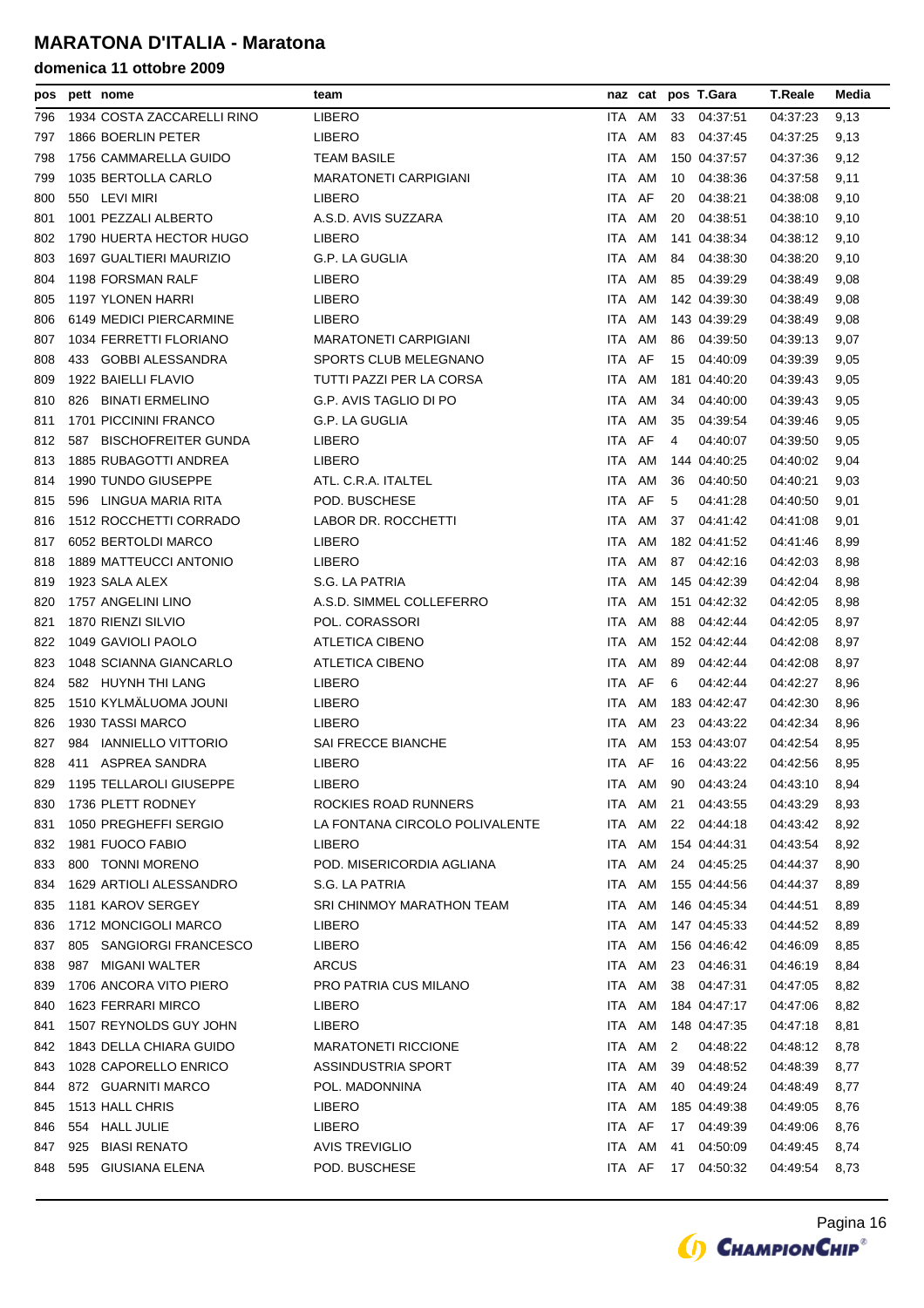| pos |     | pett nome                      | team                                    |            |    |    | naz cat pos T.Gara | T.Reale  | Media |
|-----|-----|--------------------------------|-----------------------------------------|------------|----|----|--------------------|----------|-------|
| 849 | 536 | <b>SCARANO VERONICA</b>        | SPORTS CLUB MELEGNANO                   | ITA.       | AF | 7  | 04:53:38           | 04.53.08 | 8,64  |
| 850 |     | 1200 CABRINI FRANCO            | <b>CANOTTIERI MILANO</b>                | ITA.       | AM | 24 | 04:53:53           | 04:53:18 | 8,63  |
| 851 |     | 1555 CAVEDONI PAOLO            | C.S. CITTANOVA                          | ITA        | AM |    | 157 04:54:00       | 04:53:46 | 8,62  |
| 852 |     | 1680 DOS SANTOS GIULIANO       | <b>LIBERO</b>                           | ITA.       | AM |    | 186 04:55:01       | 04 54:12 | 8,61  |
| 853 |     | 6131 GIOMBINI NICOLA           | <b>LIBERO</b>                           | ITA.       | AM |    | 149 04:54:38       | 04:54:14 | 8,60  |
| 854 |     | 6132 GIOMBINI GIULIANO         | <b>MARATHON CLUB CITTA' DI CASTELLO</b> | ITA        | AM | 42 | 04:54:38           | 04:54:14 | 8,60  |
| 855 |     | 1525 CHESSA ANTONIO            | POD. VALTENNA                           | <b>ITA</b> | AM | 11 | 04:55:17           | 04 54 59 | 8,58  |
| 856 | 577 | HARJU NIINA                    | <b>LIBERO</b>                           | ITA.       | AF | 18 | 04:55:45           | 04:55:09 | 8,58  |
| 857 | 578 | <b>STEIN TERHI</b>             | <b>LIBERO</b>                           | ITA        | AF | 19 | 04:55:45           | 04:55:09 | 8,58  |
| 858 |     | 1747 MUZZETTO CORRADO          | <b>G.P. TAURISANO</b>                   | ITA        | AM |    | 187 04:55:35       | 04:55:32 | 8,57  |
| 859 |     | 6123 BIGI GIANNI               | ATL. GUALTIERI 2000                     | ITA        | AM |    | 188 04:56:38       | 04:56:07 | 8,55  |
| 860 |     | 1717 KIAMOS GEORGIOS           | <b>LIBERO</b>                           | <b>ITA</b> | AM |    | 150 04:57:05       | 04:56:37 | 8,54  |
| 861 |     | 784 SOMMER GERHARD             | <b>SCB BAIERBRUNN</b>                   | ITA.       | AM | 25 | 04:57:37           | 04 56 53 | 8,53  |
| 862 |     | 1056 BATTINI CARLO             | Libero                                  | ITA        | AM |    | 158 04:57:49       | 04 57 32 | 8,51  |
| 863 |     | 816 ZECCA LUIGI                | POL. AMBROSIANA RIVALTA                 | ITA        | AM | 43 | 04:57:41           | 04:57:35 | 8,51  |
| 864 |     | 558 WILLUMSEN ANNE             | <b>LIBERO</b>                           | ITA        | AF | 7  | 04:58:17           | 04 57 59 | 8,50  |
| 865 |     | 1645 RIEGER WALTER             | LC CHIEMGAU STEIGENBERGER               | ITA        | AM | 91 | 04:59:08           | 04 58 38 | 8,48  |
| 866 |     | 6166 PIVETTI VANNI             | POL. DORANDO PIETRI                     | ITA.       | AM | 26 | 04:59:40           | 04:59:06 | 8,46  |
| 867 | 900 | <b>CUCCO RENZO</b>             | <b>LIBERO</b>                           | ITA        | AM | 44 | 04:59:47           | 04 59 39 | 8,45  |
| 868 | 579 | <b>JAAKKONEN MAARIT</b>        | <b>LIBERO</b>                           | ITA.       | AF | 18 | 05:01:32           | 05:00:55 | 8,41  |
| 869 |     | 6107 AIANI FRANCO              | <b>LIBERO</b>                           | ITA        | AM | 92 | 05:01:19           | 05:01:00 | 8,41  |
| 870 |     | 1604 FURLAN RINALDO            | ATL. CAMPO GIURIATI                     | ITA        | AM |    | 159 05:01:56       | 05:01:17 | 8,40  |
| 871 |     | 1753 OJALUOMA SEPPO            | <b>LAETAES</b>                          | ITA.       | AM | 27 | 05:03:05           | 05:02:25 | 8,37  |
| 872 |     | 786 TRINELLI ROBERTO           | POD. TRANESE UNIONE INDUSTRIALE         | ITA.       | AM |    | 189 05:03:49       | 05:03:15 | 8,35  |
| 873 |     | 1619 MAEDA KOHEI               | <b>LIBERO</b>                           | <b>ITA</b> | AM | 65 | 05:05:04           | 05:04:27 | 8,32  |
| 874 |     | <b>1556 TORREGGIANI FRANCO</b> | <b>LEGA DEL CUORE</b>                   | ITA        | AM |    | 151 05:05:15       | 05:04:36 | 8,31  |
| 875 |     | 6032 IORI VALTER               | <b>SPORTINSIEME FORMIGINE</b>           | ITA        | AM | 93 | 05:05:48           | 05:05:33 | 8,29  |
| 876 |     | 907 POPPI GIORGIO              | <b>SPORTINSIEME FORMIGINE</b>           | <b>ITA</b> | AM | 2  | 05:05:51           | 05:05:36 | 8,28  |
| 877 |     | 1044 BIGNARDI DANIELE          | <b>SALVIOLI PANTHEON TEAM</b>           | ITA        | AM |    | 160 05:06:42       | 05:06:24 | 8,26  |
| 878 |     | 1788 GIBELLINI GIANNI          | <b>LIBERO</b>                           | ITA        | AM |    | 190 05:08:52       | 05:08:10 | 8,22  |
| 879 |     | 812 D'ORONZIO VINCENZO         | A.S.D. AVIS SUZZARA                     | ITA.       | AM | 28 | 05:10:24           | 05:09:42 | 8,17  |

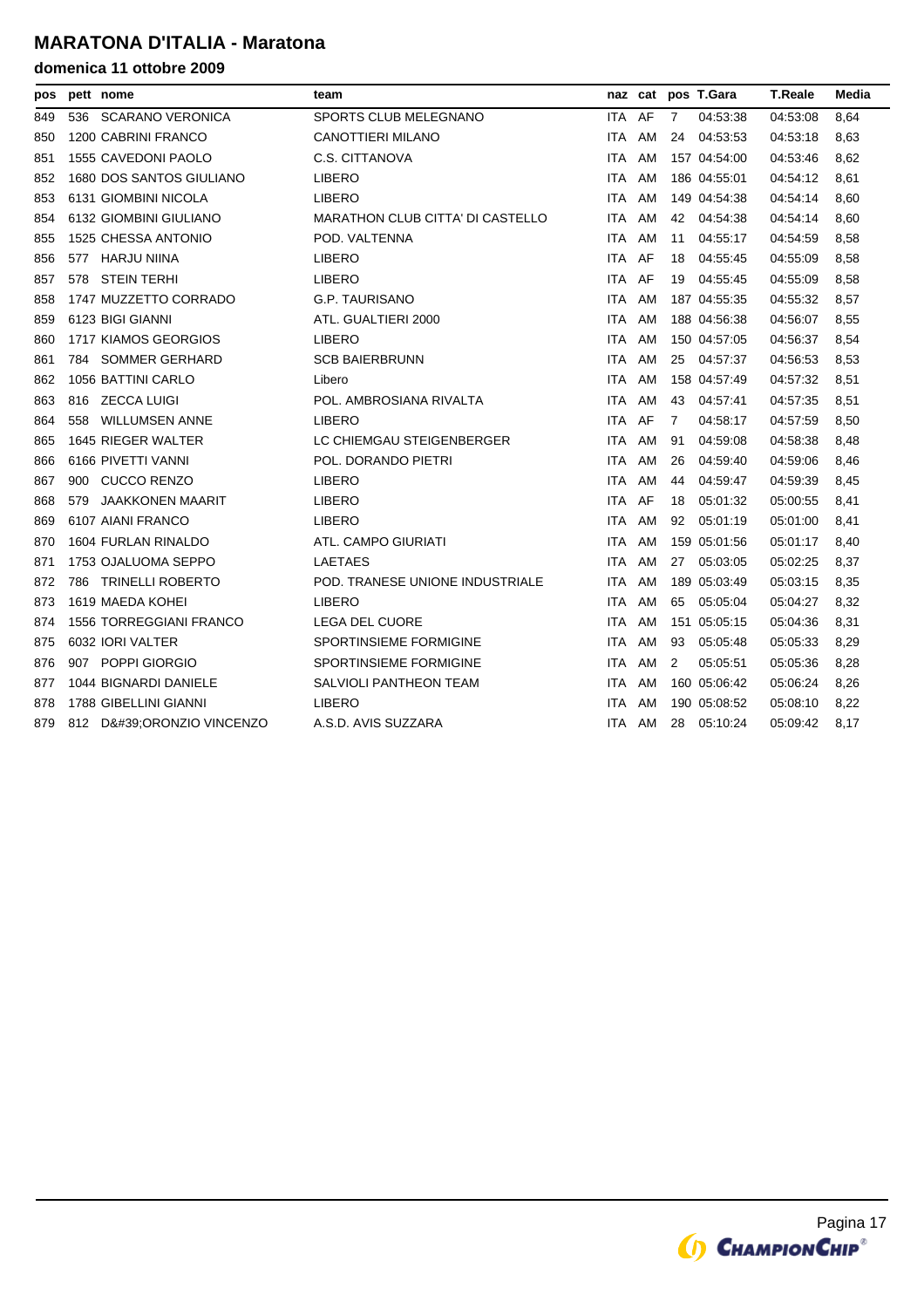### **MARATONA D'ITALIA - Roller Marathon**

| pos      | pett nome                      | team                                               |       |                  | naz cat pos T.Gara           | T.Reale              | Media |
|----------|--------------------------------|----------------------------------------------------|-------|------------------|------------------------------|----------------------|-------|
| 1        | 6164 CHINAGLIA STEFANO         | VITAMINE & CO. FERRARA WORLD INLINE TEAM ITA       |       | SKM 1            | 01:06:06                     | 01:06:06             | 38,30 |
| 2        | 6041 REMUS ADRIANO             | <b>G.P. MOBILI CANTU'</b>                          |       | ITA SKM 1        | 01:06:06                     | 01:06:06             | 38,30 |
| 3        | 6124 BERTI MARCO               | POLISPORTIVA AIROLDI ORIGGIO                       |       | ITA SKM 2        | 01:06:06                     | 01:06:06             | 38,30 |
| 4        | 6162 CANELLA NICOLA            | VITAMINE & CO. FERRARA WORLD INLINE TEAM ITA SKM 3 |       |                  | 01:06:08                     | 01:06:08             | 38,28 |
| 5        | 6165 RIVAROLI DARIO            | VITAMINE & CO. FERRARA WORLD INLINE TEAM ITA SKM 2 |       |                  | 01:06:11                     | 01:06:11             | 38,25 |
| 6        | 6163 RIMESSI MIRKO             | VITAMINE & CO. FERRARA WORLD INLINE TEAM ITA SKM 4 |       |                  | 01:06:17                     | 01:06:17             | 38,20 |
| 7        | 6044 RESCA CRISTIANO           | <b>LIBERO</b>                                      |       | ITA SKM 3        | 01:10:43                     | 01:10:43             | 35,80 |
| 8        | 6118 RAGAZZI PAOLO             | POLIVALENTE FUTURA                                 |       | ITA SKM 5        | 01:18:23                     | 01:18:23             | 32,30 |
| 9        | 6126 BATTILANA OSCAR           | ROLLER CLUB SCALIGERO                              |       | ITA SKM 1        | 01:18:23                     | 01:18:23             | 32,30 |
| 10       | 6103 SIMONETTO FABIO           | TOP IN LINE SKATING BASSANO                        | ITA.  | SKM 4            | 01:18:37                     | 01:18:37             | 32,20 |
| 11       | 6117 BREVEGLIERI ANDREA        | <b>BONOMIA</b>                                     |       | ITA SKM 1        | 01:18:41                     | 01:18:41             | 32,17 |
| 12       | 1967 MUENZ JOACHIM             | SPEED-TEAM-STUTTGART                               | ITA I | SKM 2            | 01:18:43                     | 01:18:43             | 32,16 |
| 13       | 6151 DE BIASI RAFFAELE         | ROLLER CLUB SCALIGERO                              | ITA   | SKM <sub>3</sub> | 01:18:44                     | 01:18:44             | 32,15 |
| 14       | 1621 ZAMBELLI IGOR             | <b>MELBOURNE SPEED</b>                             |       | ITA SKM 1        | 01:18:49                     | 01:18:49             | 32,12 |
| 15       | <b>1943 KUHLMANN CHRISTIAN</b> | <b>LIBERO</b>                                      |       | ITA SKM 2        | 01:19:01                     | 01:19:01             | 32,04 |
| 16       | 6125 BERTASINI STEFANO         | ROLLER CLUB SCALIGERO                              | ITA   | SKM <sub>3</sub> | 01:19:31                     | 01:19:31             | 31,84 |
| 17       | 5066 BREVEGLIERI PAOLA         | <b>BONOMIA</b>                                     |       | ITA SKF 1        | 01:22:38                     | 01:22:38             | 30,64 |
| 18       | 1520 SøRLIE TORE               | WRIGGELING BOTTOMS                                 | ITA   | SKM 4            | 01:22:39                     | 01:22:39             | 30,63 |
| 19       | 1952 SOBCZYK JANUSZ            | <b>BIORYTM GORLICE</b>                             |       | ITA SKM 5        | 01:22:39                     | 01:22:39             | 30,63 |
| 20       | 6152 BERSAN RICCARDO           | ROLLER CLUB SCALIGERO                              |       | ITA SKM 5        | 01:22:42                     | 01:22:42             | 30,61 |
| 21       | 6090 CERVELLI MIRKO            | ROLLER TEAM CENTRO ITALIA                          |       | ITA SKM 6        | 01:26:31                     | 01:26:31             | 29,26 |
| 22       | 6088 VIRILI FRANCESCO          | ROLLER TEAM CENTRO ITALIA                          |       | ITA SKM 6        | 01:26:34                     | 01:26:34             | 29,24 |
| 23       | 940 ZORZI CARLO                | <b>VIGILI DEL FUOCO</b>                            |       | ITA SKM 4        | 01:26:58                     | 01:26:58             | 29,11 |
| 24       | 919 BERTOLAZZI VITTORIO        | ROLLER CLUB SCALIGERO                              | ITA I | SKM 5            | 01:27:04                     | 01:27:04             | 29,08 |
| 25       | 6169 SCHIANCHI GIORGIO         | GIALLO ROSSO GIULIANOVA                            |       | ITA SKM 6        | 01:28:54                     | 01:28:54             | 28,48 |
| 26       | 760 FERRI DANIELE              | <b>BICI PER TUTTI MARANELLO</b>                    |       | ITA SKM 7        | 01:29:13                     | 01:29:13             | 28,38 |
| 27       | 1005 GROHMANN DIETER           | <b>SKATEMUNICH</b>                                 |       | ITA SKM 6        | 01:29:24                     | 01:29:24             | 28,32 |
| 28       | 1579 SANCHEZ LOPEZ JAVIER      | PENYA NICKY'S                                      |       | ITA SKM 7        | 01:29:26                     | 01:29:26             | 28,31 |
| 29       | 1006 LEESING REINHARD          | <b>SKATEMUNICH</b>                                 |       | ITA SKM 7        | 01:29:27                     | 01:29:27             | 28,30 |
| 30       | 585 PALOS TOST ALEXANDRA       | <b>TARRACOPATINA</b>                               | ITA I | SKF 1            | 01:29:28                     | 01:29:28             | 28,30 |
|          | 913 LINGILIO STEFANO           | SKATING CLUB COMINA                                |       | ITA SKM 8        |                              |                      |       |
| 31<br>32 | 5069 VIALI MARIKA              | <b>SCALIGERA TRIATHLON TEAM</b>                    |       | ITA SKF 2        | 01:30:35                     | 01:30:35<br>01:30:42 | 27,95 |
|          |                                |                                                    |       |                  | 01:30:42<br>01:30:42         |                      | 27,91 |
| 33       | 6154 MOLON LUCA                | ROLLER CLUB SCALIGERO                              |       | ITA SKM 9        |                              | 01:30:42             | 27,91 |
| 34       | 6153 BRUNELLI ALDO             | ROLLER CLUB SCALIGERO                              |       |                  | ITA SKM 10 01:30:42 01:30:42 |                      | 27,91 |
| 35       | 1614 SARRET BESCOS EDUARDO     | <b>TARRACOPATINA</b>                               |       | ITA SKM 7        | 01:30:49                     | 01:30:49             | 27,88 |
| 36       | 1521 ERIKSEN STIG              | WRIGGELING BOTTOMS                                 |       | ITA SKM 11       | 01:30:55                     | 01:30:55             | 27,85 |
| 37       | 1522 MYRBERG KNUT OLE          | WRIGGELING BOTTOMS                                 |       | ITA SKM 12       | 01:30:58                     | 01:30:58             | 27,83 |
| 38       | 5073 DAL CORSO PAOLA           | ROLLER CLUB SCALIGERO                              |       | ITA SKF 2        | 01:31:02                     | 01:31:02             | 27,81 |
| 39       | 5000 BELLODI ALESSANDRO        | <b>LIBERO</b>                                      |       | ITA SKM 8        | 01:32:25                     | 01:32:25             | 27,40 |
| 40       | 1851 LOTA' GIUSEPPE            | A.S.D. CASTORINA                                   |       | ITA SKM 8        | 01:33:59                     | 01:33:59             | 26,94 |
| 41       | 1613 ALVAREZ VALVERDE OSCAR    | TARRACOPATINA                                      |       | ITA SKM 9        | 01:34:05                     | 01:34:05             | 26,91 |
| 42       | 1612 RION VILAFRANCA JORDI     | <b>TARRACOPATINA</b>                               |       | ITA SKM 13       | 01:36:14                     | 01:36:14             | 26,31 |
| 43       | 776 CAMPRINI GIORGIO           | <b>LIBERO</b>                                      |       |                  | ITA SKM 14 01:37:13          | 01:37:13             | 26,04 |
| 44       | 1190 BELLELLI ALBERTO          | WWW.ROLLERMO.IT                                    |       | ITA SKM 15       | 01:37:21                     | 01:37:21             | 26,00 |
| 45       | 1989 ONGARI LUCIANO            | <b>LIBERO</b>                                      |       | ITA SKM 16       | 01:37:24                     | 01:37:24             | 25,99 |
| 46       | 567 BARASTEGUI BAGET CRISTINA  | ASSOCIACIO' PATINADORS BARCELONA                   |       | ITA SKF 3        | 01:37:25                     | 01:37:25             | 25,99 |
| 47       | 6160 MALMUSI TIZIANO           | LIBERO                                             |       | ITA SKM 9        | 01:37:27                     | 01:37:27             | 25,98 |
| 48       | 1901 DUERR CHRISTOPH           | KTV ALTSTATTEN                                     |       | ITA SKM 17       | 01:37:30                     | 01:37:30             | 25,96 |
| 49       | 540 KIPFER KATRIN              | <b>LIBERO</b>                                      |       | ITA SKF 4        | 01:37:41                     | 01:37:41             | 25,92 |
| 50       | 1518 WILLUMSEN FLEMMING        | VRK.                                               |       |                  | ITA SKM 10 01:37:48          | 01:37:48             | 25,89 |
| 51       | 6046 MARTINI PAOLO             | TOP IN LINE SKATING BASSANO                        |       | ITA SKM 18       | 01:37:51                     | 01:37:51             | 25,87 |
| 52       | 911 REMI GIOVANNI              | <b>LIBERO</b>                                      |       |                  | ITA SKM 10 01:38:47          | 01:38:47             | 25,63 |
| 53       | 820 GAMBERINI GIANNI           | <b>LIBERO</b>                                      |       |                  | ITA SKM 19 01:44:24          | 01:44:24             | 24,25 |
|          |                                |                                                    |       |                  |                              |                      |       |

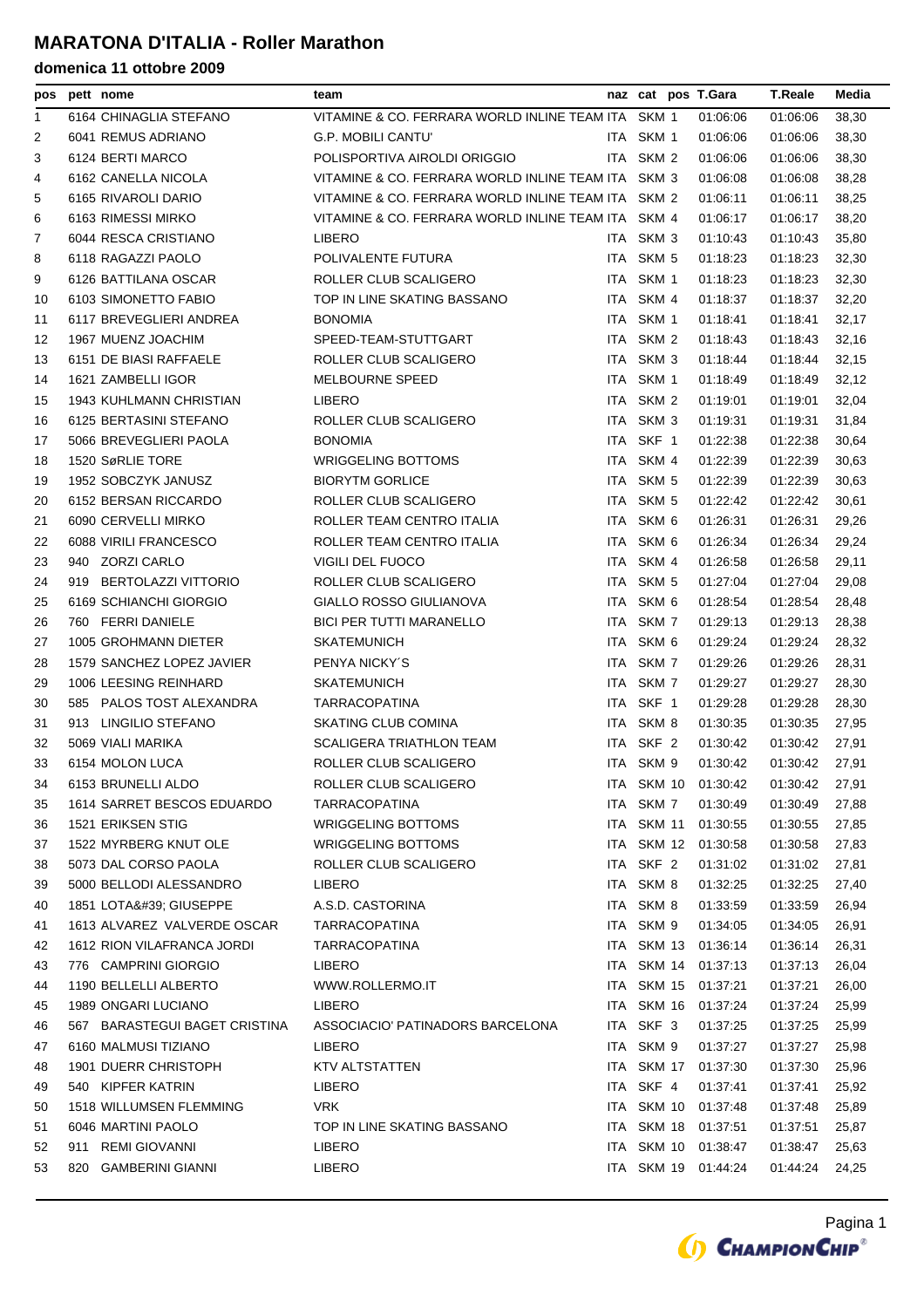### **MARATONA D'ITALIA - Roller Marathon**

| pos |     | pett nome                       | team                                                             |            |                  | naz cat pos T.Gara  | <b>T.Reale</b> | Media |
|-----|-----|---------------------------------|------------------------------------------------------------------|------------|------------------|---------------------|----------------|-------|
| 54  | 992 | <b>MACCIONI ALESSANDRO</b>      | <b>CUMINA</b>                                                    | <b>ITA</b> | <b>SKM 20</b>    | 01:46:27            | 01:46:27       | 23,78 |
| 55  | 991 | <b>CASINI PAOLO</b>             | <b>CUMINA</b>                                                    |            | ITA SKM 11       | 01:46:31            | 01:46:31       | 23,77 |
| 56  |     | 580 MAGNUSSON RENEE             | <b>LIBERO</b>                                                    |            | ITA SKF 3        | 01:46:31            | 01:46:31       | 23,77 |
| 57  |     | 1720 PALOMO MIGUEL ANGEL        | A.P.B.                                                           |            |                  | ITA SKM 12 01:46:46 | 01:46:46       | 23,71 |
| 58  |     | 764 GOTTARDO CLAUDIO            | U.S. C.S.I. RUBANO                                               | <b>ITA</b> | <b>SKM 21</b>    | 01:46:54            | 01:46:54       | 23,68 |
| 59  |     | 426 WOLF KATHRIN                | <b>LIBERO</b>                                                    |            | ITA SKF 4        | 01:48:37            | 01:48:37       | 23,31 |
| 60  |     | 6155 CARPIGIANI MASSIMO         | <b>LIBERO</b>                                                    | ITA.       | SKM 22           | 01:49:04            | 01:49:04       | 23,21 |
| 61  |     | 6037 PALUSA FLAVIO              | <b>SKATING CLUB COMINA</b>                                       | <b>ITA</b> | <b>SKM 13</b>    | 01:49:17            | 01:49:17       | 23,17 |
| 62  |     | 1845 COLL ANTONIO               | <b>LIBERO</b>                                                    | ITA        | SKM <sub>2</sub> | 01:49:40            | 01:49:40       | 23,08 |
| 63  |     | 751 VALENTINO EMANUELE          | RETICHE SKY TIRANO                                               | ITA        | SKM <sub>3</sub> | 01:50:00            | 01:50:00       | 23,01 |
| 64  |     | 1572 FERNANDEZ MUNOZ JUAN LUIS  | ASSOCIACIO' PATINADORS BARCELONA                                 | ITA.       | SKM 8            | 01:50:14            | 01:50:14       | 22,97 |
| 65  |     | 1749 VIRTANEN JARMO             | <b>LIBERO</b>                                                    | ITA.       | SKM 14           | 01:51:54            | 01:51:54       | 22,62 |
| 66  |     | 6057 SIMONETTI FRANCO           | <b>CUS BOLOGNA SKIROLL EMILIA</b>                                | <b>ITA</b> | <b>SKM 23</b>    | 01:52:09            | 01:52:09       | 22,57 |
| 67  |     |                                 | 1962 VAN CAMPEN FRANCESC ANTONI ASSOCIACIO' PATINADORS BARCELONA | <b>ITA</b> | <b>SKM 11</b>    | 01:55:05            | 01:55:05       | 22,00 |
| 68  |     | 1523 GJERTSEN JAN               | <b>WRIGGELING BOTTOMS</b>                                        | <b>ITA</b> | <b>SKM 24</b>    | 01:55:41            | 01:55:41       | 21,88 |
| 69  |     | 576 MORALES BOFFI VIVIANA       | <b>TARRACOPATINA</b>                                             |            | ITA SKF 5        | 01:55:47            | 01:55:47       | 21,87 |
| 70  |     | 6003 FATTORI RINO               | <b>LIBERO</b>                                                    | <b>ITA</b> | <b>SKM 25</b>    | 01:58:13            | 01:58:13       | 21,41 |
| 71  |     | 1008 PATTAROZZI MATTEO          | <b>CIMONE MTB - FRIGNANO BIKE</b>                                | ITA.       | SKM 9            | 01:59:25            | 01:59:25       | 21,20 |
| 72  |     | 834 VENNERI CARLO               | <b>SKATING CLUB COMINA</b>                                       | ITA.       | <b>SKM 26</b>    | 02:03:26            | 02:03:26       | 20,51 |
| 73  |     | 1750 WALLDEN PETTERI            | <b>LIBERO</b>                                                    | ITA.       | SKM 4            | 02:06:40            | 02:06:40       | 19,99 |
| 74  |     | 6110 CURSIO MATTEO              | <b>LIBERO</b>                                                    | ITA.       | SKM 10           | 02:10:22            | 02:10:22       | 19,42 |
| 75  |     | 533 TEHAR LEV BEITH HALEVI RONI | <b>UPPER GALILEE</b>                                             |            | ITA SKF 5        | 02:11:03            | 02:11:03       | 19,32 |
| 76  |     | 1610 LAMBREGTS CEES             | <b>BEDAF</b>                                                     | ITA        | SKM 27           | 02:11:04            | 02:11:04       | 19,32 |
| 77  |     | 1573 MARTINEZ CURTO FRANCISCO   | ASSOCIACIO' PATINADORS BARCELONA                                 | ITA.       | SKM 12           | 02:18:06            | 02:18:06       | 18,33 |
| 78  |     | 568 MARTINEZ ISABELLE           | ASSOCIACIO' PATINADORS BARCELONA                                 | ITA.       | SKF 6            | 02:18:07            | 02:18:07       | 18,33 |
| 79  |     | 1571 MARI MARTINEZ MARC         | ASSOCIACIO' PATINADORS BARCELONA                                 | <b>ITA</b> | <b>SKM 11</b>    | 02:18:07            | 02:18:07       | 18,33 |
| 80  |     | 1570 ABANADES ALONSO JOAN       | ASSOCIACIO' PATINADORS BARCELONA                                 | ITA.       | <b>SKM 28</b>    | 02:18:07            | 02:18:07       | 18,33 |
| 81  |     | 5072 DAL CIN MARTA              | <b>LIBERO</b>                                                    |            | ITA SKF 7        | 02:18:59            | 02:18:59       | 18,22 |
| 82  |     | 6141 POLI IVAN                  | <b>LIBERO</b>                                                    | ITA.       | SKM 13           | 02:20:37            | 02:20:37       | 18,00 |
| 83  |     | 5071 FAVRETTI MICHELA           | <b>LIBERO</b>                                                    | ITA        | SKF 8            | 02:20:37            | 02:20:37       | 18,00 |
| 84  |     | 442 SPADA VALENTINA             | <b>LIBERO</b>                                                    | ITA.       | SKF 9            | 02:27:37            | 02:27:37       | 17,15 |
| 85  |     | 443 DELLA CAPANNA ELENA         | <b>LIBERO</b>                                                    |            | ITA SKF 6        | 02:27:37            | 02:27:37       | 17,15 |
| 86  |     | 1574 NOUSSAN ESPOSITO GUSTAVO   | ASSOCIACIO' PATINADORS BARCELONA                                 | ITA.       | SKM 15           | 02:36:46            | 02:36:46       | 16,15 |
| 87  |     | 6173 GAVAZZENI BRUNO            | <b>LIBERO</b>                                                    | ITA.       | SKM 16           | 02:36:46            | 02:36:46       | 16,15 |
| 88  |     | 1729 MEDRANO IGNACIO            | A.P.B.                                                           | ITA        | SKM 14           | 02:36:46            | 02:36:46       | 16,15 |
| 89  | 779 | PELLICER ALIAGA FRANCISCO       | ASSOCIACIO' PATINADORS BARCELONA                                 | <b>ITA</b> | SKM 12           | 02:36:47            | 02:36:47       | 16,15 |
| 90  | 999 | <b>BRUNELLO MARTINO</b>         | SKATING CLUB COMINA                                              |            | ITA SKM 5        | 02:38:09            | 02:38:09       | 16,01 |